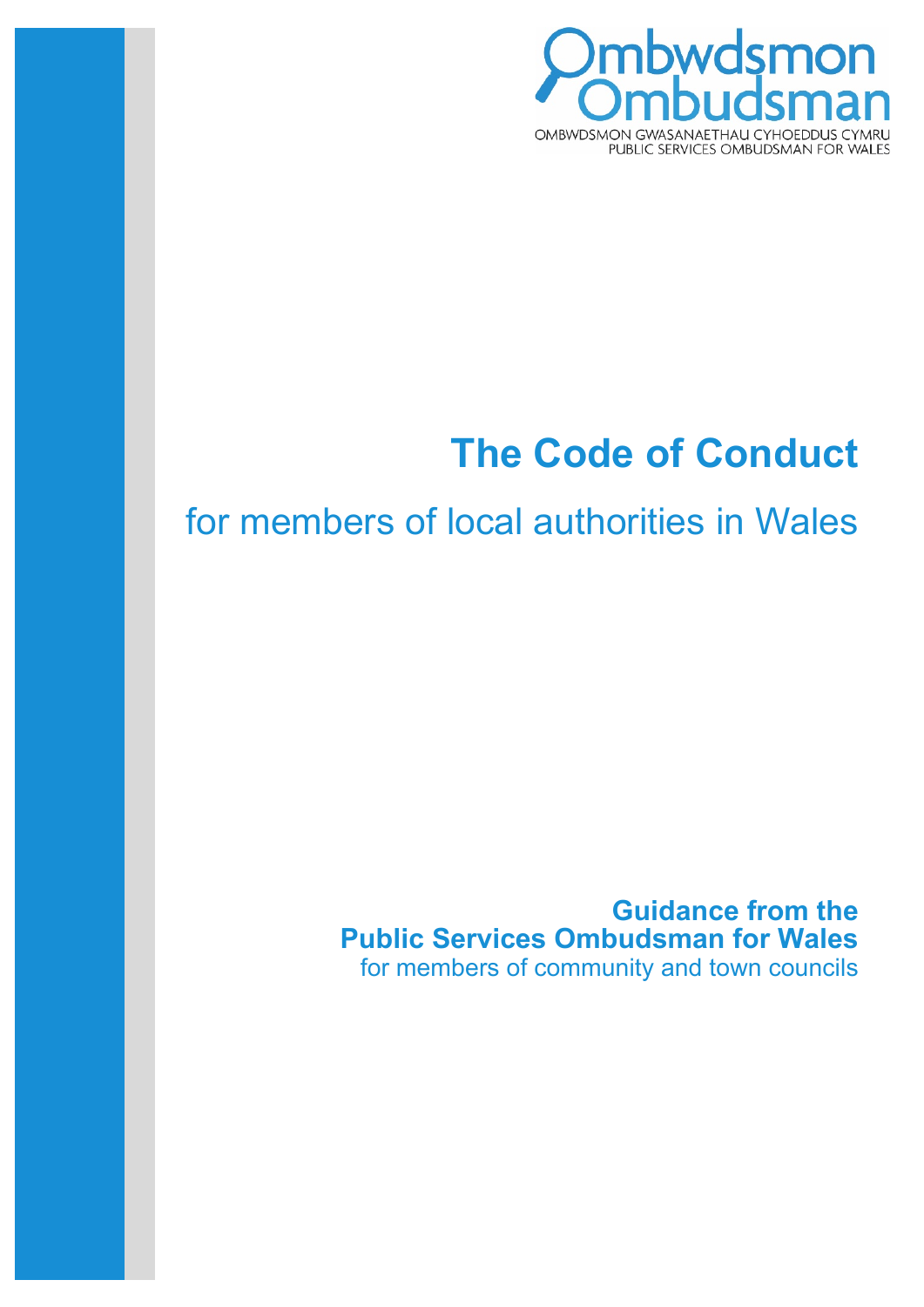# **Preface**

This revised guide from me as Public Services Ombudsman for Wales provides an overview of the Model Code of Conduct ("the Code)" introduced in 2008 (as amended on 1 April 2016). It is intended to help you as a member to understand your obligations under the Code. The Code applies to all members and co-opted members (with voting rights) of county and county borough councils, community councils, [1](#page-1-0) fire and rescue authorities, national park authorities and police and crime panels in Wales.

As an elected member, you are required to sign up to the Code as part of your declaration of acceptance of office. As a co-opted member, you must give a written undertaking to observe the Code when you take up office. The Code does not apply to the actions of authorities as a whole, or to the conduct of their officers and employees. There is a separate Code of Conduct applying to local government employees in Wales. [2](#page-1-1)

This version of my guidance is aimed at community and town councillors (referred to throughout this guidance as community councillors). It differs in parts from my separate guidance to county councillors and members of other relevant authorities, as it recognises and is tailored to the different nature of the role that community councillors undertake in their communities.

It is important to recognise that the Code's primary purpose is not to restrict the way in which you act as a member, rather it is intended to help and guide you in maintaining appropriate standards of conduct when serving your community. In turn, it provides reassurance to the public and helps build their trust in, and respect for, their local representatives.

Where councillors, clerk and chair of the council work together effectively as a team, they combine energies and skills to deliver real benefits to the community they serve. Good working relationships, mutual respect and an understanding of their different roles are vital. Conflict between these key players, especially during meetings in front of the press and public can damage the council and undermine its relationship with the people served by the council.

<span id="page-1-0"></span><sup>1</sup> In legislation, 'community council' includes a 'town council'.

<span id="page-1-1"></span><sup>2</sup> Code of Conduct (Qualifying Local Government Employees) (Wales) Order 2001, SI 2001 No. 2280 (W.170)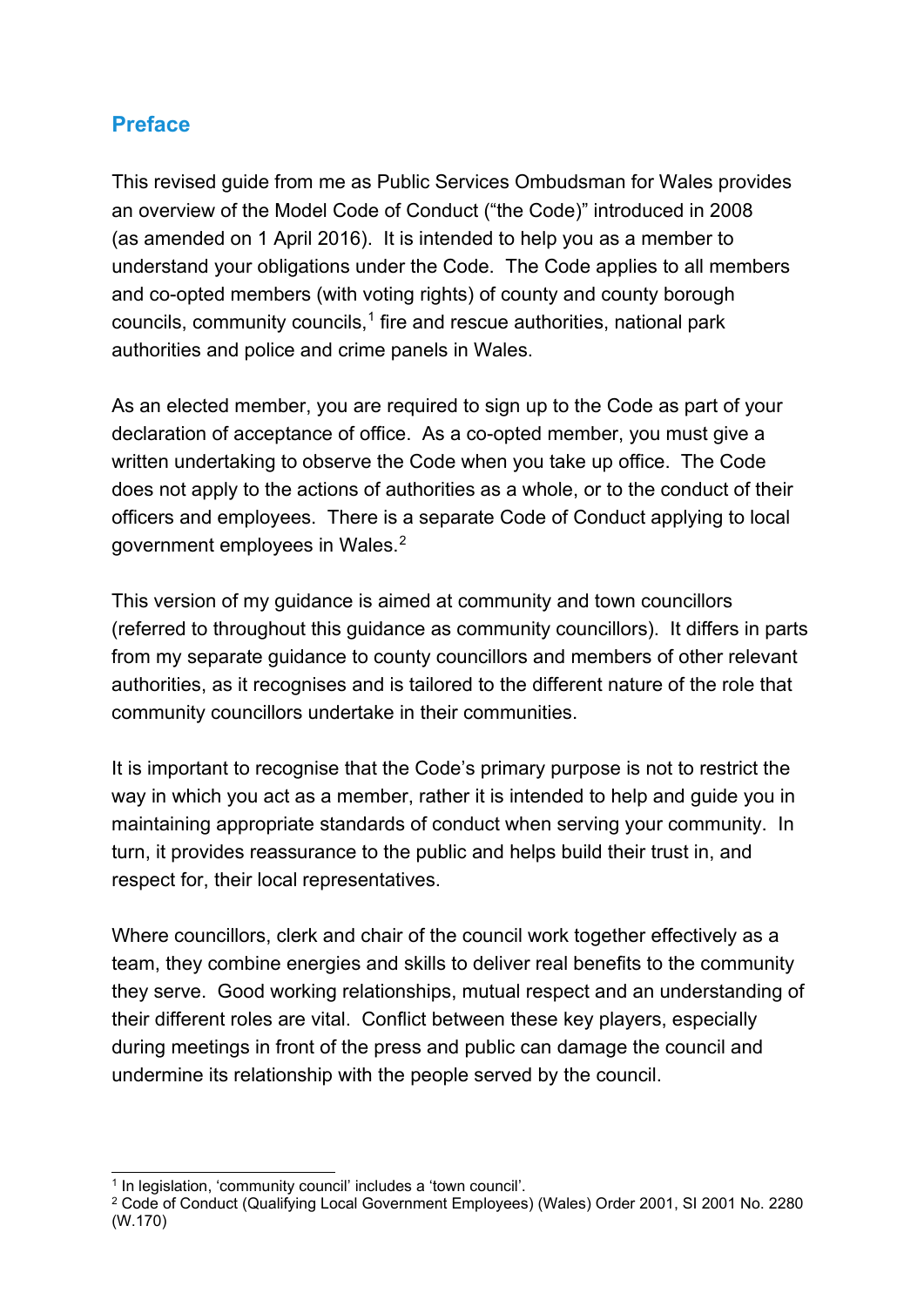This guidance aims to provide you with a general understanding of the Code and its requirements. Section 1 provides an introduction to the Code and its enforcement, including the powers of sanction available to standards committees and the Adjudication Panel for Wales. Section 2 outlines your obligations under the Code, referencing specific paragraphs for further information. Sections 3 and 4 deal with general issues surrounding the disclose and registration of interests under Parts 3 and 4 of the Code respectively. You can obtain a copy of the Code adopted by your Council by contacting your Clerk.

The guide is intended to help you to understand the Code and how it applies, but it cannot hope to cover every conceivable circumstance. Ultimately, it is your responsibility to take specific advice from your Clerk and to make a decision as to the most suitable course of action. The Monitoring Officer of the principal council<sup>[3](#page-2-0)</sup> for the area will also be able to provide advice if the matter is complex and your Clerk is unable to do so.

The guidance explains the revised two-stage test that I will consider when deciding whether to investigate or to continue with an investigation of a breach of the Code, to the stage of referring the matter to a standards committee or the Adjudication Panel for Wales. It also includes guidance on the use of social media and political expression, and aims to provide assistance to members on the issue of interests, which some members find challenging.

The guidance includes examples drawn from actual cases considered by my office and decisions reached by local standards committees and the Adjudication Panel for Wales, which help bring the guidance to life. Some of the decisions in these cases may have been taken by my predecessor but, for ease of reference, I will refer to them as my own decisions. Further examples of recent cases can be seen in the "Code of Conduct Casebook", which is on my website at [www.ombudsman.](http://www.ombudsman./)[wales](http://www.ombudsman-wales.org.uk/)

I am concerned that the promotion of equality and respect and the disclosure and registration of interests continue to dominate the complaints received by my office. I have seen year-on-year increases in the number of complaints where bullying by members is being alleged, particularly from community council clerks, other officers and contractors of local authorities or community and town councils. This suggests members generally could benefit from training or refresher training on these aspects of the Code in particular.

<span id="page-2-0"></span><sup>&</sup>lt;sup>3</sup> A county or county borough council in Wales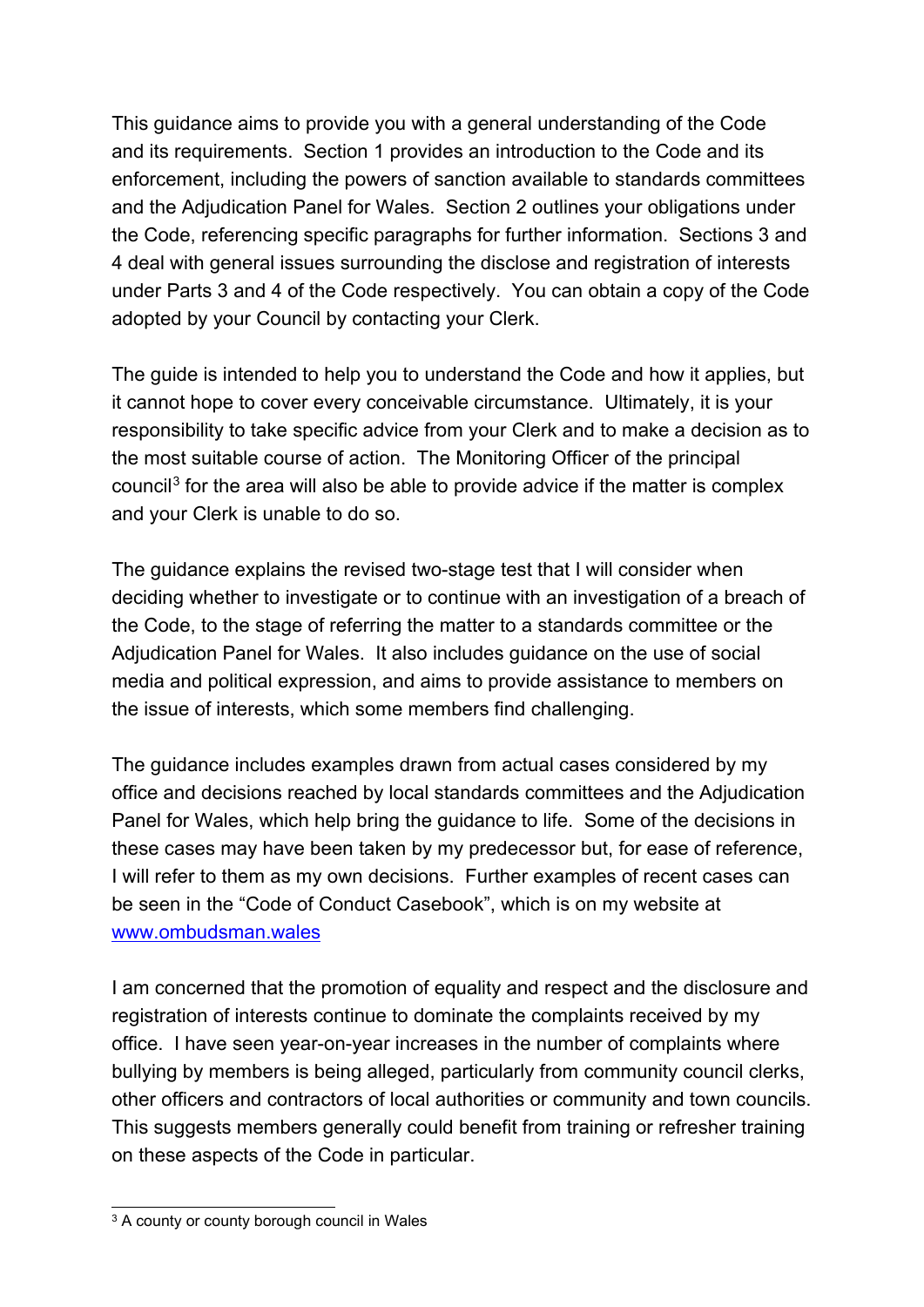As a member you will be offered training on the Code whether from your Clerk, a Monitoring Officer or a representative body. I expect all members to take advantage of such training, including refresher courses, to ensure that they are fully aware of the provisions of the Code and the standards expected of them in public life. I would urge members to avail themselves of any local arrangements that may be in place for dealing with complaints about their fellow members, which are proving an effective means of resolving many of these cases.

Despite a recent reduction in the number of complaints I have received about community councillors, I continue to be concerned about the number of low-level, tit-for-tat complaints which border on frivolity, or which are motivated by political rivalry or clashes of personality, rather than true Code of Conduct issues. I welcome the fact that the number of these low-level complaints has reduced; however, the number I receive is still too high. Whilst these complaints appear to have been generated by a small number of members, in these challenging times, it is increasingly important to ensure the effective use of my office's resources and that any investigation undertaken is proportionate andrequired in the wider public interest. I take a very dim view of complaints of this nature and have, where appropriate, advised members that making a complaint which is frivolous, vexatious or malicious is itself a breach of the Code.

We should continue to work collaboratively to drive up standards and to create a culture where members are respected for their selflessness, objectivity and respectful behaviour. If we do so, we can build public confidence in our democratic institutions and promote good governance for the benefit of the people in all of our communities.

During the course of my review of this guidance, the Welsh Government announced that it was commissioning a review of the local government ethical framework. My team and I look forward to contributing to that review and I will revisit this guidance in light of its outcome, when known.

Nick Bennett Public Services Ombudsman for Wales May 2021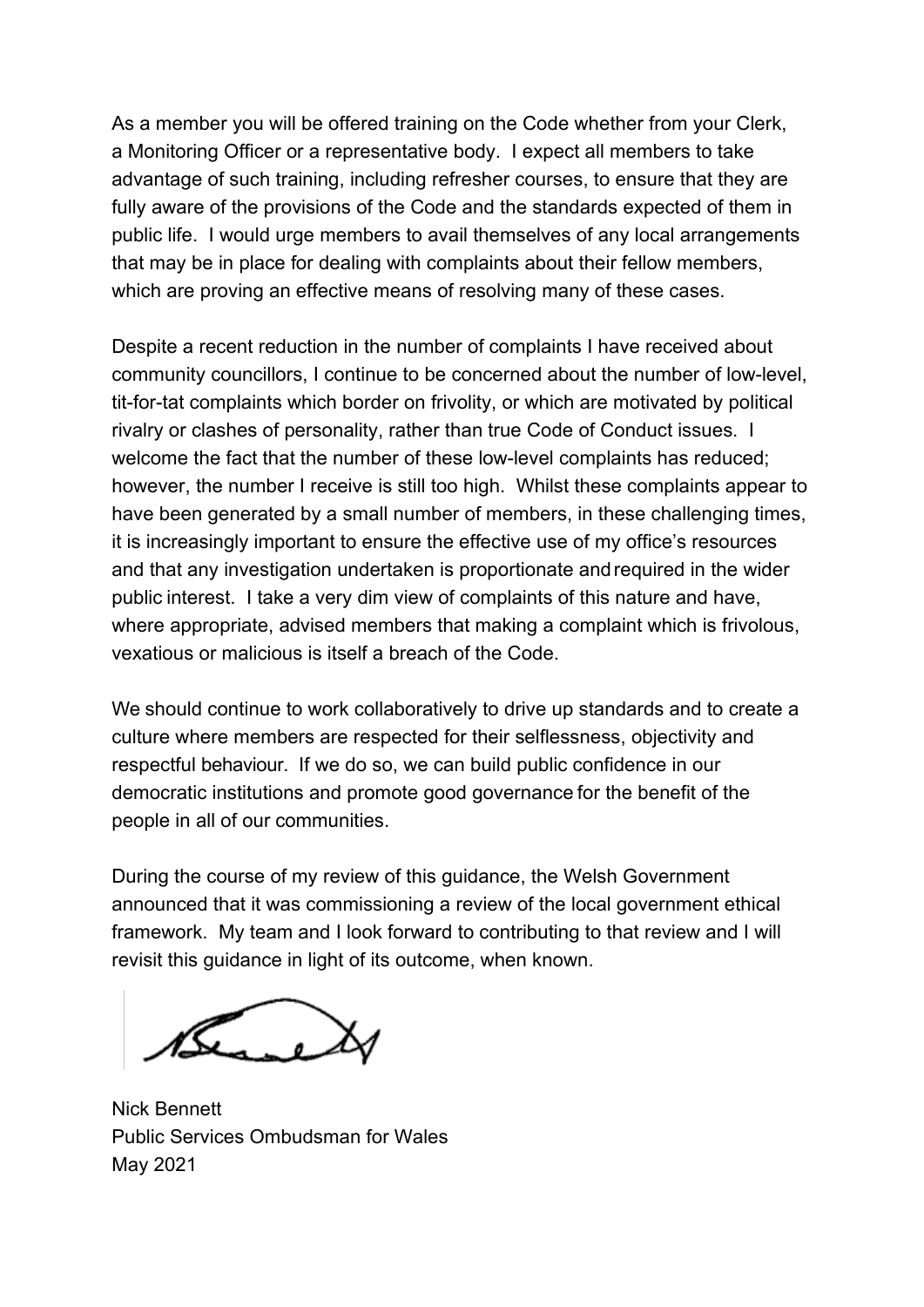This statutory guidance is issued by the Public Services Ombudsman for Wales under Section 68 of the Local Government Act 2000 for elected, co-opted and appointed members of community and town councils in Wales.

Separate guidance is available for elected, co-opted and appointed members of county councils, fire and rescue authorities, national park authorities and police and crime panels in Wales.

# **Acknowledgement**

I would like to thank the legal services department of Rhondda Cynon Taf County Borough Council for the use of its flowchart on interests.

First published April 2010. This edition published May 2021.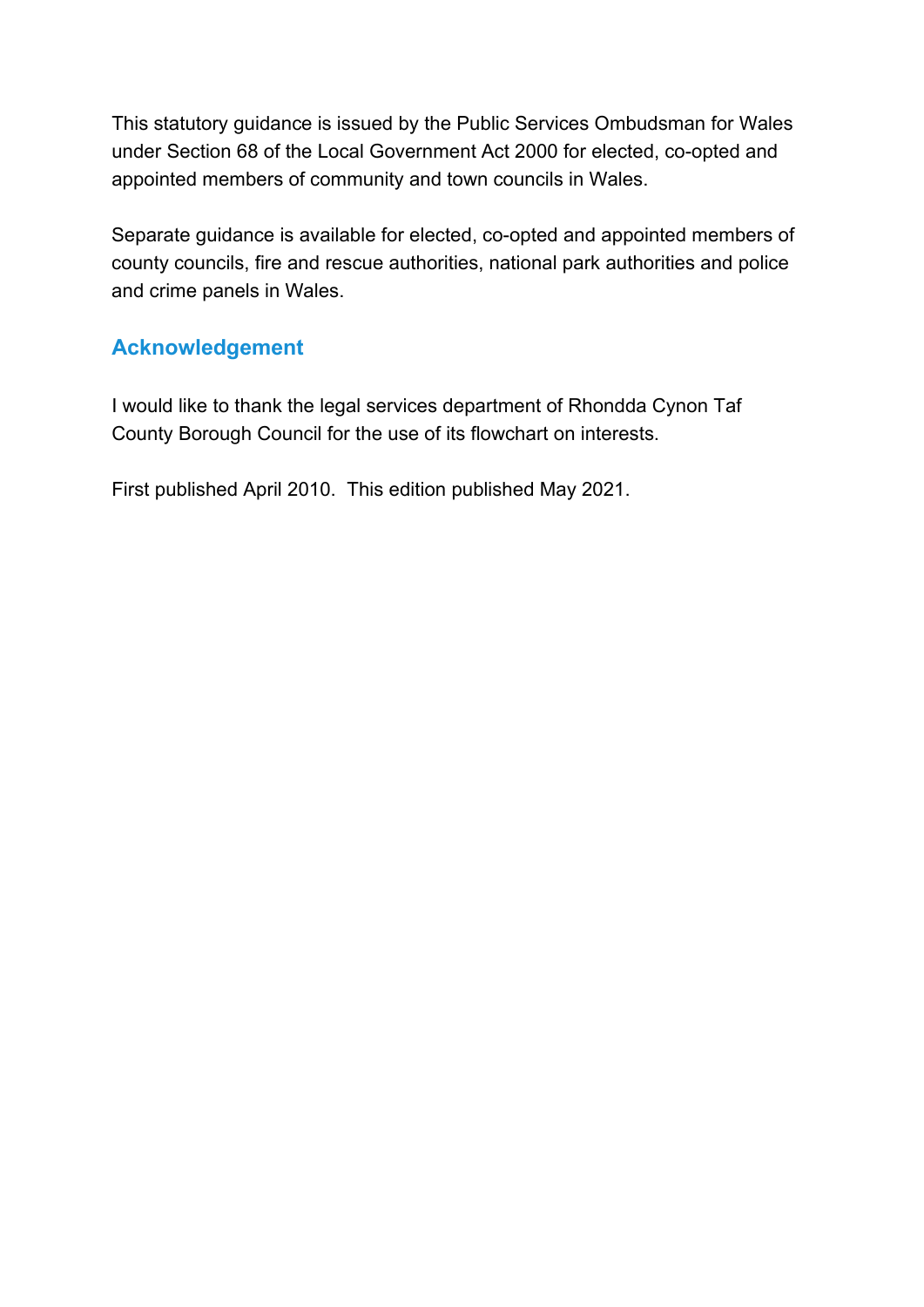# **Contents**

| $\mathbf 1$    |                                                            |  |
|----------------|------------------------------------------------------------|--|
|                |                                                            |  |
|                |                                                            |  |
|                |                                                            |  |
|                |                                                            |  |
|                |                                                            |  |
|                |                                                            |  |
|                |                                                            |  |
|                |                                                            |  |
|                |                                                            |  |
| $\overline{2}$ |                                                            |  |
|                |                                                            |  |
|                |                                                            |  |
|                |                                                            |  |
|                | Compromising the impartiality of officers of the council34 |  |
|                |                                                            |  |
|                |                                                            |  |
|                |                                                            |  |
|                |                                                            |  |
|                |                                                            |  |
|                |                                                            |  |
|                |                                                            |  |
|                |                                                            |  |
|                |                                                            |  |
|                |                                                            |  |
|                |                                                            |  |
|                | Considering advice provided to you and giving reasons50    |  |
|                |                                                            |  |
|                |                                                            |  |
| 3              |                                                            |  |
|                |                                                            |  |
|                |                                                            |  |
|                |                                                            |  |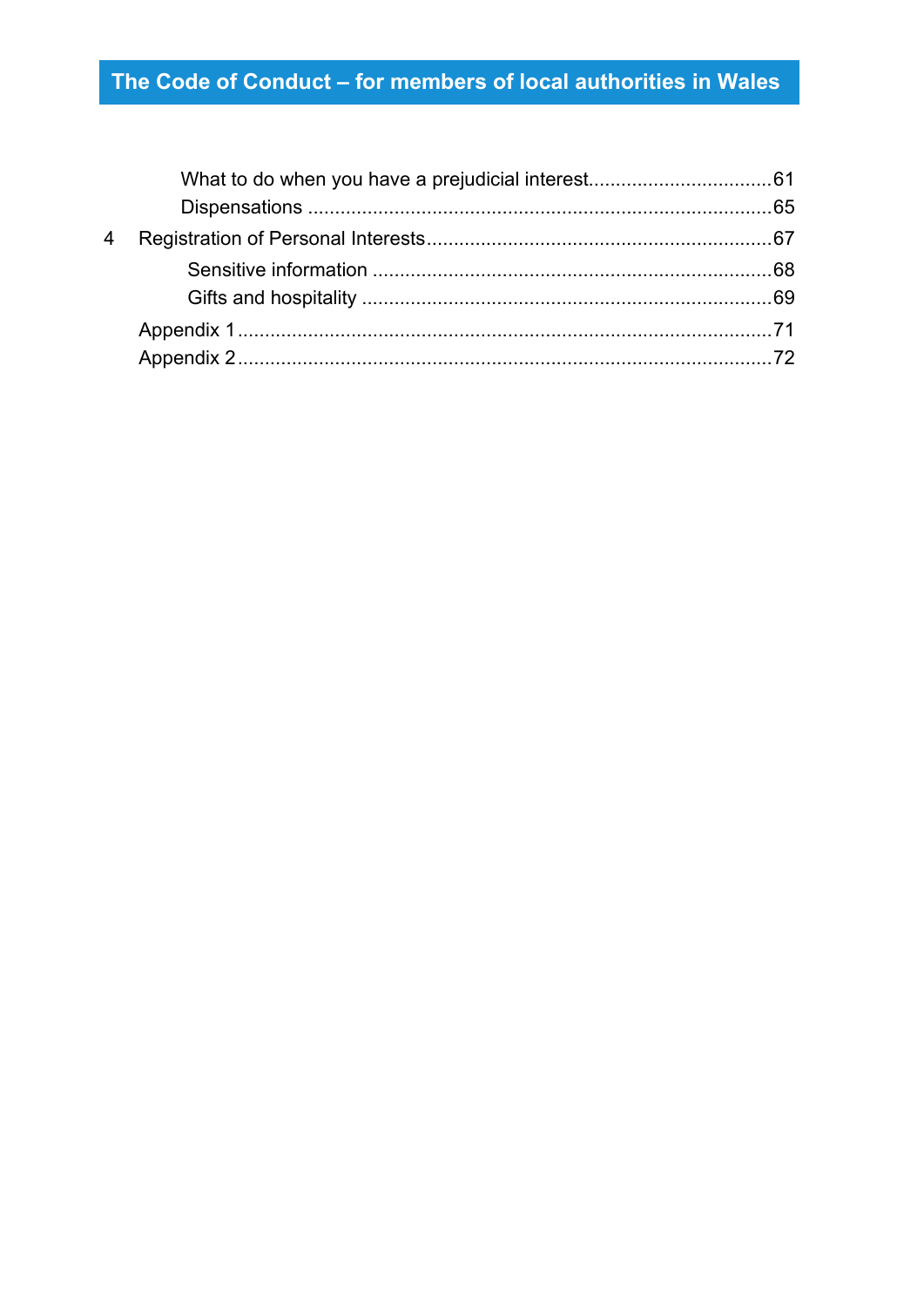## <span id="page-7-0"></span>**1 Introduction**

- 1.1 The Local Government Act 2000 created a new ethical framework for local government in Wales. It created a power for the National Assembly for Wales (now known as the Welsh Parliament or Senedd Cymru) to issue a model Code of Conduct to apply to members and co-opted members (with voting rights) of all relevant authorities in Wales. This power was transferred to the Welsh Ministers by the Government of Wales Act 2006. On 1 April 2016, Welsh Ministers issued a number of revisions to the current Model Code of Conduct (issued in 2008)[4](#page-7-1) which all relevant authorities were required to adopt.[5](#page-7-2)
- 1.2 For this purpose, a relevant authority is defined as a county or county borough council, a community council, a fire and rescue authority or a national park authority in Wales. The ethical framework and the model Code of Conduct also apply to members of a police and crime panel in Wales by virtue of regulations made by the UK Government under the Police Reform and Social Responsibility Act 2011. [6](#page-7-3)
- 1.3 Authorities were required to adopt the Code in its model form in its entirety, but could make additions to the Code, provided these were consistent with the Model. This is intended to give certainty to members and the public as to what standards are expected. It helps to ensure consistency throughout relevant authorities, avoiding confusion for members on more than one authority and for the public.
- 1.4 Standards committees of principal councils are required to assist members and co-opted members of community and town councils in their area to observe the Code, and to arrange for advice and training to be provided. Such training may be provided by Monitoring Officers or by One Voice Wales, the representative body for community and town councils in Wales. One Voice Wales has developed bespoke training on the Code tailored to the needs of community and town council members, which has been endorsed by local authority Monitoring Officers. **I expect all members to attend training and take advice on conduct matters where it is offered.**

<span id="page-7-1"></span><sup>4</sup> Local Authorities (Model Code of Conduct) (Wales) Order 2008, SI 2008 No. 788 (W.82)

<span id="page-7-2"></span><sup>5</sup> Local Authorities (Model Code of Conduct) (Amendment) Order 2016, SI 2016 No. 84 (W.38)

<span id="page-7-3"></span><sup>6</sup> Police and Crime Panels (Application of Local Authority Enactments) Regulations 2012, SI 2012 No. 2734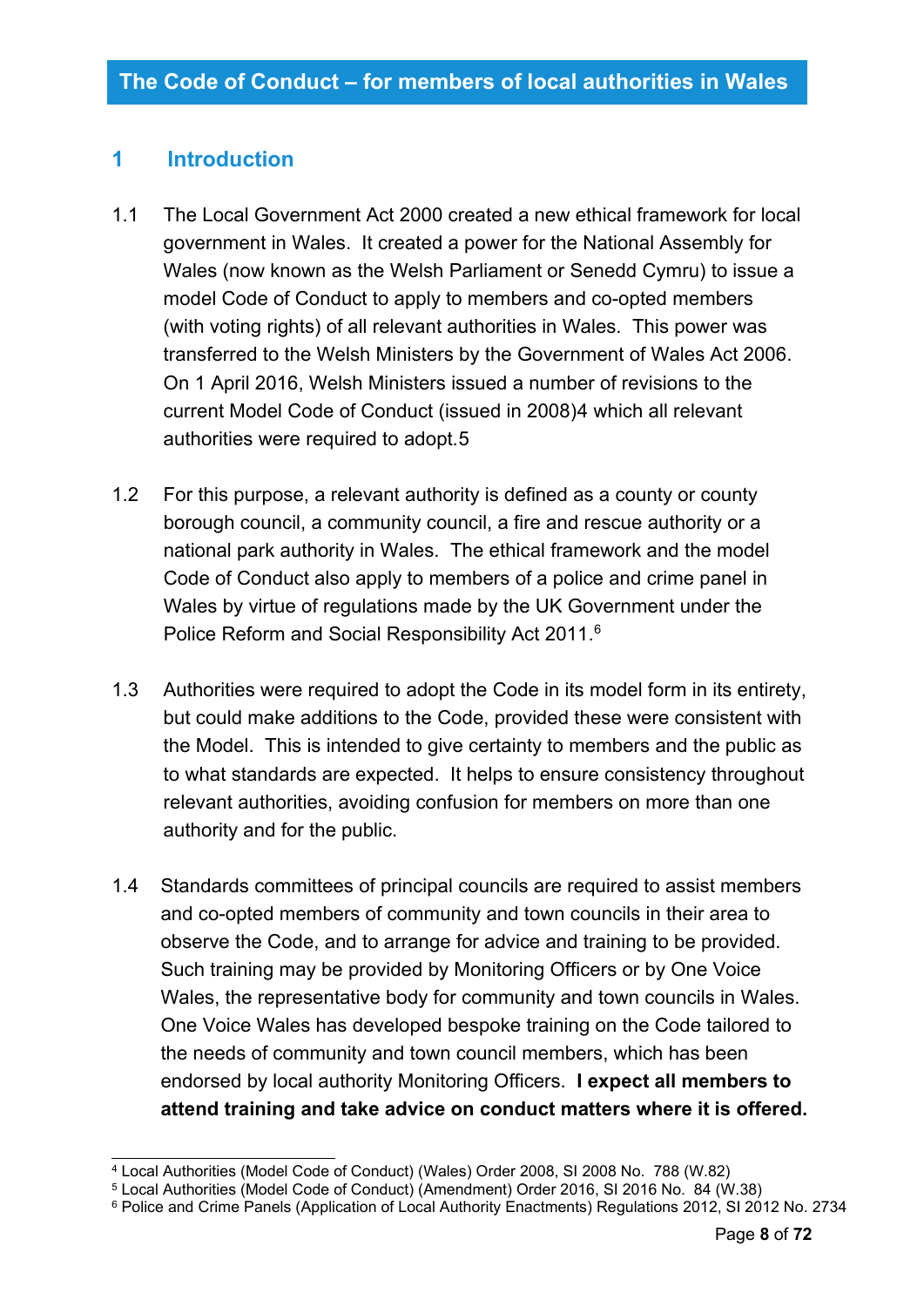- 1.5 Section 67 of the Local Government and Elections (Wales) Act 2021, which comes into force on 5 May 2022, places a duty on community and town councils to prepare a training plan for their members and officers. This will provide the means for identifying training needs and opportunities, including on the Code of Conduct.
- 1.6 Sanctions guidance issued by the President of the Adjudication Panel for Wales ("the Adjudication Panel") indicates that a refusal, or failure, to attend training on the Code will be regarded by its tribunals as an aggravating factor when assessing the sanction to be applied to a member found to have breached the Code.
- 1.7 Whilst community councillors do not act on decision-making bodies such as planning committees, you will be called upon to take decisions on the allocation of funding from your precept and to offer guidance, drawing on your valuable local knowledge, to the County Council about the impact of planning applications. It is imperative, therefore, that you are fully aware of the Code and its implications for your decision-making and indeed, whether you should be involved in making a decision. In light of this, I recommend training on the Code for all new councillors as early in their term of office as possible and all councillors should undertake refresher training from time-to-time.
- 1.8 As a member, when you sign your declaration of acceptance of office, you are confirming that you will observe the Code. It is your personal responsibility to ensure that you understand your obligations under the Code and act in a way which shows that you are committed to meeting the high standards of conduct that are expected of you as a member. Ultimately, as a member, you are responsible for the decisions you take and can be held to account for them. However, this does not imply that you can take decisions which breach the Code or are contrary to relevant advice from your Council's Clerk or other officers simply because the decision is yours to take. This guidance explains the constraints you are expected to act within to ensure members of the public can be confident in the way in which authorities in Wales reach their decisions.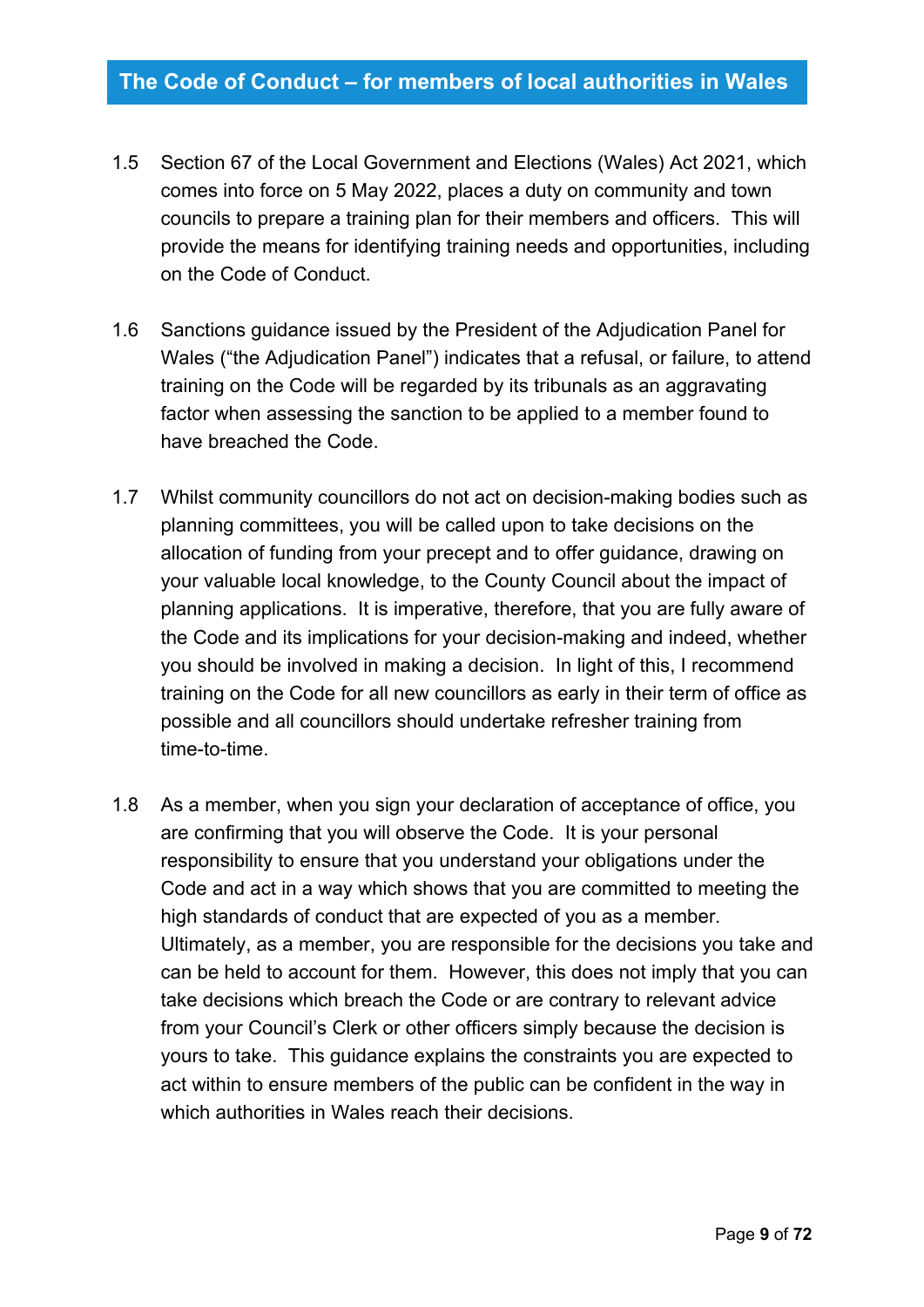## <span id="page-9-0"></span>**Investigations: Assessing the Public Interest**

- 1.9 It is my role as Public Services Ombudsman for Wales to consider and, when appropriate, undertake independent investigations of serious complaints that members of local authorities in Wales have breached the Code. In determining whether to investigate a complaint or whether to continue an investigation of a breach of the Code, I use a two-stage test.
- 1.10 At the first stage, I will aim to establish whether there is direct evidence that a breach actually took place. The level of proof that is required is on the balance of probabilities. If that evidential stage is met, at the second stage I will consider whether an investigation or a referral to a standards committee or the Adjudication Panel for Wales is required in the public interest. Some of the public interest factors that I will consider are set out below. These factors are not exhaustive and the weight to be attached to each will vary according to the facts and merits of each case.

#### 1.11 Public interest factors include:

- the seriousness of the breach
- whether the member deliberately sought personal gain for themselves or another person at the public expense
- whether the circumstances of the breach are such that a member has misused a position of trust or authority and caused harm to a person
- whether the breach was motivated by any form of discrimination against the victim's ethnic or national origin, gender, disability, age, religion or belief, sexual orientation or gender identity
- whether there is evidence of previous similar behaviour, or the member has previously been found to have breached the Code by a standards committee or the Adjudication Panel for Wales
- whether there is evidence of a course of conduct, the conduct is ongoing, or the misconduct is escalating
- whether the investigation or referral to a standards committee or the Adjudication Panel for Wales is required to maintain public confidence in elected members in Wales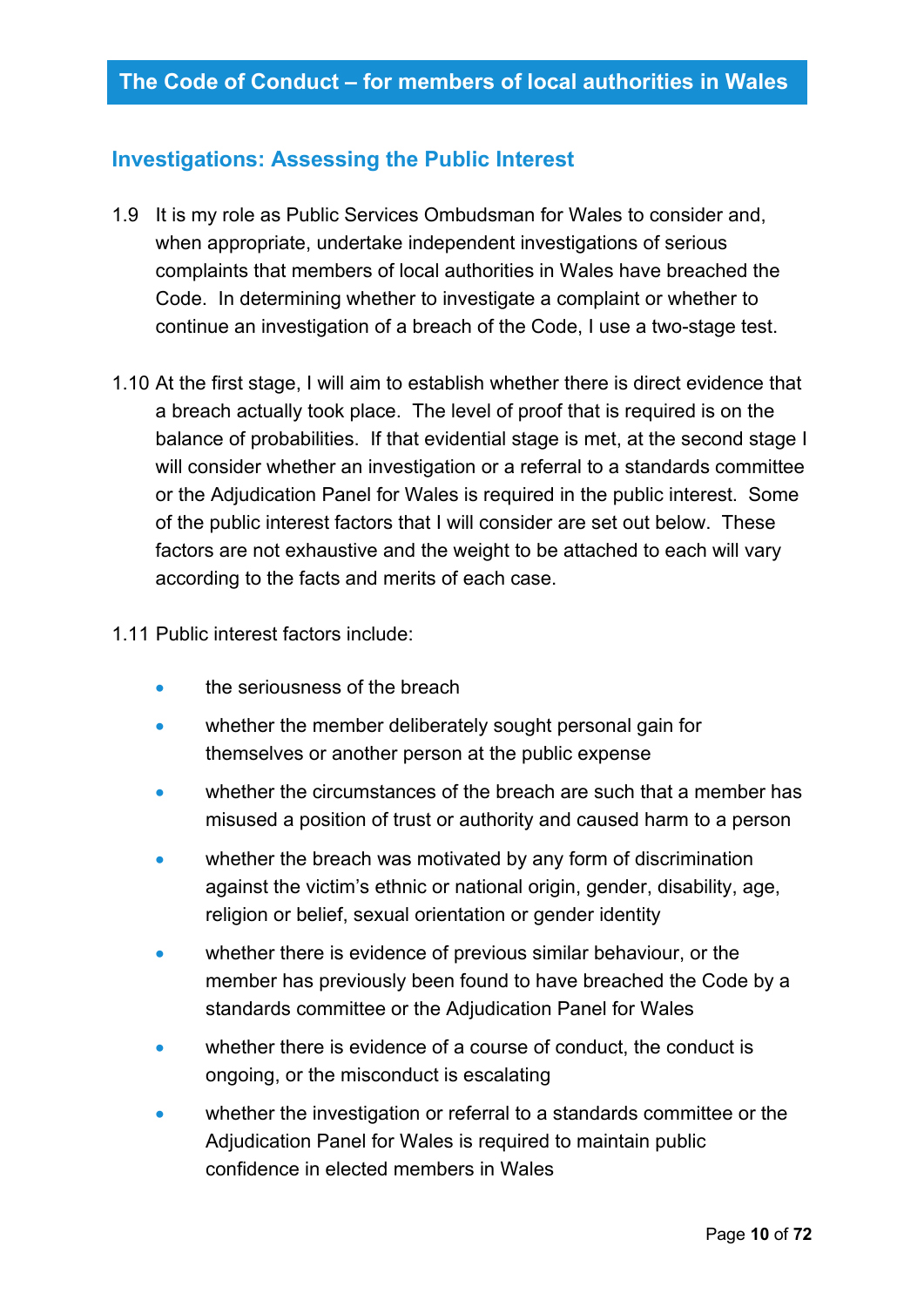- whether investigation or referral to a standards committee or the Adjudication Panel of Wales is a proportionate response, namely, whether it is likely that the breach would lead to a sanction being applied to the member (I will take account of the outcomes of previous cases considered by standards committee across Wales and the Adjudication Panel for Wales), and whether the use of resources in carrying out an investigation or hearing by a standards committee or the Adjudication Panel for Wales would be regarded as excessive when weighed against any likely sanction.
- 1.12 I have a wide discretion as to whether to begin or continue an investigation. I have revised the two-stage test adopted by my predecessor in order to provide greater clarity on how I will usually exercise my discretion and to secure a degree of consistency and certainty in the decisions that I reach.

## <span id="page-10-0"></span>**Legal Precedents**

- 1.13 When applying the two-stage test, in addition to taking account of previous decisions of the Adjudication Panel for Wales and standards committees, I must be mindful of relevant legal precedents set by the Courts. Since the Code was introduced in 2001, there have been two significant appeals heard by the High Court that have set important benchmarks in relation to cases in Wales. [7](#page-10-1)
- 1.14 In the first case, the Adjudication Panel dismissed an appeal by a Community Councillor against the decision of the local Standards Committee that he had failed to show respect and consideration for others by posting various online comments criticising the other members and the way in which the Council was run. The High Court found that, whilst the comments were sarcastic and mocking and the tone ridiculed his fellow members, because the majority of the comments related to the way in which the Council was run, how its decisions were recorded and the competence of the members, the comments were "political expression". The ruling said no account had been taken of the need for politicians to have "thicker skins". In view of the member's freedom of expression and the fact that the majority of comments were directed at fellow councillors,

<span id="page-10-1"></span><sup>&</sup>lt;sup>7</sup> Calver, R (on application of) v The Adjudication Panel for Wales [2012] EWHC 1172 (Admin); Heesom v Public Services Ombudsman for Wales [2014] EWHC 1504 (Admin)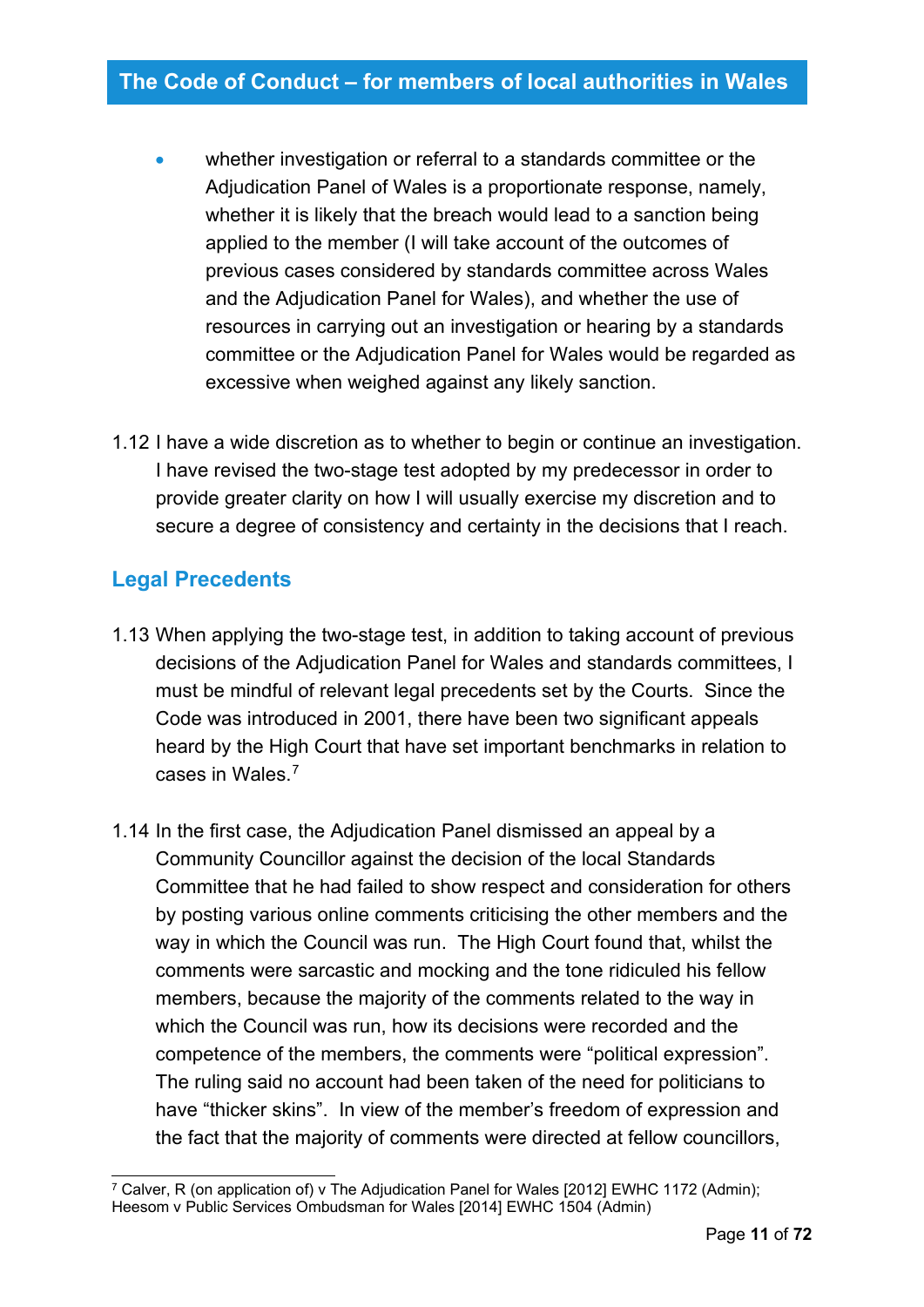the finding of a breach in this case was a disproportionate interference with the member's rights under Article 10 of the European Convention on Human Rights (ECHR). The Adjudication Panel's decision was, therefore, set aside.

- 1.15 In the second case, the High Court heard an appeal against the decision of the Adjudication Panel that a member of a County Council had committed 14 breaches of the Code by failing to show respect and consideration for officers of the Council, using bullying behaviour, attempting to compromise the impartiality of officers and bringing the member's office into disrepute. The breaches occurred over a period of two years and included comments and conduct which were critical of, and threatening towards, both senior and junior officers. The Court found that all of the breaches were intentional and some of the misconduct was serious. Some of the breaches involved deliberately dishonest and misleading conduct towards officers, other members and members of the public. In respect of officers, much of the conduct was intended to undermine them personally and was performed when officers were trying to do their jobs, which the member was intent on frustrating. All but three of the breaches found by the Adjudication Panel were upheld by the Court.
- 1.16 One of the important issues that had to be determined by the Court was the scope of, and legitimate restrictions to, a politician's right of freedom of expression under Article 10 of the ECHR and at common law. The Court reiterated that the law requires politicians to have thick skin and be tolerant of criticism and other adverse comment. However, the Court also noted that while public servants are open to criticism, including public criticism, it is in the public interest that they are not subject to unwarranted comments that disenable them from performing their public duties and undermine confidence in the administration.
- 1.17 I have included guidance consequent on these judgments, particularly conduct towards junior officers, in the sections dealing with the relevant paragraphs of the Code.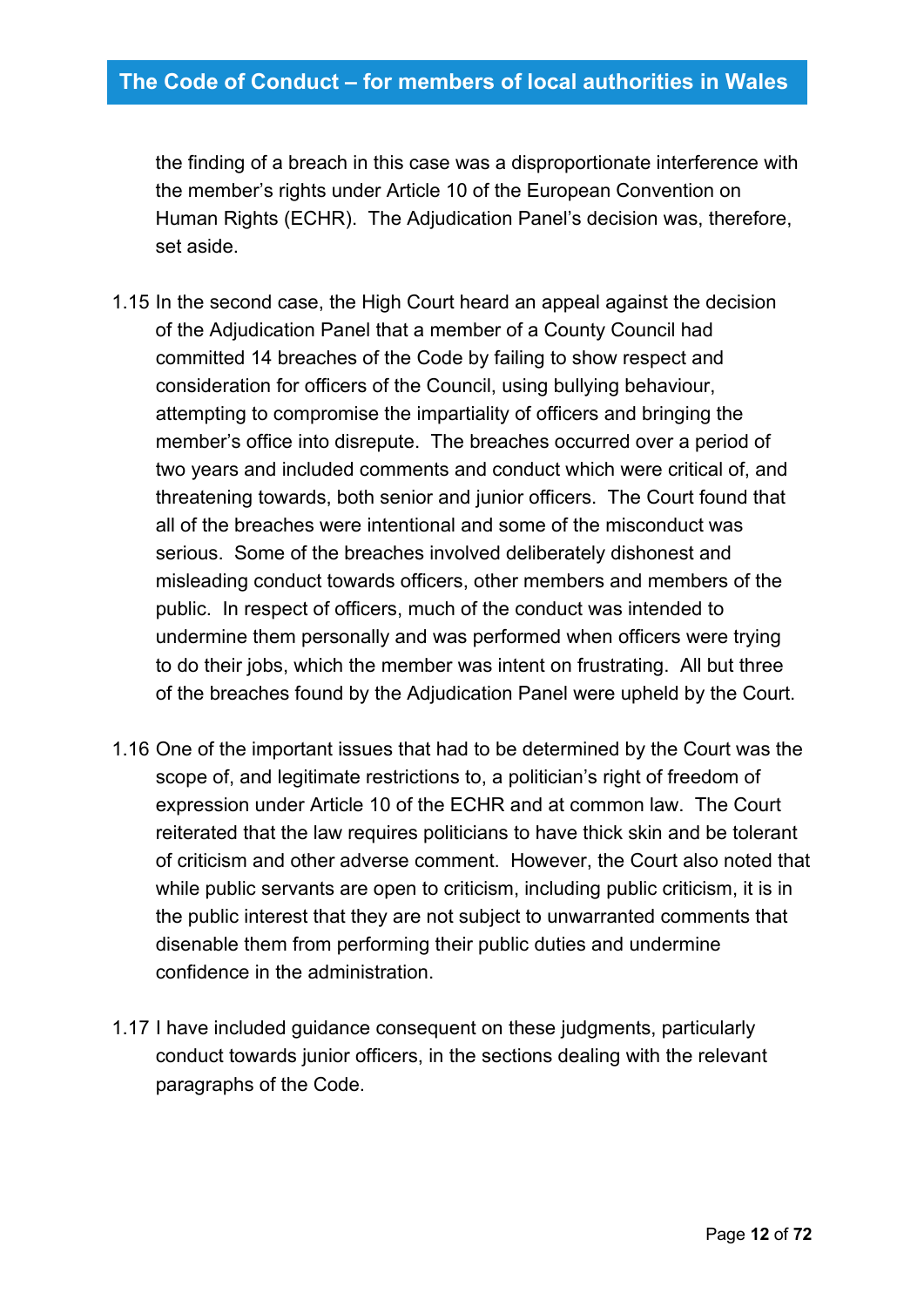- 1.18 Further guidance on the process I use for investigating complaints, including a factsheet on 'Assessing Public Interest' and the 'Code of Conduct Casebook,' which summarises cases I have investigated, is available on my website [www.ombudsman.wales](http://www.ombudsman.wales/)
- 1.19 In this guidance I have tried, where possible, to use examples of cases which have been referred to me and which are relevant to community and town councils. Where this has not been possible, I have given examples of theoretical scenarios that indicate how the Code may be breached while you are undertaking your role.

## <span id="page-12-0"></span>**Local Resolution Process**

- 1.20 Local authorities across Wales have implemented local resolution procedures to deal with low-level complaints which are made by a member against a fellow member. In some cases, the arrangements also cover complaints made about members by officers. These arrangements are proving to be an effective and proportionate means of resolving many of these kinds of complaints.
- 1.21 Local resolution can also play an important role within community and town councils where, all too, often low-level disputes between members have escalated to the point where the whole council has been brought into disrepute in the eyes of the public. I am pleased, therefore, that One Voice Wales has produced a 'Model Local Resolution Protocol for Community and Town Councils' to support councils in resolving minor disputes between members and between members and officers, in a way which is proportionate to the scale and resources of the sector. I strongly encourage all community and town councils to adopt the protocol. The Model Protocol is available from One Voice Wales or my website.
- 1.22 Typically, complaints which can be dealt with through local resolution will be about alleged failures to show respect and consideration for others as required by paragraph 4(b) of the Code, or the duty not to make vexatious, malicious or frivolous complaints against other members under paragraph 6(1)(d) of the Code. Whilst a member may still complain directly to me about a fellow member, if the matter being complained about concerns paragraphs 4(b) and 6(1)(d), I am likely to refer the matter back to the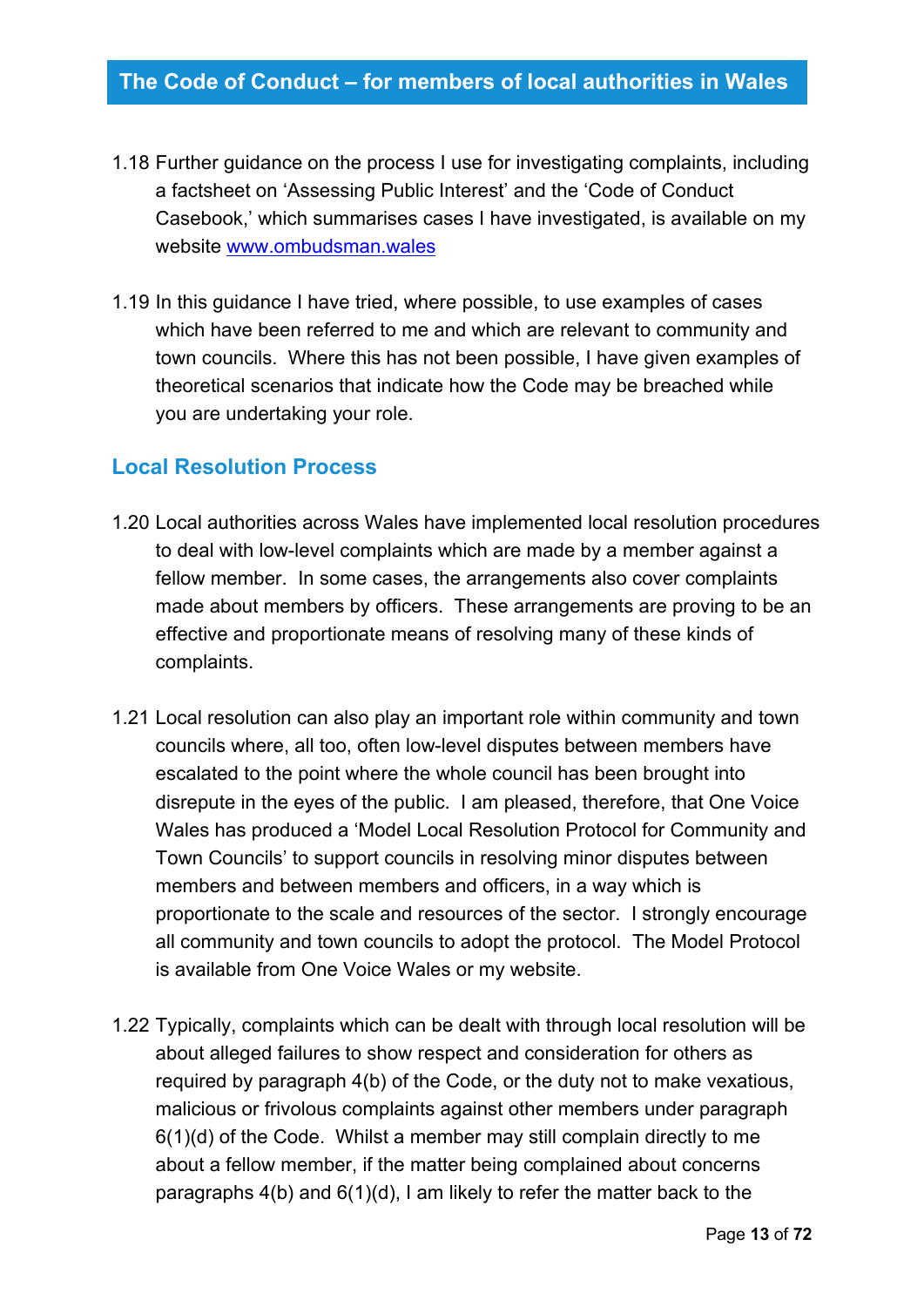Council's Clerk for consideration under the local resolution protocol, where this has been adopted by the Council. In my view, such complaints are more appropriately resolved informally and locally in order to speed up the complaints process and to ensure that my resources are devoted to the investigation of serious complaints.

- 1.23 The aim of local resolution is to resolve matters at an early stage so as to avoid the unnecessary escalation of the situation which may damage personal relationships within the Council and the Council's reputation. The process may, for example, result in an apology being made by the member concerned, or a recommendation that the member undertakes specific training. However, where a member has repeatedly breached their authority's local protocol, I would expect the Clerk to refer the matter back to me. If I see a pattern of similar complaints being made to me by the same members, I will consider this to be a serious matter and decide whether the persistent reporting of such complaints is conduct which in itself should be investigated as a potential breach of the Code.
- 1.24 When I have investigated a complaint, I may refer the matter to a standards committee or the Adjudication Panel for Wales for determination. This will depend on the nature and individual circumstances of the alleged breach. When issuing my report, I will reflect on and analyse the evidence gathered and draw my conclusions as to whether it is suggestive that a breach of the Code has occurred. However, the authority to make a determination of breach rests solely with the relevant standards committee or the Adiudication Panel for Wales.
- 1.25 An overview of the complaints process is at Appendix 1 to this guidance.

## <span id="page-13-0"></span>**Standards Committee**

1.26 The Standards Committee established by the principal council for your area is responsible for promoting and maintaining high standards of conduct by members. It provides advice and training for members and monitors the operation of the Code. The Committee also considers reports referred by me, or the principal council's Monitoring Officer, following the investigation of alleged breaches of the Code. The Standards Committee also discharges these functions in relation to community and town councils in its area.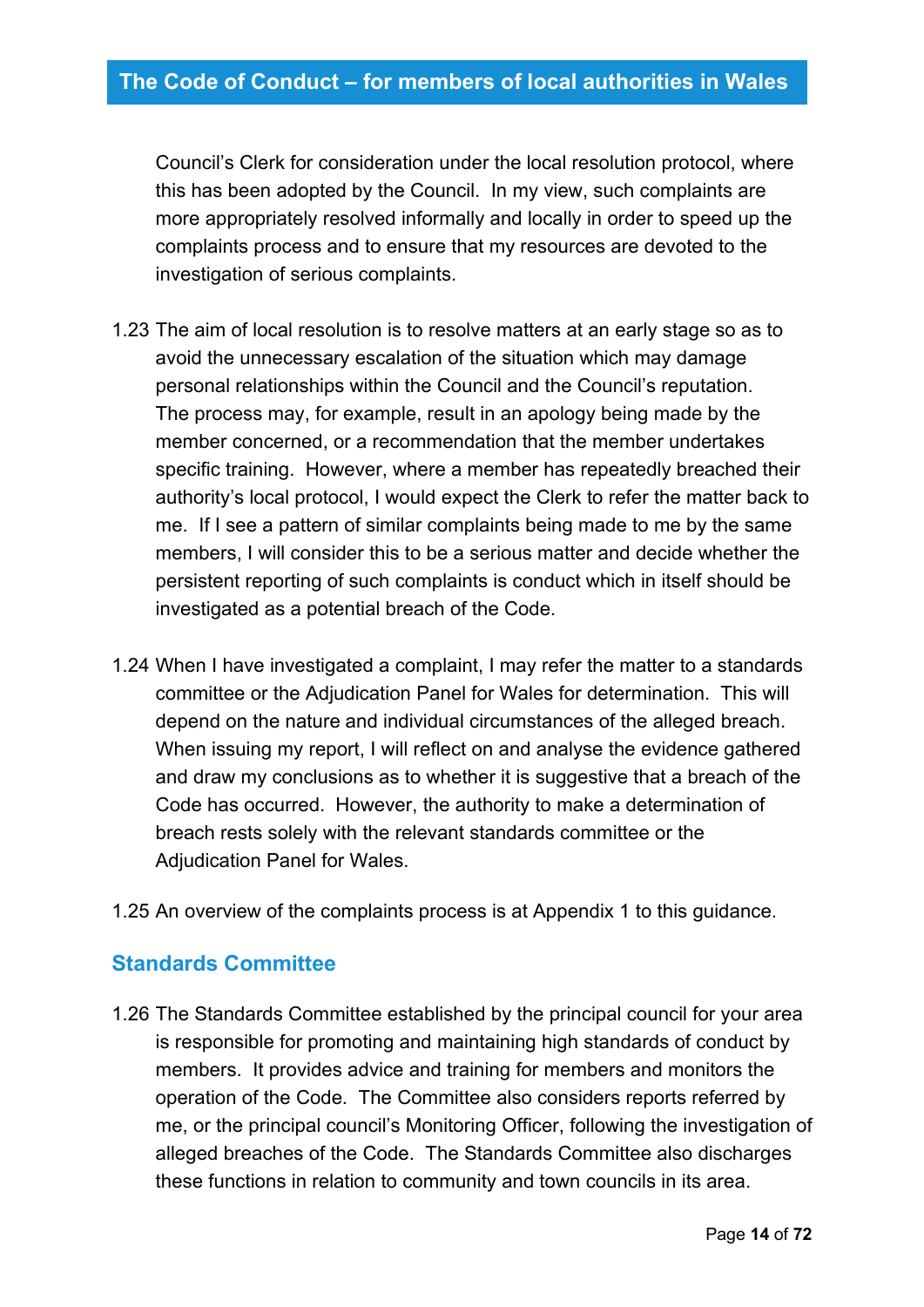- 1.27 Standards committees are made up of independent lay members and elected members of the principal council. The membership of a standards committee which discharges functions in relation to community and town councils must also include at least one community councillor.
- 1.28 When I refer a case to a standards committee, its role is to decide whether a member has breached the Code and, if so, whether a sanction should be imposed. Adjudication Panel for Wales hearings take place in public, except where a tribunal considers that publicity would prejudice the interests of justice. In my view, standards committee hearings should also be conducted in public, unless there are valid reasons for not doing so, to promote public confidence in standards in public life. Where a standards committee concludes that a member or co-opted member has failed to comply with the relevant council's code of conduct, it may determine that:
	- no action needs to be taken in respect of that failure
	- the member or co-opted member should be censured, which takes the form of a public rebuke
	- the member or co-opted member should be suspended or partially suspended from being a member of that council for a period not exceeding 6 months or, if shorter, the remainder of the member's term of office.
- 1.29 A member may seek the permission of the President of the Adjudication Panel for Wales to appeal against the determination of a standards committee.
- 1.30 The Local Government and Elections (Wales) Act 2021 places new duties on the standards committee of a county and county borough council in Wales, with effect from 5 May 2022. The committee will have the additional function of monitoring and providing support to political group leaders within principal councils in undertaking their new duty, under the 2021 Act, to promote high standards of conduct by members of their group. Each standards committee will also be required to make an annual report to their authority describing how the committee's functions have been discharged and providing an overview of conduct matters generally within the authority. The 'Explanatory Notes' to the 2021 Act indicate that the requirement on a principal council's standards committee to make a report includes a requirement to make a report to any community and town councils in its area.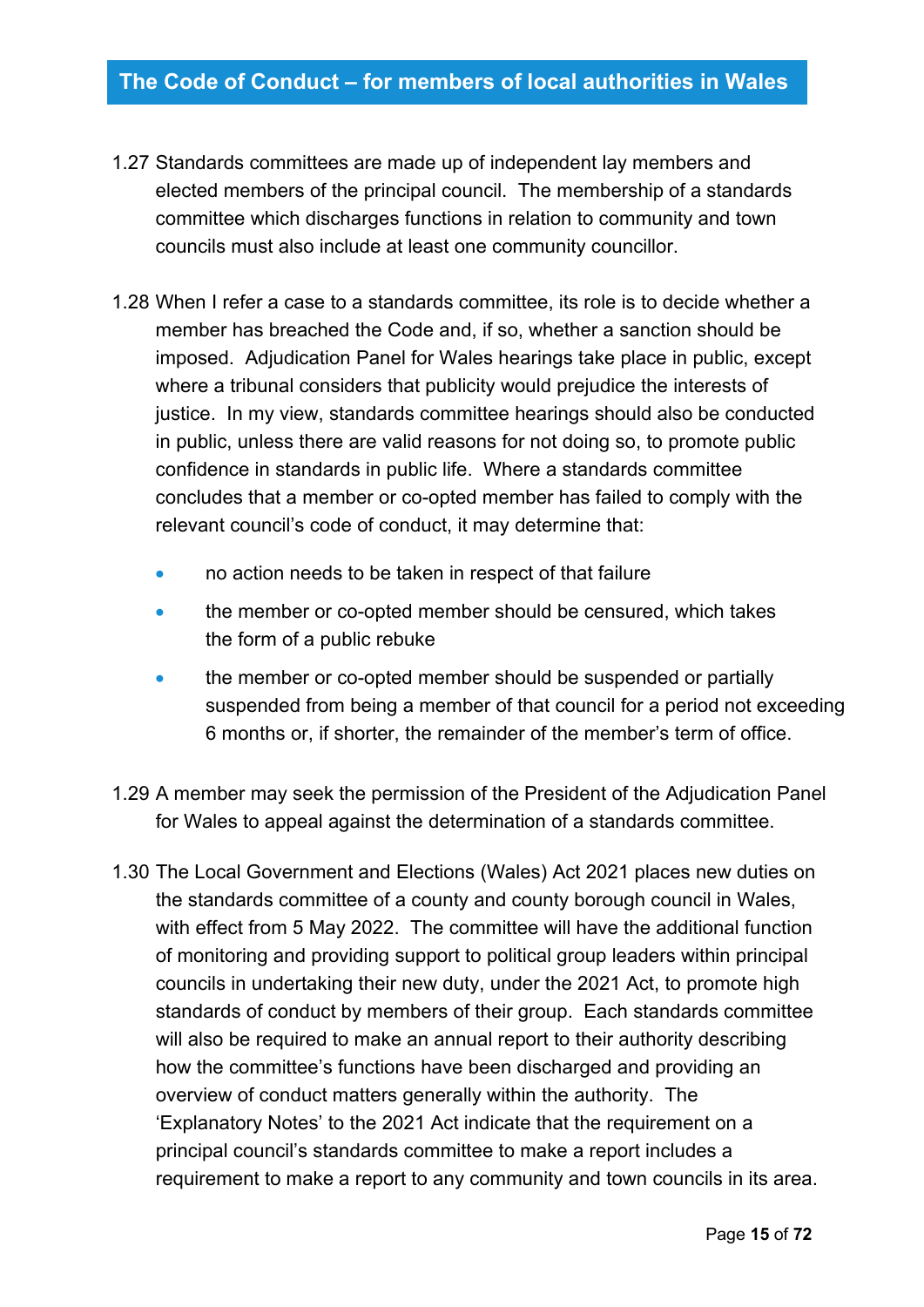## <span id="page-15-0"></span>**Adjudication Panel for Wales**

- 1.31 When I refer a case to the Adjudication Panel for Wales, its role is to establish a 'case tribunal' to determine whether a member has breached the Code and whether a sanction should be imposed. In addition, it will consider any appeals where permission has been obtained against the determination of a standards committee.
- 1.32 The powers available to a case tribunal when it determines that a member or co-opted member who is the subject of a report referred to it by me has failed to comply with the Code are:
	- to disqualify the member from being, or becoming, a member of the relevant authority concerned or any other relevant authority for a period of up to 5 years
	- to suspend or partially suspend the member from being a member or co-opted member of the relevant authority concerned for up to 12 months
	- to take no action in respect of the breach. In such cases the Panel may deem it appropriate to warn the member as to their future conduct. Where such a warning has been recorded, it is likely to be taken into account during any future hearing where the member is found again to have failed to follow the provisions of the Code.
- 1.33 During an investigation, I may issue an interim report to the President of the Adjudication Panel, if I consider it necessary and in the public interest to do so. An interim report will be considered by an 'interim case tribunal', which will decide whether it is appropriate to suspend, or partially suspend, the member pending the completion of my investigation.
- 1.34 The role of an 'appeals tribunal' is to review the determination of a standards committee that a member has breached the Code and / or any sanction imposed. An appeals tribunal may endorse any sanction imposed, or refer the matter back to the standards committee with a recommendation as to a different sanction; or it may overturn the decision that there has been a breach. However, an appeals tribunal cannot recommend a different sanction that was not available to the standards committee when making its determination.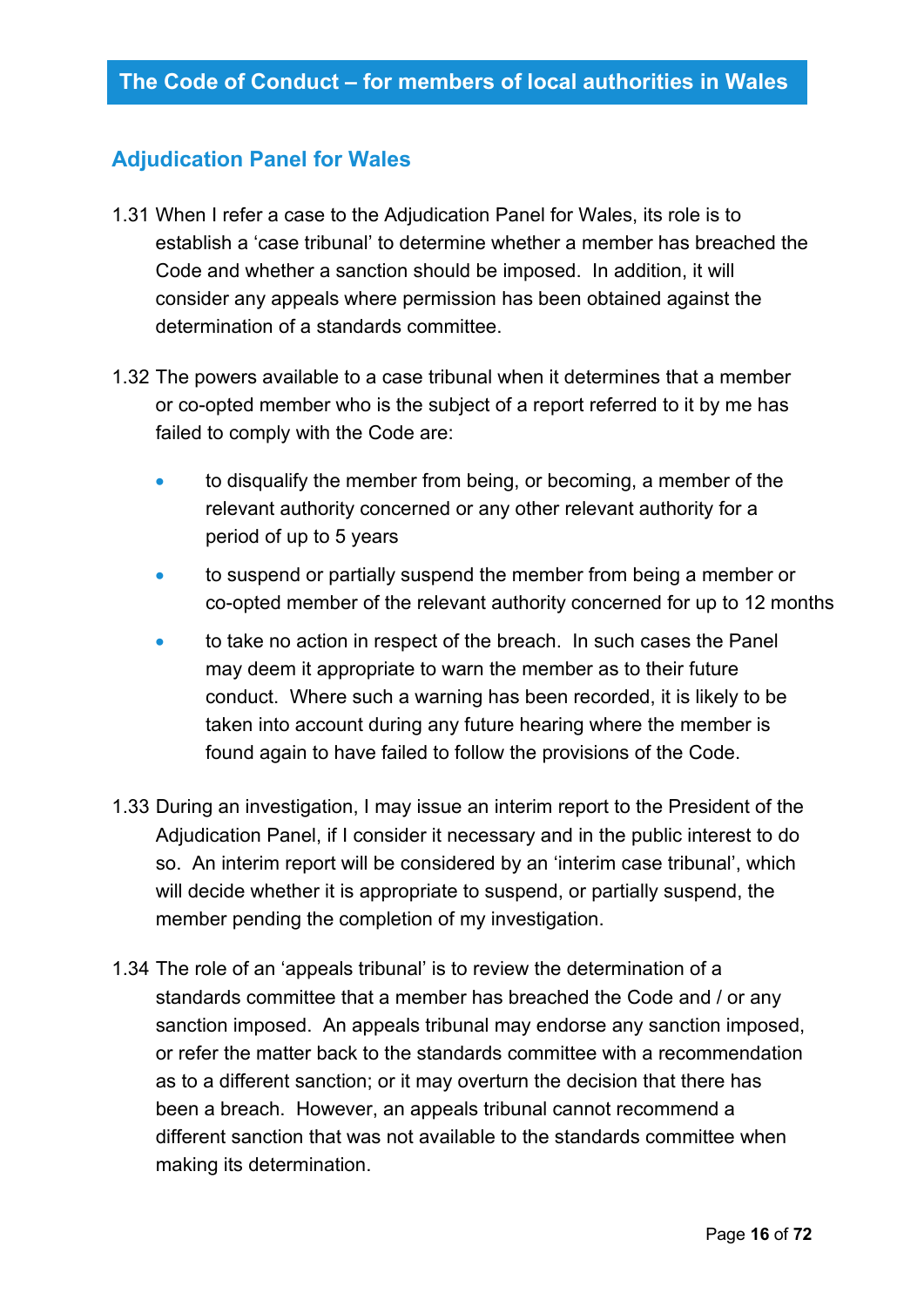- 1.35 Where either a standards committee or the Panel suspends or partly suspends a member or co-opted member, that member is still subject to the Code, in particular the provisions set out in paragraphs 6(1)(a) (bringing the office of member or authority into disrepute) and paragraph 7 (improperly using the position of member).
- 1.36 Further information about the role and procedures of the Adjudication Panel and its tribunals, including guidance on sanctions, can be found on its website: [www.adjudicationpanel.gov.wales](http://www.adjudicationpanel.gov.wales/)

## <span id="page-16-0"></span>**The Role of the Clerk**

- 1.37 The Clerk is employed by your Council and undertakes a number of tasks including providing administrative support to the Council, advising on the development and implementation of policies and procedures and taking action to implement the Council's decisions. The Clerk has a complex role which may entail having to act as a project manager, personnel director, public relations officer and finance administrator. The Clerk acts in a supporting role for you and your fellow councillors and is the person you should turn to in the first instance if you need any advice. The best councils will have a Clerk and councillors who work as a team within a culture of mutual respect and consideration to serve their community. The Clerk is not just a secretary and is not at the beck and call of the Chair or individual members of the Council; the Clerk is answerable only to the Council as a whole. Whilst you may question the advice you are given by the Clerk, you must do so in a constructive and objective manner.
- 1.38 The Clerk will be able to advise councillors on relevant legislation, including matters relating to the Code and the Council's standing orders. The Clerk will work closely with the Chair of the Council to ensure that appropriate procedures are followed at meetings and that all necessary information is available to councillors so that they may make informed decisions. If necessary, Clerks may approach the relevant principal council's Monitoring Officer (see below) for advice.
- 1.39 The Clerk also plays an important role in facilitating the operation of the Model Local Resolution Protocol, where adopted, in conjunction with the Chair or Vice Chair of your Council.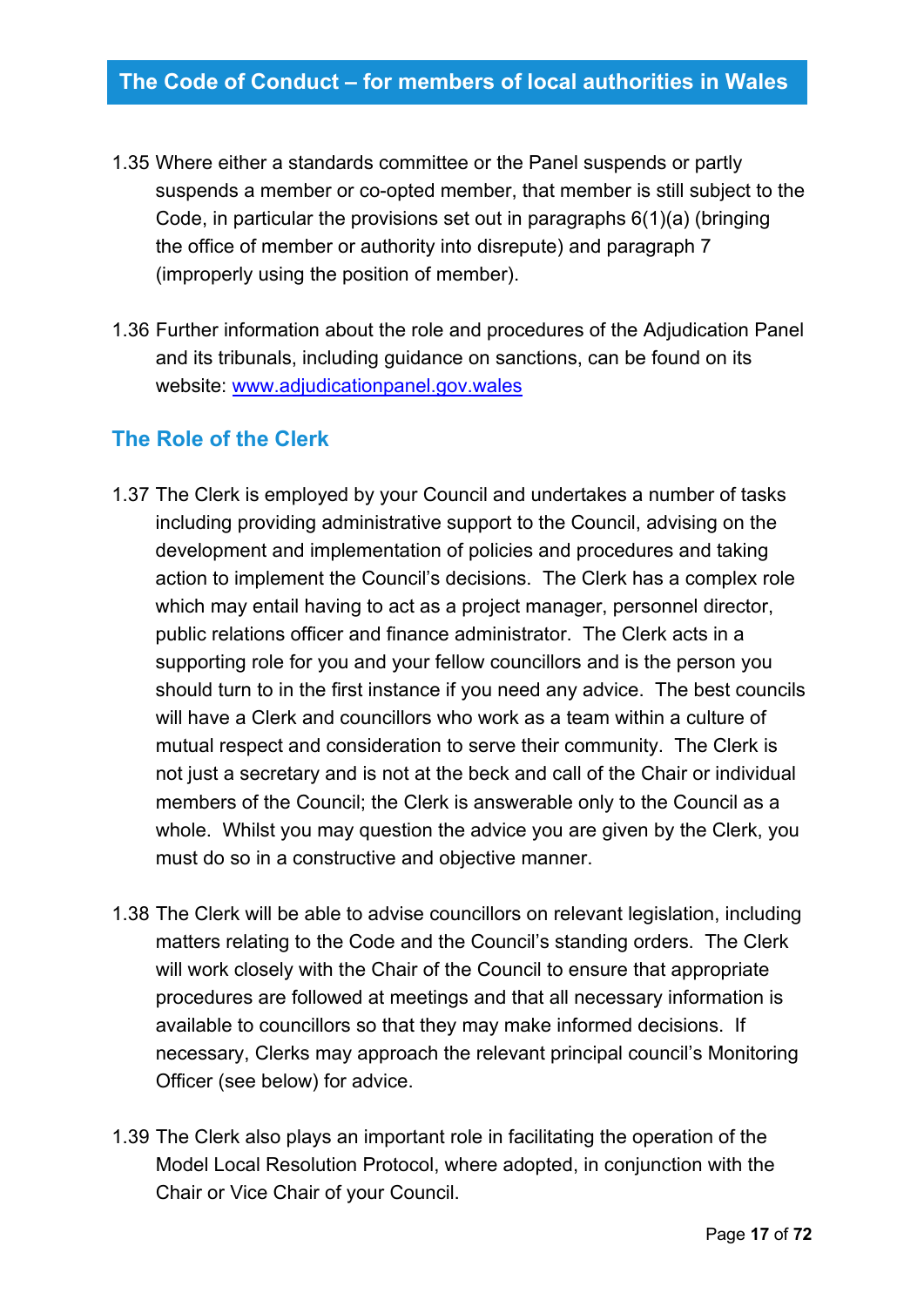1.40 The Clerk is an employee of the Council and is not required to abide by the Code. However, the Clerk and other Council employees are subject to a separate code of conduct set out in the 'Code of Conduct (Qualifying Local Government Employees) (Wales) Order 2001'. Under Section 82 of the Local Government Act 2000, the terms and conditions of appointment of the Council's employees are deemed to incorporate this Code. Any issues regarding the performance of the Clerk or other employees are personnel matters and should be addressed using appropriate employment procedures. The Ombudsman cannot consider complaints regarding the performance of your Council's employees; this is a matter for the Council as the employer.

## <span id="page-17-0"></span>**The Role of the Monitoring Officer**

- 1.41 The Monitoring Officer is employed by the principal council for the area. Among other things, the Monitoring Officer has an important role in ensuring the lawfulness and fairness of decision-making by the principal council. The Monitoring Officer also contributes to the promotion and maintenance of high standards of conduct through the provision of support to the Standards Committee and members of the Council.
- 1.42 Monitoring Officers endeavour to provide support and guidance to community and town councils on matters of conduct, which may include the provision of training. However, this can have significant resource implications, particularly in areas with high numbers of community and town councils, and you should always ask your Clerk in the first instance for any guidance or information. The Monitoring Officer may be able to provide information if your Clerk is unavailable or you need assistance with a more complex query.

## <span id="page-17-1"></span>**The Principles**

1.43 The Local Government Act 2000 empowered the National Assembly to issue principles to which you must have regard in undertaking your role as a member. The Code is based on these Principles which are designed to promote the highest possible standards. These Principles draw on the 7 Principles of Public Life which were first set out in the 1995 Nolan Report "Standards in Public Life". Three more were added to these in the local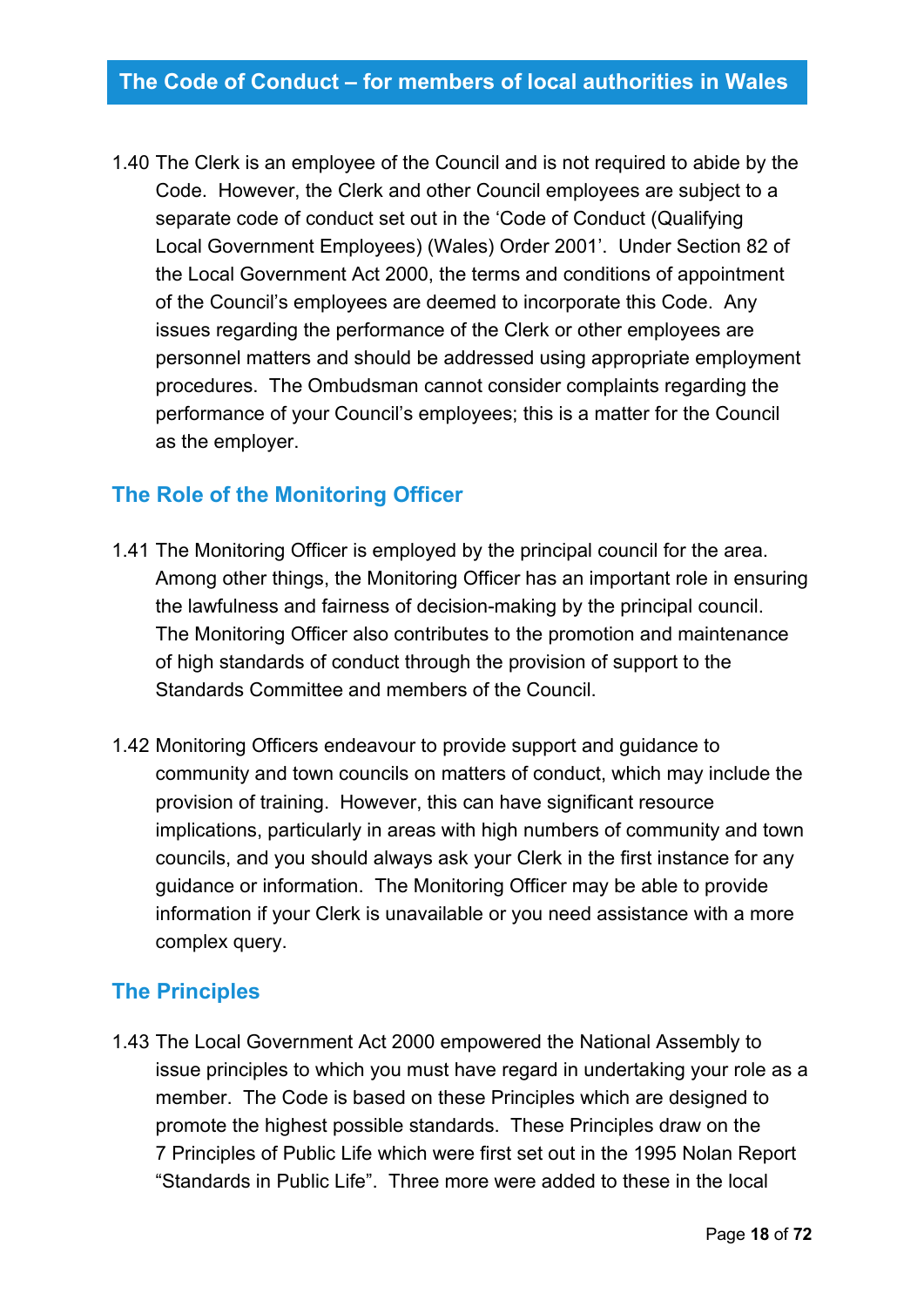government principles in Wales: a duty to uphold the law, proper stewardship of the Council's resources and equality and respect for others.

- 1.44 Members of community and town councils give generously of their time and commitment for the benefit of their communities. The Principles provide a framework for channelling your commitment in a way which will reflect well on you and your Council, and which will give your communities confidence in the way that your Council is governed.
- 1.45 The individual sections of the Code are designed to support the implementation of the Principles. For example, the Selflessness principle is covered by Section 7 of the Code – Selflessness and Stewardship. Paragraph 2(2) of the Code states that you should read it together with the Principles, which are prescribed in a separate statutory instrument<sup>[8](#page-18-0)</sup>. For ease of reference, they are replicated below.

## **1. Selflessness**

Members must act solely in the public interest. They must never use their position as members to improperly confer an advantage on themselves or to improperly confer an advantage or disadvantage on others.

#### **2. Honesty**

Members must declare any private interests relevant to their public duties and take steps to resolve any conflict in a way that protects the public interest.

#### **3. Integrity and Propriety**

Members must not put themselves in a position where their integrity is called into question by any financial or other obligation to individuals or organisations that might seek to influence them in the performance of their duties. Members must on all occasions avoid the appearance of such behaviour.

<span id="page-18-0"></span><sup>8</sup> The Conduct of Members (Principles) (Wales) Order 2001, SI 2001 No. 2276 (W.166)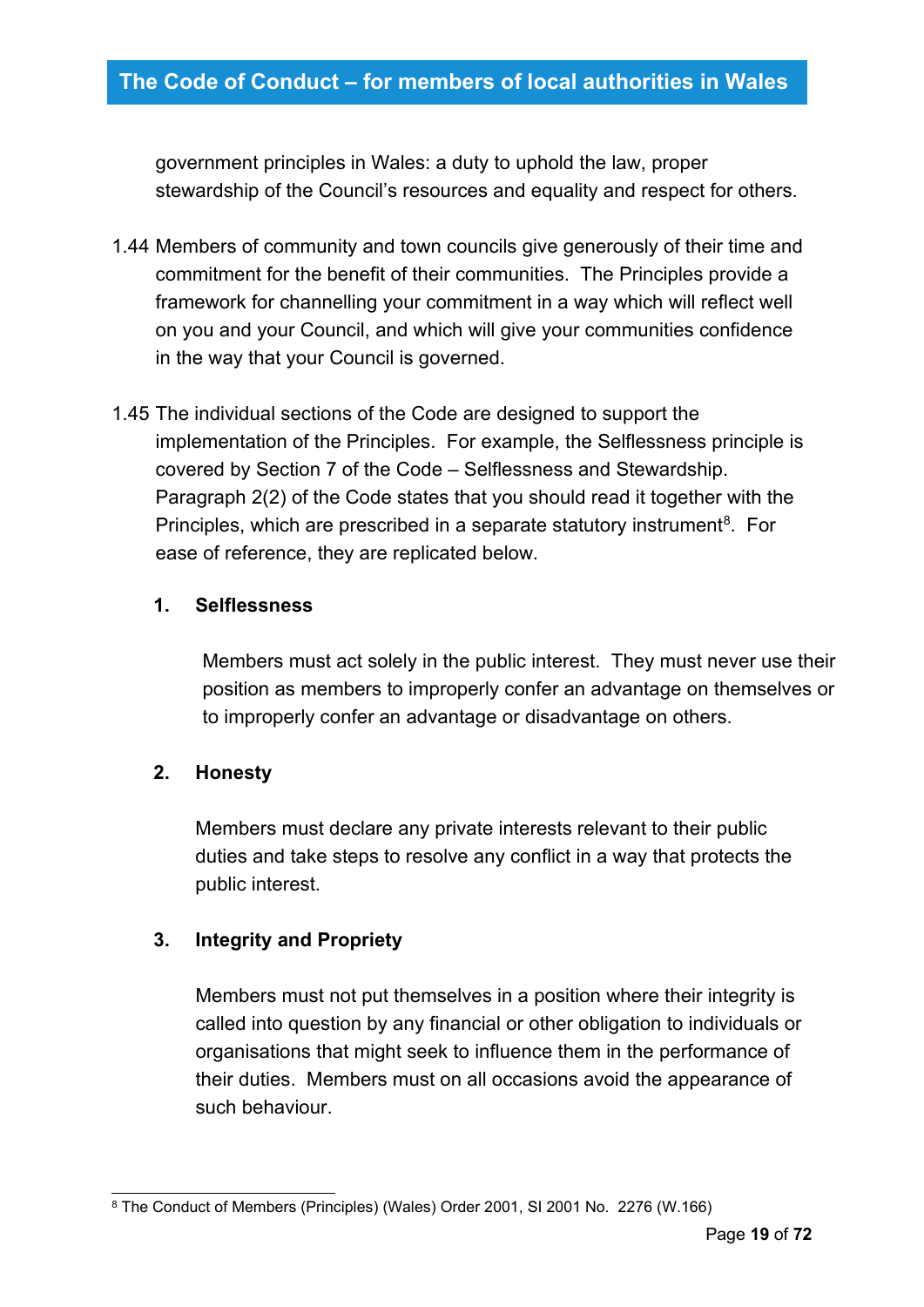#### **4. Duty to Uphold the Law**

Members must act to uphold the law and act on all occasions in accordance with the trust that the public has placed in them.

#### **5. Stewardship**

In discharging their duties and responsibilities members must ensure that their authority's resources are used both lawfully and prudently.

#### **6. Objectivity in Decision-making**

In carrying out their responsibilities including making appointments, awarding contracts, or recommending individuals for rewards and benefits, members must make decisions on merit. Whilst members must have regard to the professional advice of officers and may properly take account of the views of others, including their political groups, it is their responsibility to decide what view to take and, if appropriate, how to vote on any issue.

#### **7. Equality and Respect**

Members must carry out their duties and responsibilities with due regard to the need to promote equality of opportunity for all people, regardless of their gender, race, disability, sexual orientation, age or religion, and show respect and consideration for others.

#### **8. Openness**

Members must be as open as possible about all their actions and those of their authority. They must seek to ensure that disclosure of information is restricted only in accordance with the law.

#### **9. Accountability**

Members are accountable to the electorate and the public generally for their actions and for the way they carry out their responsibilities as a member. They must be prepared to submit themselves to such scrutiny as is appropriate to their responsibilities.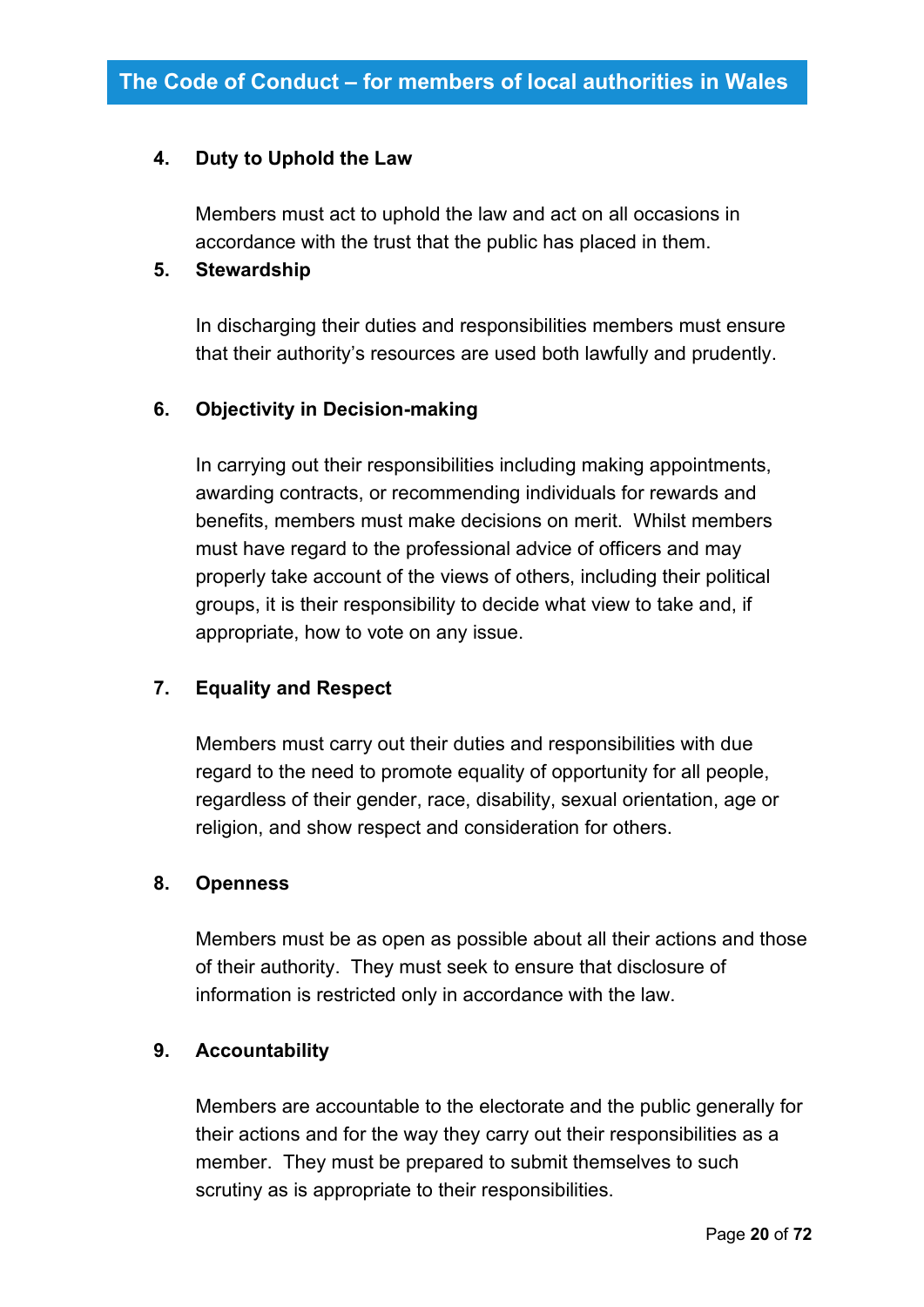#### **10. Leadership**

Members must promote and support these principles by leadership and example so as to promote public confidence in their role and in the authority. They must respect the impartiality and integrity of the authority's statutory officers and its other employees.

1.46 The Code is consistent with, and provides for the practical application of, these Principles. The Principles offer a sound basis for your conduct in office and I encourage members to have regard to them **at all times.** Given the close association between the Principles and the Code, if you follow the Principles as a basis for your conduct, you are less likely to behave in a way that will constitute a failure to comply with the Code.

## <span id="page-20-0"></span>**Deciding when the Code applies to you See paragraphs 2 and 3**

## **Consider conduct in your public and private life**

- 1.47 Members are entitled to privacy in their personal lives, and many of the provisions of the Code only apply to you when you are acting in your role as member or acting as a representative of your Council. However, the public rightly expects high standards of those who represent them in public office and your conduct in your private life will influence how you are perceived as a councillor. Consequently, as there may be circumstances in which your behaviour in your private life can impact on the reputation and integrity of your Council, some of the provisions of the Code apply to you at all times.
- 1.48 When reaching a decision as to whether the Code applies to you at a particular time, I will have regard to the particular circumstances and the nature of your conduct at that time. Before considering your obligations under the Code you should first consider whether the Code applies and, if so, what provisions are pertinent.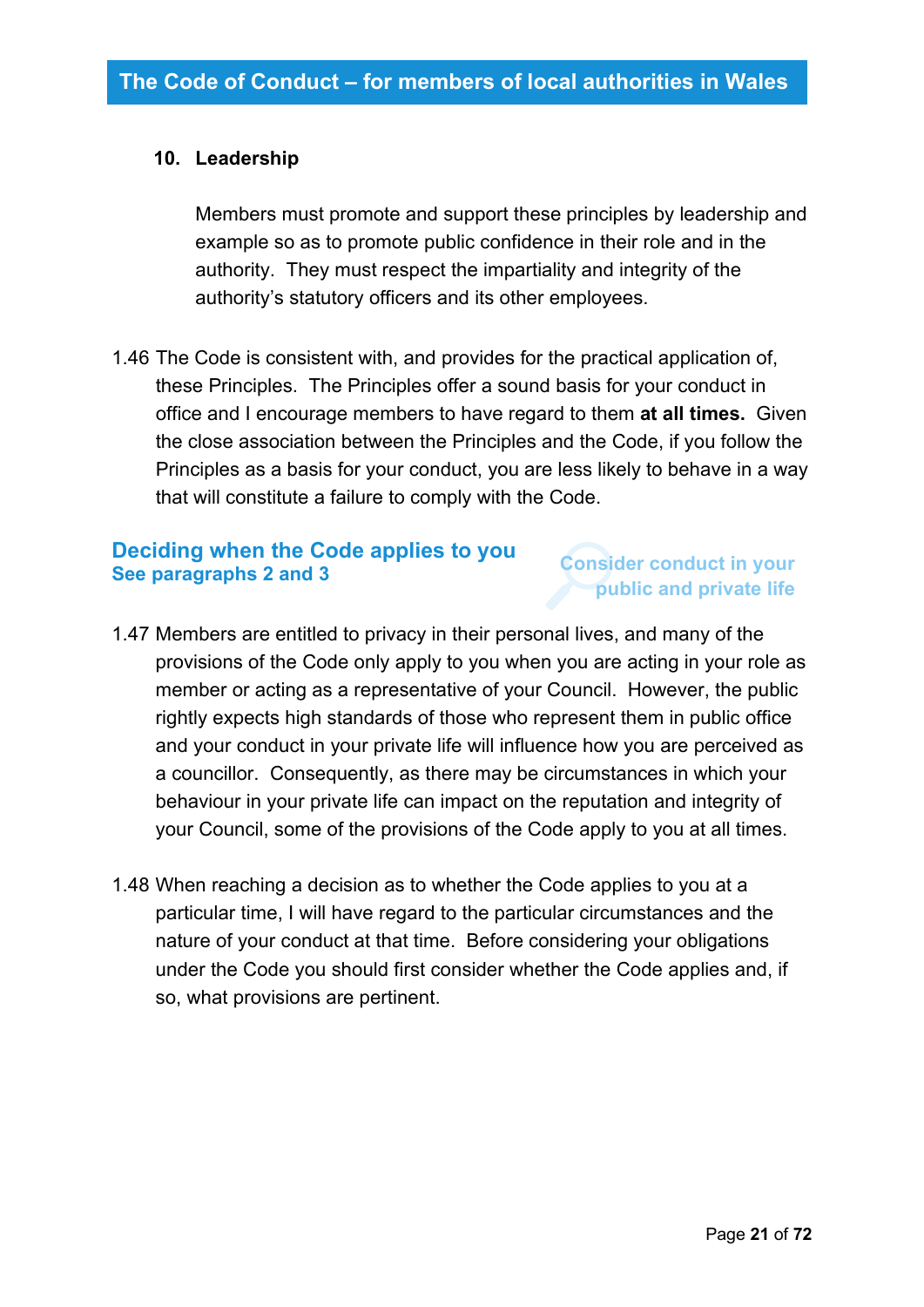## **When does the Code apply?**

- 1.49 The Code applies:
	- **Whenever you act in your official capacity**, including whenever you are conducting the business of your Council or acting, claiming to act, or give the impression you are acting, in your official capacity as a member or as a representative of your Council (paragraph  $2(1)(a)$ <sup>(c)</sup>).
	- **At any time**, if you conduct yourself in a manner which could **reasonably** be regarded as bringing your office or your authority into **disrepute**, or if you **use or attempt to use your position improperly to gain an advantage or avoid a disadvantage** for yourself or any other person, or if you **misuse your Council's resources** (paragraphs  $2(1)(d)$ ,  $6(1)(a)$  and 7).
- 1.50 **Where you act as a representative of your Council on another relevant authority, or any other body, you must, when acting for that other authority, comply with its code of conduct** (paragraph 3(a)). When you are nominated by your Council as a trustee of a charity you are obliged when acting as such to do so in the best interests of that charity, in accordance with charity law and with the guidance which has been produced by the Charity Commission (see its website: [www.gov.uk/government/organisations/charity-commission\)](http://www.gov.uk/government/organisations/charity-commission).
- 1.51 **If you are acting as a representative of your Council on another body, for example on an event committee, which does not have a code of conduct relating to its members, you must comply with your Council's own Code** unless it conflicts with any legal requirements that the other body has to comply with (paragraph 3(b)).
- 1.52 If you refer to yourself as 'councillor' in any form of communication, the Code will apply to you. This applies in conversation, in writing, or in your use of electronic media. There has been a significant rise in complaints to me concerning the use of Facebook, blogs and Twitter. If you refer to your role as councillor in any way or comments you make are clearly related to your role, then the Code will apply to any comments you make there. Even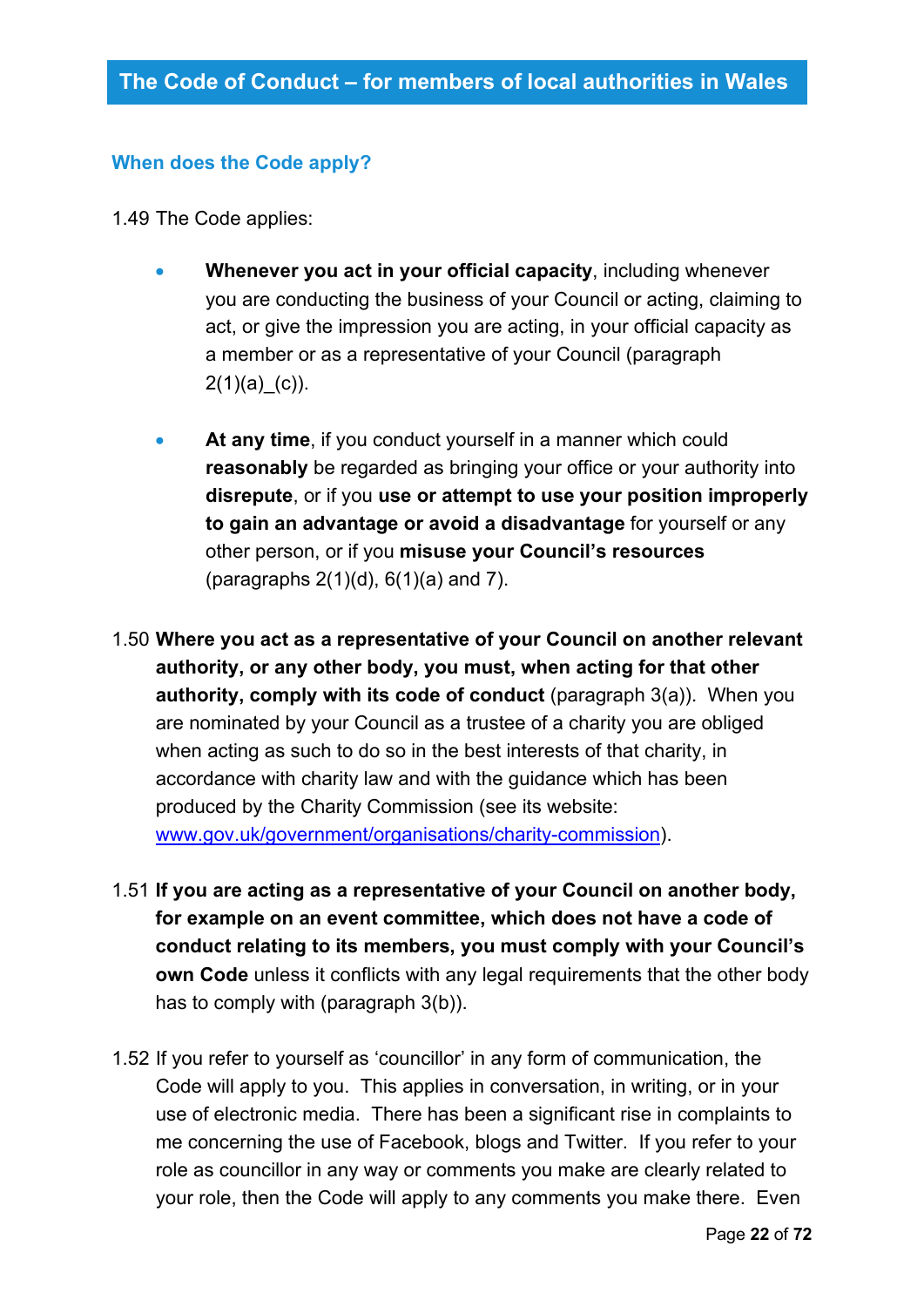if you do not refer to your role as councillor, your comments may have the effect of bringing your office or authority into disrepute and could therefore breach paragraph 6(1)(a) of the Code.

- 1.53 The Welsh Local Government Association has produced useful guidance on social media entitled "Social Media: A Guide for Councillors". The guidance aims to provide you with a clearer idea about how you can use social media, the possible pitfalls and how to avoid them. It is available on their website at [www.wlga.wales](http://www.wlga.wales/) or by calling 029 2046 8600.
- 1.54 If you are suspended from office for any reason, you must still observe those elements of the Code which apply, particularly as set out in paragraph 2(1)(d), while you are suspended.

#### **Example 1**

A complaint was received that a councillor was intoxicated and behaving inappropriately at a street party. It was established that the councillor did not have to undertake any action on behalf of the Council at the party. In my view, therefore, she attended the party as a member of the public and as she did not seek to rely on her status as a councillor in any way only paragraph 6(1)(a) (disrepute) of the Code applied at the time. Whilst her behaviour may have been considered inappropriate by some, it was not relevant to her role as a councillor and in my view did not bring the Council into disrepute, so was not indicative of a breach of paragraph 6(1)(a). I did not investigate this complaint.

#### **Example 2**

Whilst acting in a personal capacity, a member of a county council was convicted of criminal offences relating to a failure to maintain accurate animal records and the disposal of animal carcasses. The Standards Committee determined that, due to the seriousness of the convictions, the member had brought the authority into disrepute in breach of paragraph 6(1)(a).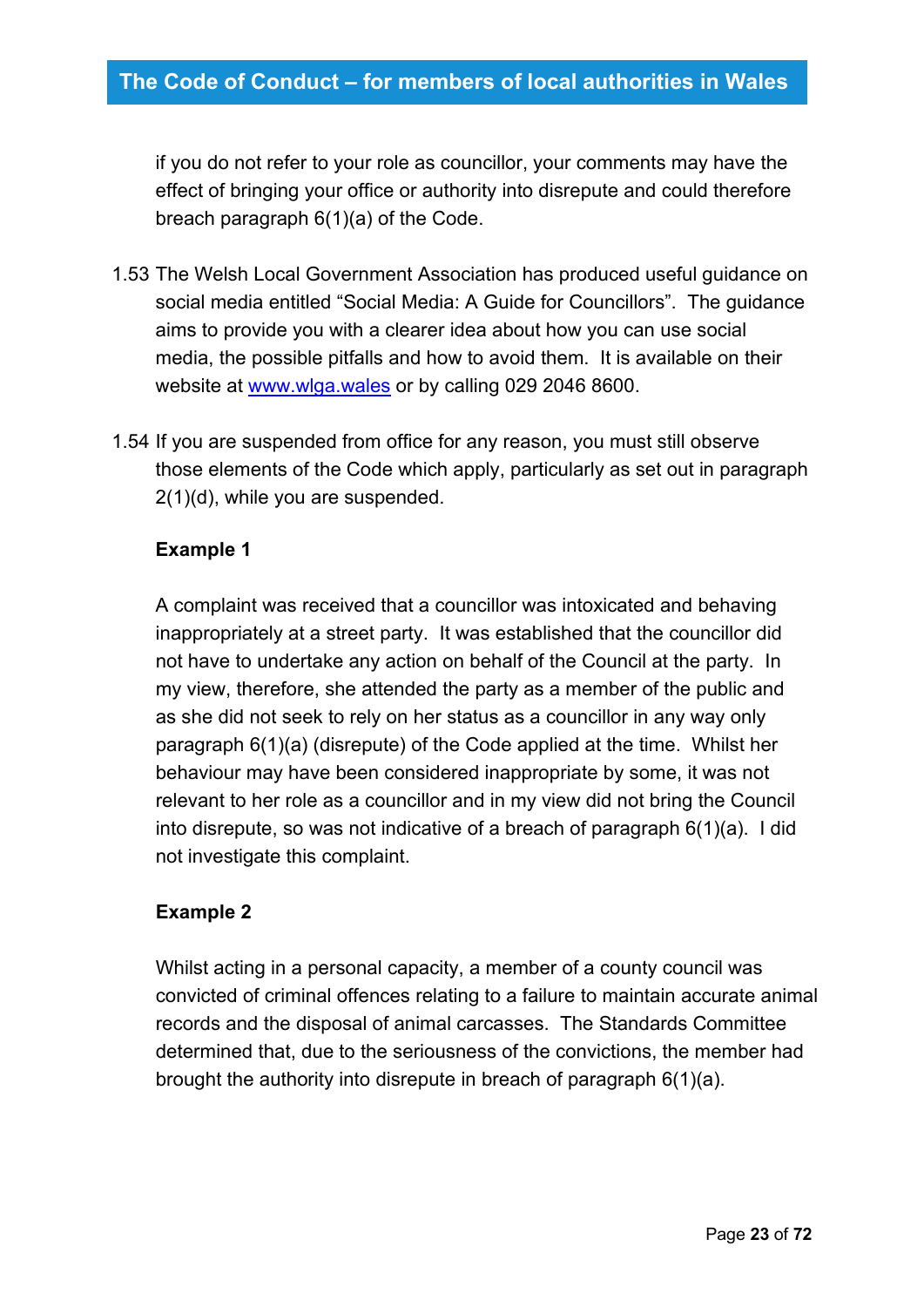#### **Example 3**

A Community Councillor, whilst acting in a personal capacity, posted a number of messages on Facebook about high-profile politicians which the Adjudication Panel found were extreme, threatening and which promoted violence towards the subjects of the messages. The Panel noted that whilst politicians were expected to possess "thick skins" and display a greater tolerance than ordinary citizens, such tolerance should not have to extend to personal, inflammatory and egregious comments such as those that had been posted. The Panel found the comments were not 'political expression', which might be afforded protection under the ECHR, and were sufficiently serious in nature as to bring the office of member and the Council into disrepute in breach of paragraph 6(1)(a).

The Panel found that, in accordance with paragraph 2(1)(d) of the Code, the requirement in paragraph 6(1)(a) for the Councillor not to bring his office or authority into disrepute applied, regardless of the fact that he was acting in a personal capacity. As the comments were made in a private capacity and did not comprise political expression, they did not attract the enhanced protection afforded to politicians under the ECHR. However, the Panel concluded that even if enhanced protection had applied, the comments were so extreme and egregious that a finding of a breach of paragraph 6(1)(a) of the Code would nevertheless have been justified.

## <span id="page-23-0"></span>**2 General obligations under the Code of Conduct**

2.1 It is your responsibility to consider which provisions of the Code may apply at any given time and to act in accordance with your obligations under those provisions of the Code. I have referred to each paragraph below to provide you with some guidance on your general obligations.

## <span id="page-23-1"></span>**Equality See paragraph 4(a)**

**Promote equality; avoid discrimination**

2.2 **You must carry out your duties with due regard to the principle that there should be equality of opportunity for all people regardless of their gender, race, disability, sexual orientation, age or religion.**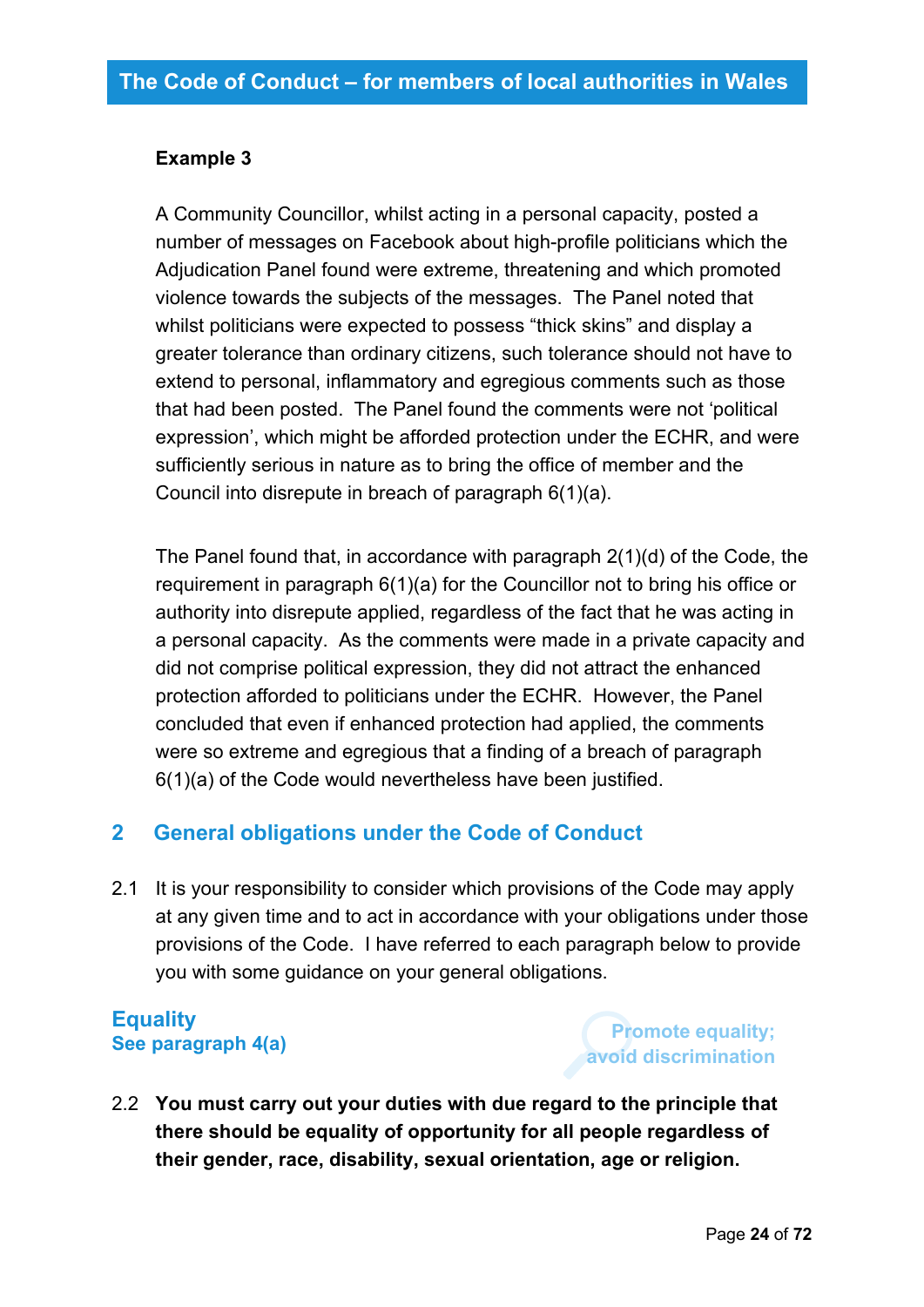This obligation underpins the principle that members must have due regard to the need to promote equality of opportunity for all people.

- 2.3 You should at all times seek to avoid discrimination. There are four main forms of discrimination:
	- Direct discrimination: treating people differently because of their gender, race, disability, sexual orientation, age or religion.
	- Indirect discrimination: treatment which does not appear to differentiate between people because of their gender, race, disability, sexual orientation, age or religion, but which disproportionately disadvantages them.
	- Harassment: engaging in unwanted conduct on the grounds of gender, race, disability, sexual orientation, age or religion, which violates another person's dignity or creates a hostile, degrading, humiliating or offensive environment.
	- Victimisation: treating a person less favourably because they have complained of discrimination, brought proceedings for discrimination, or been involved in complaining about or bringing proceedings for discrimination.
- 2.4 The Equality Act 2010 (as amended) reinforces the importance of this part of the Code. It imposes positive duties to eliminate unlawful discrimination and harassment and to promote equality. Under equality laws, your Council may be liable for any discriminatory acts which you commit. This will apply if you do something in your official capacity in a discriminatory manner.
- 2.5 You must be careful not to act in a way which may amount to any of the prohibited forms of discrimination, or to do anything which hinders your Council's fulfilment of its positive duties under equality laws. Such conduct may cause your Council to break the law, and you may find yourself subject to a complaint that you have breached this paragraph of the Code.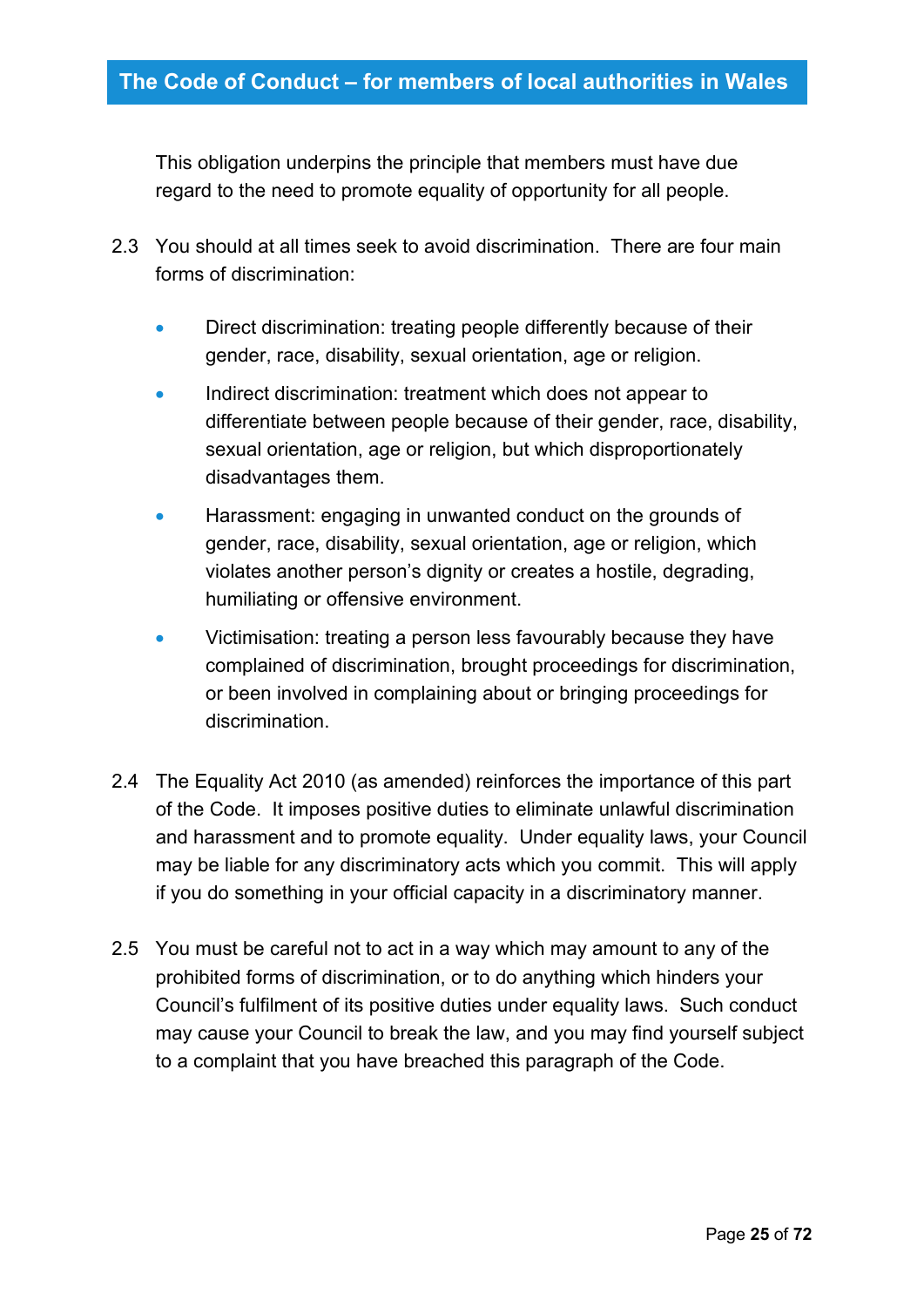2.6 You must also be mindful that, at all times, including when acting in your private capacity, you must not act in a way that would bring your Council into disrepute. It is likely that engaging in behaviour which could be considered to be in breach of the Equality Act in your private capacity would fall into this category.

#### **Example 4**

A member of a County Council was a member of the Council's Recruitment Panel to appoint a new Chief Executive. Five applicants were shortlisted. After one candidate had finished his presentation and left the room the member said "good candidate, shame he's black".

The Adjudication Panel for Wales found that paragraph 4(a) (equality of opportunity) of the Code had been breached and that the member had brought the office of member and his authority into disrepute, in breach of paragraph 6(1)(a) of the Code.

## **Example 5**

<span id="page-25-0"></span>A member of a County Borough Council sent numerous emails challenging the capacity of an officer of the Council to fulfil their role due to an unsubstantiated allegation of ill-health and a known disability, without objective medical evidence. The Adjudication Panel found the failure to understand and appreciate the officer's right to privacy, the wide dissemination of private medical information and speculation about the progression of the condition demonstrated a failure to adhere to the principle that there should be equality of opportunity for all people, regardless of disability. Through his actions, it was clear that the member's view was that the officer should not be employed in his role due to his disability. The Panel found the member was in breach of paragraph 4(a) (equality of opportunity) of the Code.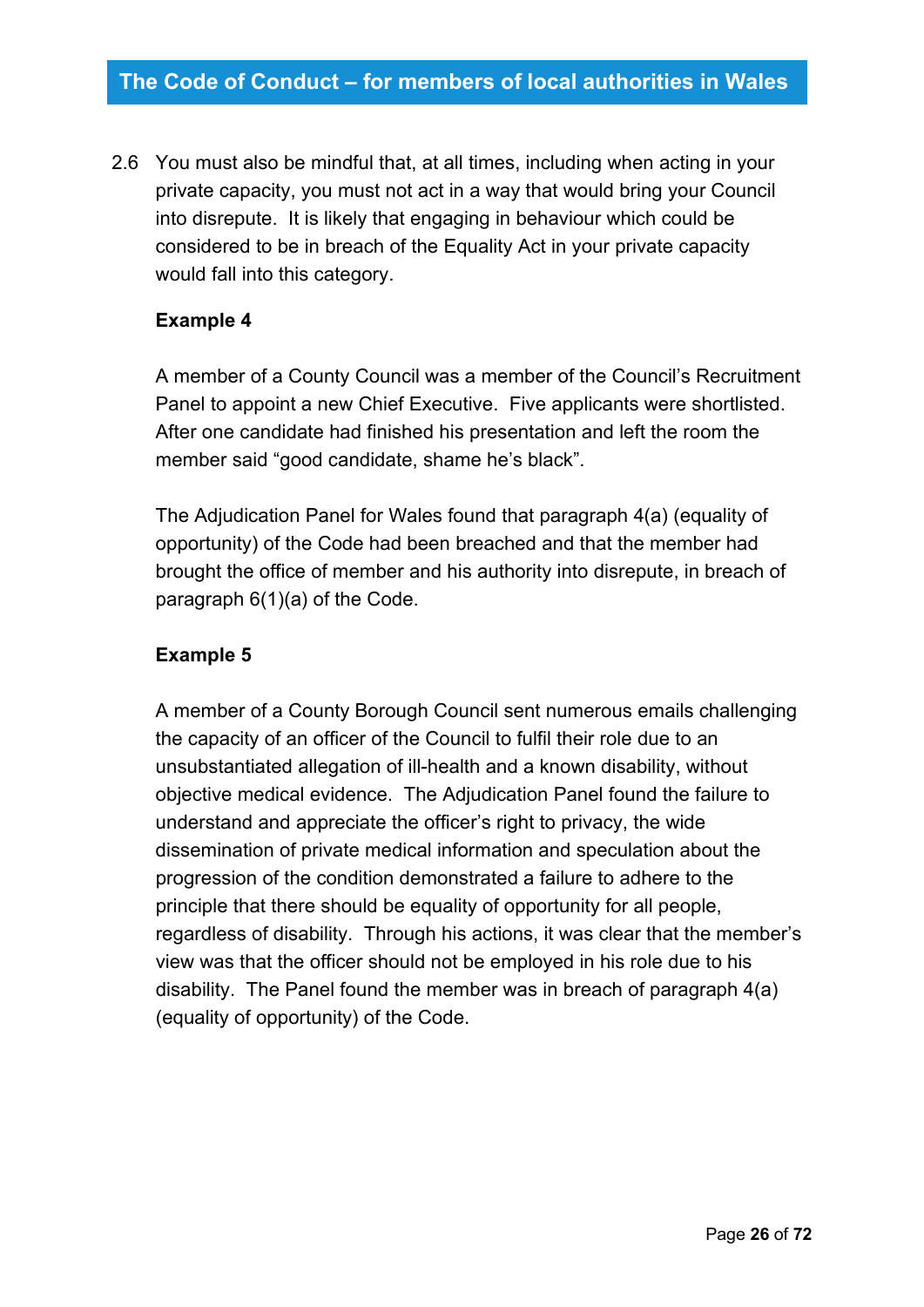## **Treating others with respect and consideration See paragraph 4(b)**

## **Political comments can attract Article 10 rights**

- 2.7 **When undertaking your role as a member, you must show respect and consideration for others.** I expect members to afford the public colleagues, opponents and officers the same courtesy and consideration they show to others in their everyday lives. This does not mean you cannot participate in robust debate with political opponents, but it must be measured.
- 2.8 Article 10 of the European Convention on Human Rights (ECHR) provides a right to freedom of expression and information, subject to certain restrictions. Freedom of expression is a right which applies to all information and ideas, not just those that are found favourable. However, it is a right that may be restricted in certain circumstances, for example, for the protection of the rights and interests of others.
- 2.9 Your freedom of expression as a member attracts enhanced protection when comments you make are political in nature. Therefore, the criticism of opposition ideas and opinion is considered to be part of democratic debate, and it is unlikely that such comments would ever be considered to be a breach of the Code.
- 2.10 "Political" comments are not confined to those made within council meetings and, for example, include comments members may generally make on their Council's policies or about their political opponents. Therefore, unless the comments are highly offensive or outrageous, it is unlikely that I will investigate a complaint about comments made in this context and I will take the view that the offended member needs a "thicker skin", as has been stipulated by the High Court.
- 2.11 I may also decline to investigate a complaint where the member has raised "political"issues with officers, for example, the Clerk to a council. This would not, however, include threats to an officer's position or wellbeing. Recent case law has confirmed that council officers should be protected from unwarranted comments that may have an adverse effect on good administration and states that it is in the public interest that officers are not subject to unwarranted comments that disenable them from carrying out their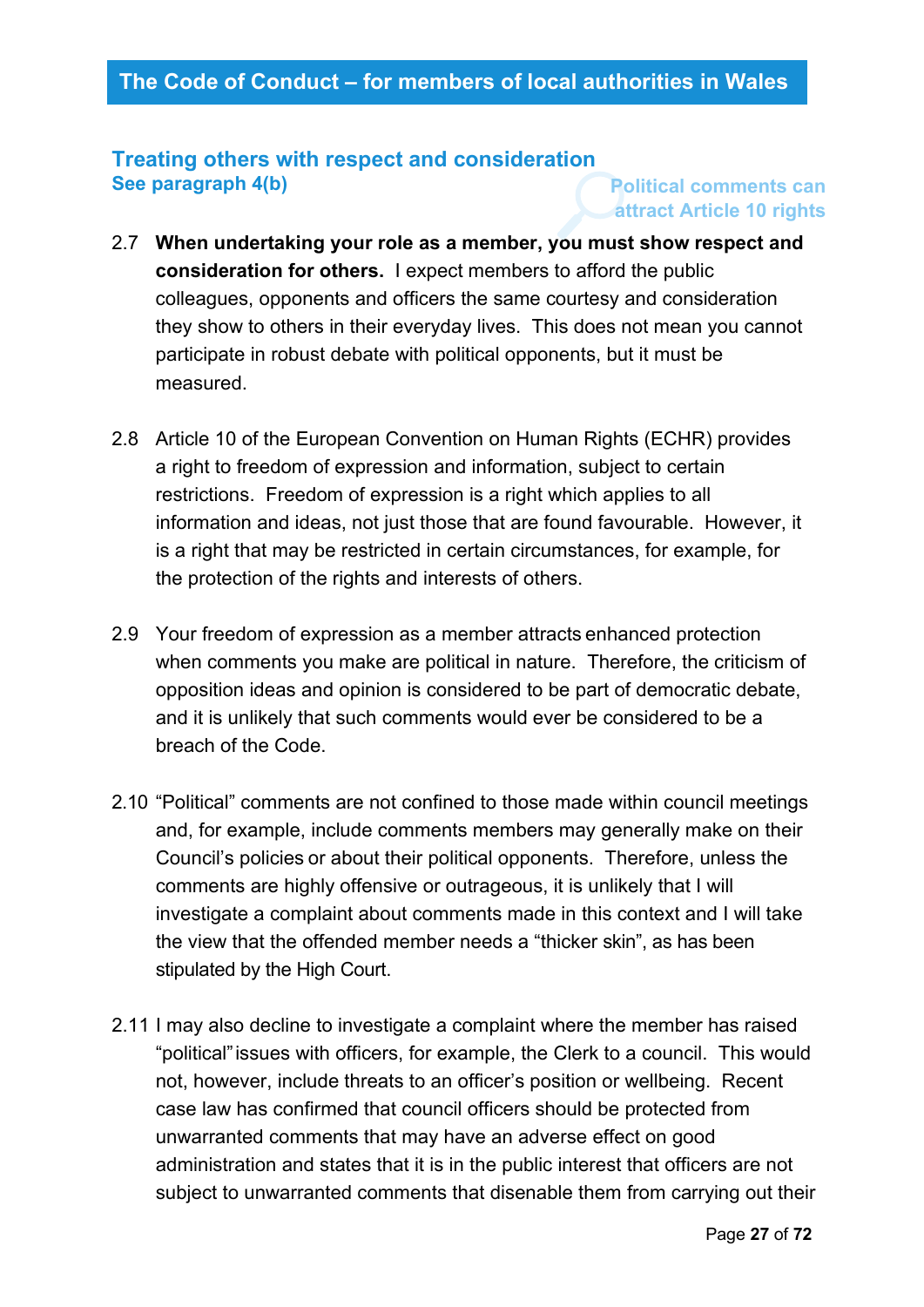duties or undermine public confidence in the administration. That said, officers who are in more senior positions, such as the Chief Executive of a principal council, will also be expected to have a greater degree of robustness. However, I am concerned about the number of complaints I have received which allege inappropriate behaviour by some community councillors towards their Council's Clerk. Given the very scale and nature of community and town councils, there is a distinction to be made about the role and status of a Chief Executive or other senior officer in a principal council and that of a Clerk. I will consider carefully any complaints of alleged inappropriate behaviour by members towards Clerks, and will investigate those complaints which are supported by appropriate evidence that a member has gone beyond what might be regarded as reasonable challenge.

- 2.12 Whilst I recognise that political debate can, at times, become heated, the right to freedom of expression should not be used as an excuse for poor conduct generally. Such poor conduct can only discredit the role of members in the eyes of the public.
- 2.13 When considering such complaints, I will take into account the specific circumstances of the case; whether, in my view, the member was entitled to question the officer concerned, whether there was an attempt to intimidate or undermine the officer and the content and context of what has been said.

#### **Example 6**

The Chair of a Community Council was found by a Standards Committee to have sent a number of emails containing inappropriate critical comments to another member of the Council. Two of the emails, including one which contained disparaging comments about the member's shower habits, were copied to other members of the Council. One email confirmed that the Chair had instructed the Clerk not to accept further emails from the member, because of his "sarcastic and belligerent remarks", until the member "had learned how to behave and conduct [himself] in a correct manner befitting a councillor." An email critical of the member was also sent by the Chair to a member of the public. The Standards Committee found the emails amounted to a failure to show respect and consideration to the other member, in breach of paragraph 4(b) of the Code, and had brought the Council into disrepute in breach of paragraph 6(1)(a).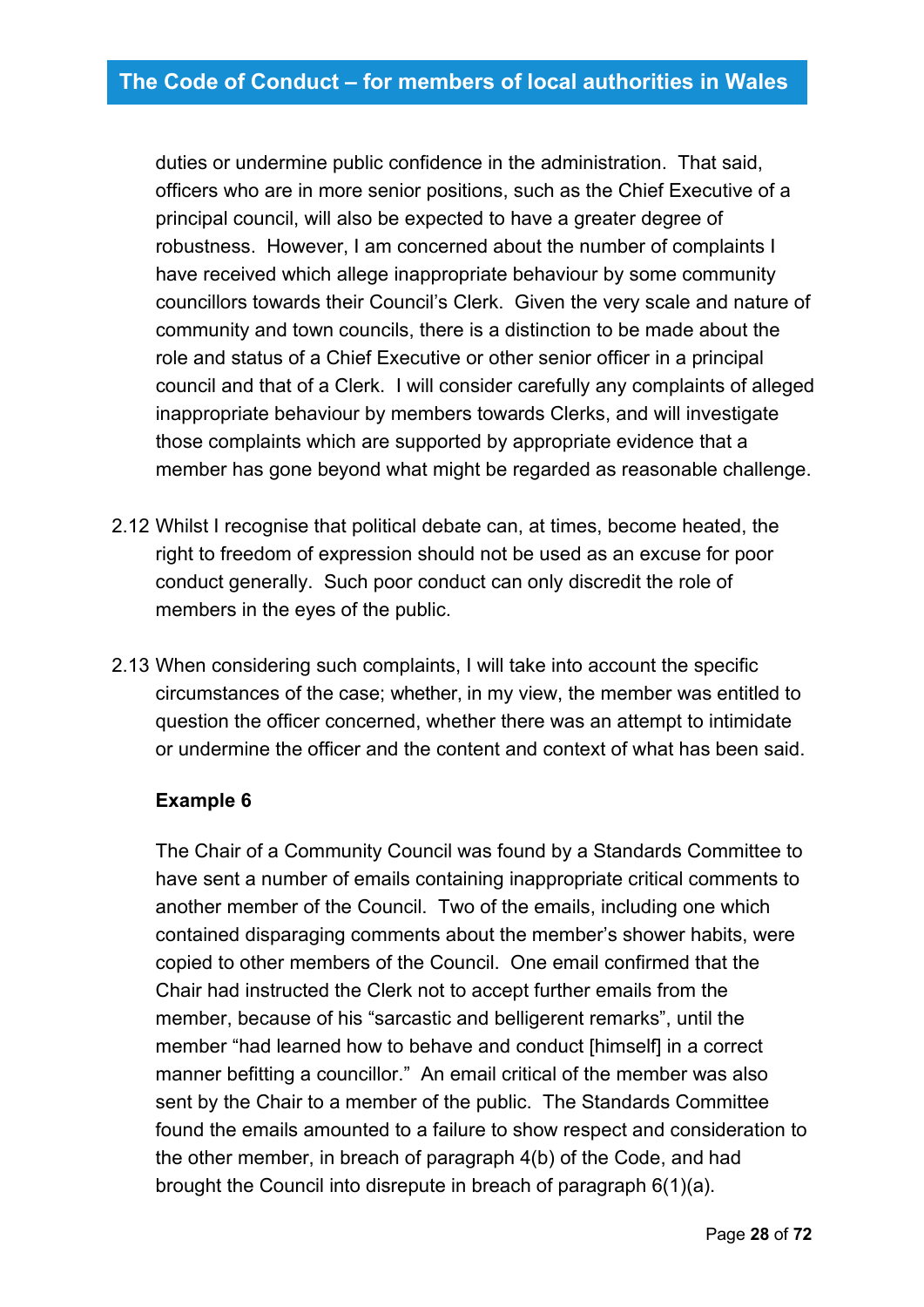An Appeal Tribunal of the Adjudication Panel for Wales found that two of the emails had been sent by the Chair in a personal rather than official capacity. The Tribunal considered all of the emails contained an attack, in some form or other, on the rights and reputation of the other member. However, the Tribunal found despite being confrontational, the comments were not abusive and were in the main political in nature and attracted the enhanced protection of Article 10 of the ECHR. The Tribunal found that the email about the member's shower habits was intended to make light of the situation and had not been sent maliciously, although it acknowledged the member may have perceived it as such. The Tribunal also found that the ban on the member communicating with the Clerk was a genuine attempt to protect the Clerk from inappropriate emails by the member. The Standards Committee's decision was overturned and the sanction rescinded.

#### **Example 7**

A member of a Town Council wrote a letter to a Deputy Minister of the then Welsh Assembly Government about an employee of a County Council, which he also copied to the Council. In the letter, the member questioned the employee's competence and motivation and he made a number of comments of a disparaging and personal nature about the employee and his associates. He raised the issue of homosexuality and referred to it as a "notorious disability" and that "homosexuality is only a demon which can be driven out".

The Adjudication Panel found that the member had breached paragraph 4(b) of the Code in that he had failed to show respect and consideration for others. It also found that his conduct had brought the office of member into disrepute in breach of paragraph 6(1)(a) of the Code.

#### **Example 8**

The Chair of a Community Council raised a complaint at a meeting of the Council that he had not seen the text of a letter prior to it being issued (as previously agreed) in his name by the Clerk. The Chair was unhappy with the content of the letter when he eventually saw it. It was alleged that it was inappropriate for him to have raised the matter, without notice, in a public forum and in doing so he had upset and publicly humiliated the Clerk.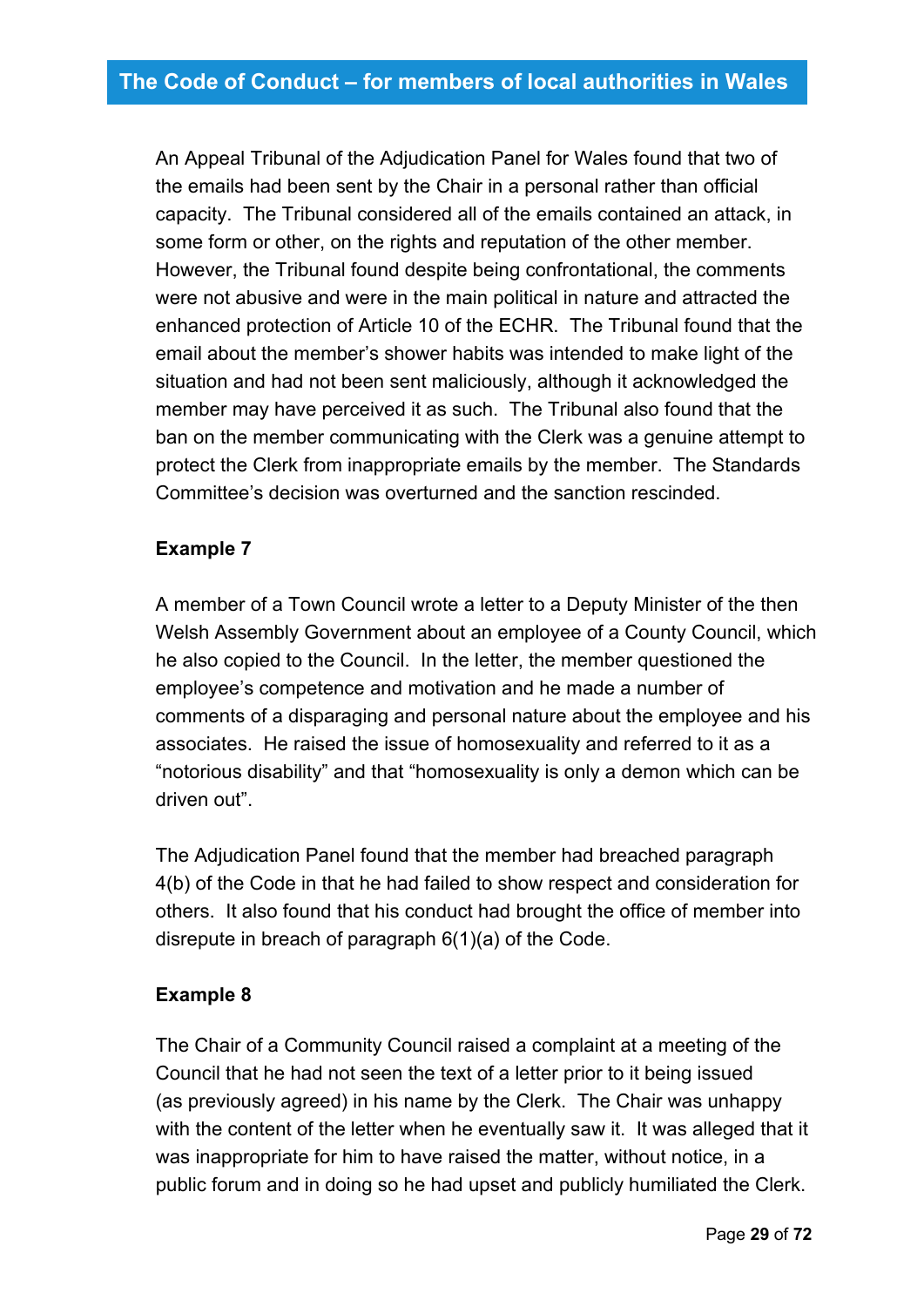A Standards Committee concluded that it was not inappropriate for the member to raise the issue in a public meeting so that his views could be publicly identified. The Standards Committee considered that his line of questioning and approach did not demonstrate a failure to show respect and consideration for the Clerk, but were intended to ensure that the Council's interests were protected and his concerns about the content of the letter were addressed. The Standards Committee, therefore, found no breach in relation to this aspect of the complaint.

(See paragraph 4(c) below for further examples)

## <span id="page-29-0"></span>**Bullying and harassment See paragraph 4(c)**

**Consider your conduct from the other person's perspective**

2.14 **You must not use any bullying behaviour or harass any person including other councillors, council officers (the Clerk or Proper Officer) or members of the public.** Harassment is repeated behaviour which upsets or annoys people. Bullying can be characterised as offensive, intimidating, malicious, insulting or humiliating behaviour. Such behaviour may happen once or be part of a pattern of behaviour directed at a weaker person, or a person over whom you have some actual or perceived influence. Bullying behaviour attempts to undermine an individual or a group of individuals, is detrimental to their confidence and capability, and may adversely affect their health.

2.15 When considering allegations of bullying and harassment, I will consider both the perspective of the alleged victim, and whether the member intended their actions to be bullying. I will also consider whether the individual was reasonably entitled to believe they were being bullied. Bullying is often carried out face to face but, increasingly, it can be carried out in print or using electronic media. The standards of behaviour expected are the same, whether you are expressing yourself verbally or in writing.

#### **Example 9**

A Community Councillor disagreed with the County Council's arrangements for the enforcement of parking breaches within the town. The Councillor used disrespectful and abusive language and behaved in a bullying and intimidating manner towards Council Civil Enforcement Officers on four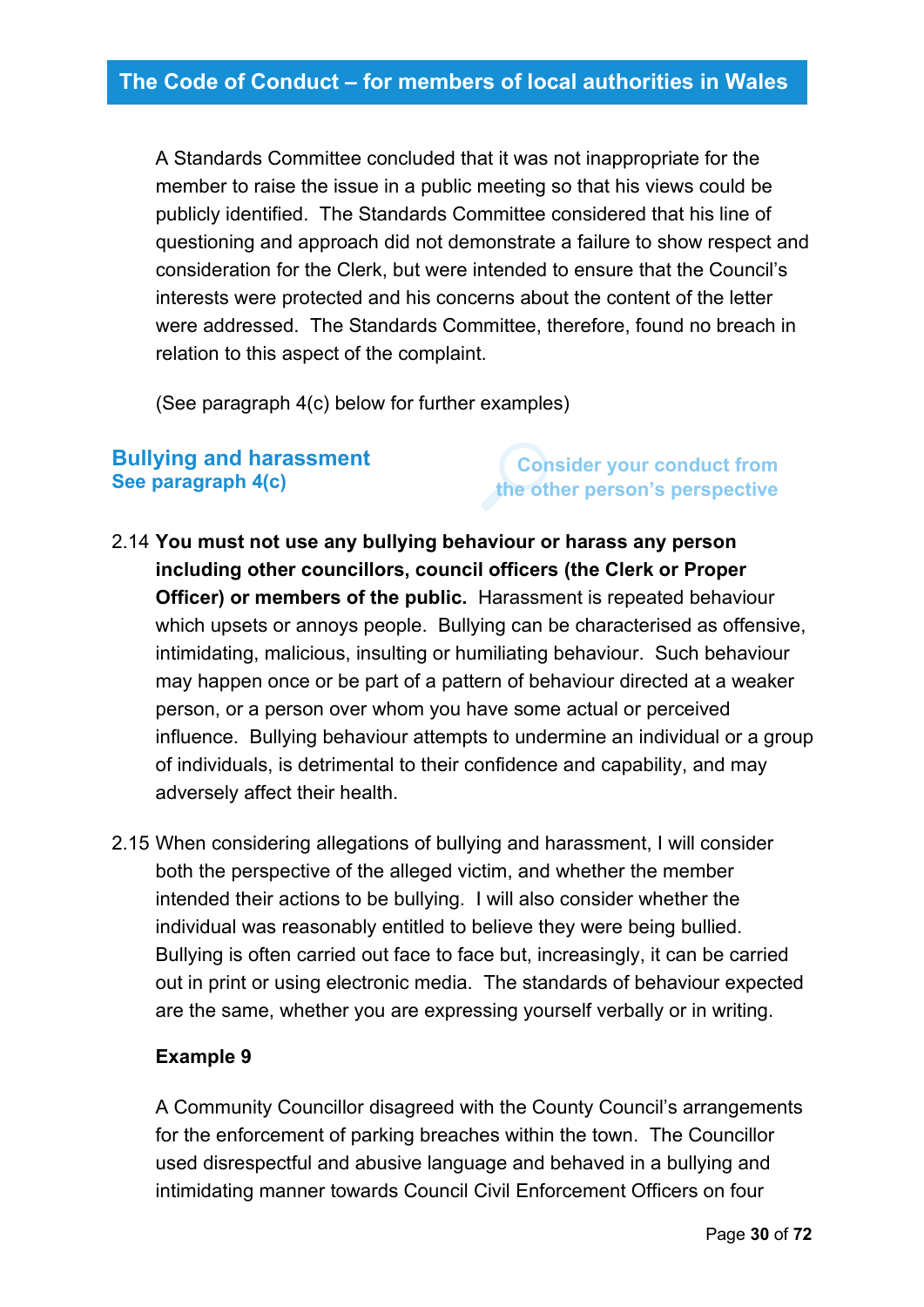occasions. He also sought to use his position as a councillor improperly in relation to a parking offence. A Standards Committee found that the Councillor had breached paragraph 4(c) of the Code, as he had pursued a course of conduct of threatening behaviour towards the CountyCouncil employees. The Standards Committee also established that the Councillor breached paragraphs 4(b) (respect and consideration), 7(a) (improper use of position) and 6(1)(a) (disrepute) of the Code.

## **Example 10**

A member of a County Council telephoned a private care home contracted to provide services to the Council to say that he wanted to attend the home that day to visit a child in its care. He was advised by a care worker that he could not do so as he was not named on the child's care plan. The member said that he would attend that day with a colleague. He was advised that the police would be called if he did so. At a later date, the member attended the head office of the care home at the invitation of, and to provide support to, the father of the child with the aim of attending a scheduled therapy meeting. The therapy meeting was cancelled as a consequence of the member's unauthorised presence. The member's actions were found to be in contravention of his Council's adopted 'Protocol on the Role of Elected Members in Safeguarding Vulnerable Children and Adults'. The Council's Standards Committee found the member's interaction with the care home staff had become increasingly hostile. His conduct during the course of the telephone call was intended to undermine the care worker in her role and to exert pressure on her to allow him to attend the care home. The Standards Committee found there was a power imbalance between the care worker and the member, who had sought to use his position inappropriately in an attempt to gain access to the child. The Standards Committee found the member had used bullying behaviour and harassment in breach of paragraph 4(c) of the Code.

2.16 You need to ensure that your behaviour does not cross the line between being forceful and bullying. There can be no hard and fast rules governing every set of circumstances, but the relative seniority of the officer will be a factor in some cases. As outlined in my comments about paragraph 4(b) (respect and consideration) of the Code, very senior officers within principal councils can be involved in robust discussion with members and be well placed to put their own point of view forcefully. However, the same is not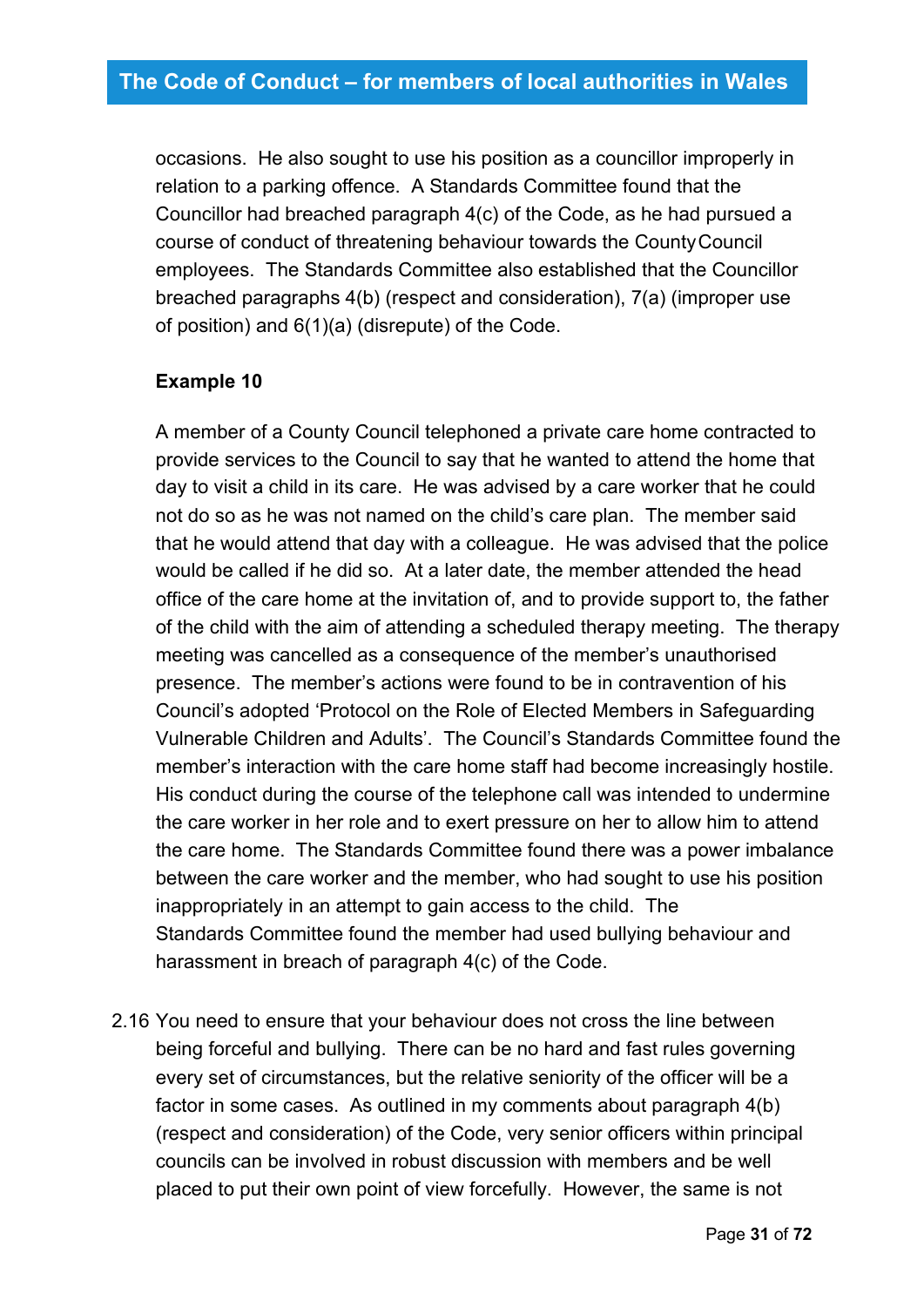necessarily true of the Clerk in the context of community and town councils and members need to be aware of this. This is not to say that I condone the bullying of senior officers, only that the greater the power difference between the officer and the member, the greater the likelihood that the officer will consider behaviour to constitute bullying.

- 2.17 The High Court has found that there is a public interest in protecting public confidence in unelected public servants which is to be balanced against the interests of open discussion on matters of public concern. It also found that all members should equally respect the mutual bond of trust and confidence between themselves and the officers which is crucial to good administration.
- 2.18 Your Council should have an appropriate mechanism for expressing concern about the performance of an officer and it is important that you raise issues about poor performance in the correct way and proper forum. Raising such issues in the context of a meeting with others present, especially if they are from outside bodies or are members of the public, is not acceptable. Neither is it acceptable to do so in the media, in your own publications or using blogs, tweets, Facebook or other electronic means. If your criticism is a personal attack or of an offensive nature, you are likely to cross the line of what is acceptable behaviour.
- 2.19 The Adjudication Panel for Wales and standards committees have made a number of findings against members who have sought inappropriately to use their position of power relative to junior officers to influence the actions of those officers, or whom have made unwarranted comments about the performance or actions of officers.

#### **Example 11**

During the discussion of an unrelated matter, a member of a Community Council raised in a public meeting of the Council questions about the Clerk which were personal and focused on the Clerk's remuneration, expenses, hours worked and other occupations. This was in contravention of the Council's standing orders, which provided that any questions relating to, among other things, the appointment, conduct and remuneration of any person employed by the Council should not be considered until the Council had decided whether or not the press and public should be excluded.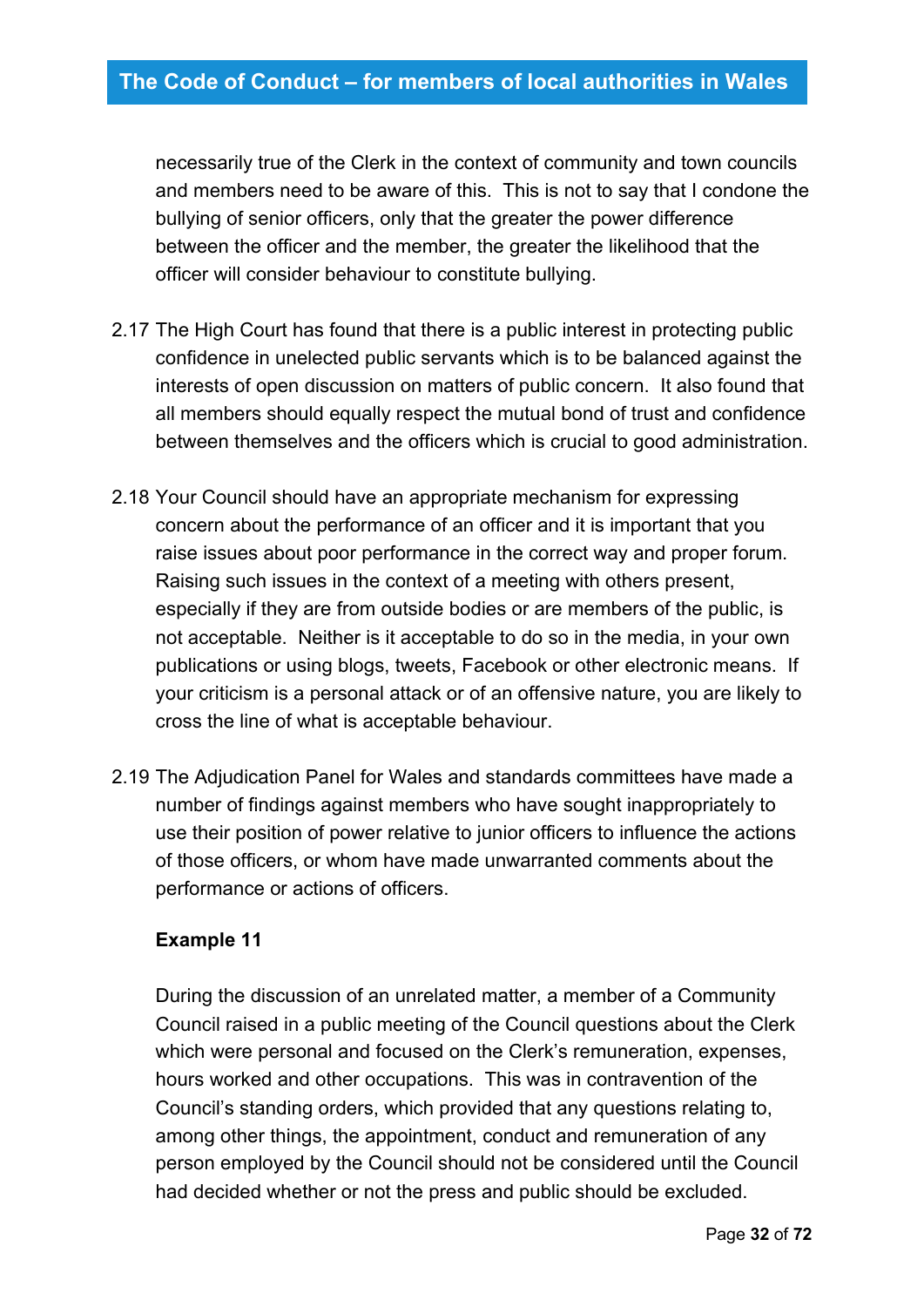A Standards Committee found that it was not appropriate for the member to have raised the matter, which should have been considered in private, in a public meeting. The Standards Committee concluded that the member had caused the Clerk embarrassment and upset and had demonstrated a lack of respect and consideration for her, in breach of paragraph 4(b) of the Code. The action by the member was not a sustained course of conduct, but a one-off event directed at an individual in a weaker position of power. As such, it could also reasonably be regarded as bullying, in breach of paragraph 4(c) of the Code.

## **Example 12**

A member of a County Council sent a critical email to an officer's Head of Service and copied it to the officer and a number of other members of the Council. In the email, the member described the officer as 'arrogant, lazy, mentally challenged and has been useless for years.' The member asked why the officer was not called to account and expressed the view that the officer was not worth his salary. The member sent a further email to the officer concerned and posted a 'Twitter' message on social media in which she referred to the investigation by my office in the following terms: 'My sin; ticking off LAZY officer Ugg!'. The impact of the emails led the officer to seek medical and other support and resulted in him taking sickness absence due to stress. The Adjudication Panel found the emails and Twitter message were completely unwarranted and would have adversely affected the officer's ability to carry out his role. The member had not previously raised the professionalism of the officer with senior management. The Panel found the member's conduct amounted to a breach of paragraph 4(b) (respect and consideration). Although falling short of repeated harassment, the Panel found the member's behaviour also amounted to deliberate bullying of the officer and a breach of paragraph 4(c) of the Code.

#### **Example 13**

I received a complaint that a member of a Town Council had acted in a disrespectful and bullying manner towards the Council's Clerk when questioning the accuracy of minutes and advice given at meetings of the Council. Witnesses were divided on whether the member's manner could be described as argumentative and obstructive, or plain talking and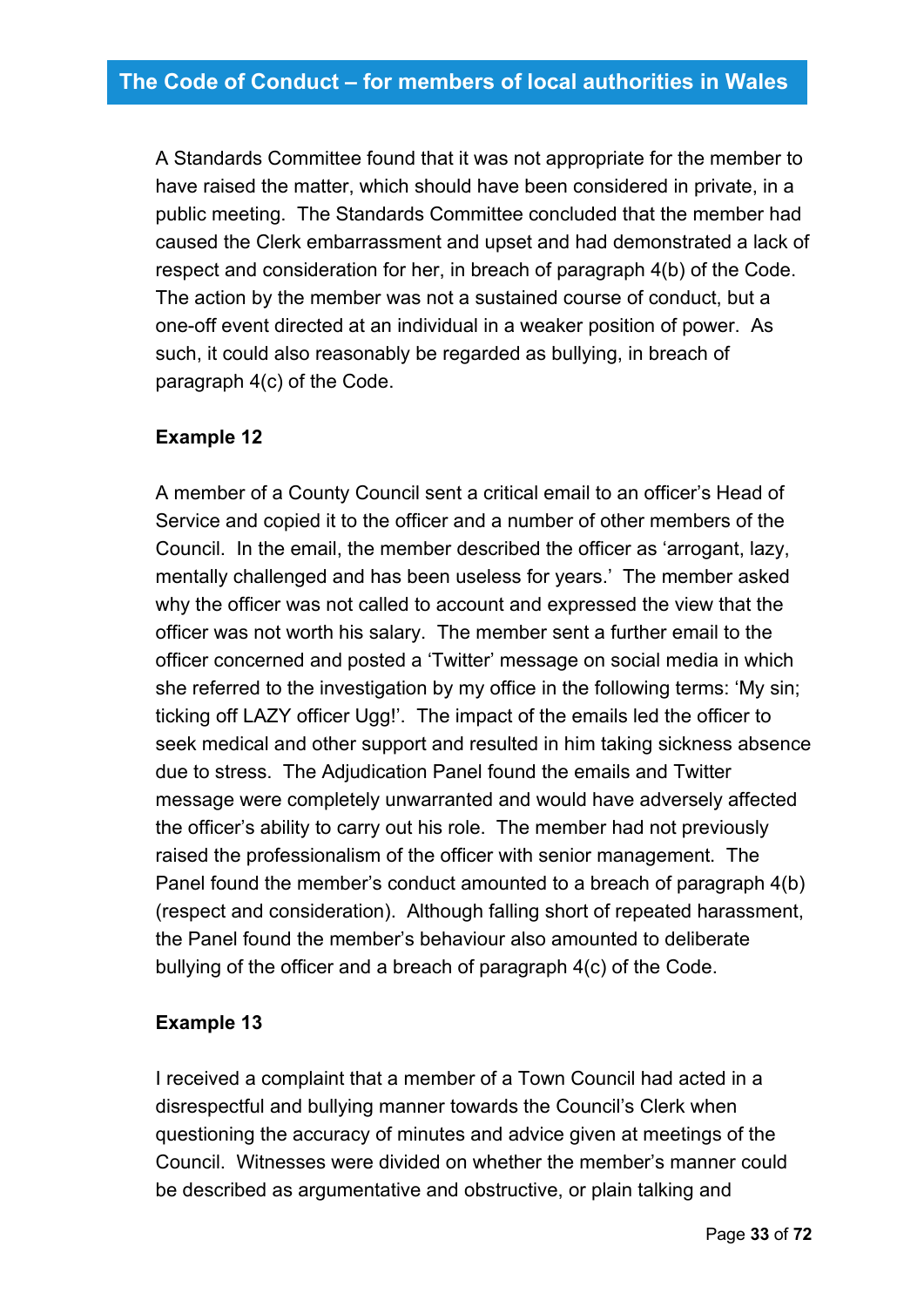professional, but the general consensus was that he communicated with everyone in this way and did not appear to be doing so only to the Clerk.

2.20 It is not my role to inhibit robust political debate. Following my analysis of the evidence, I was not persuaded that there was evidence to suggest that the content of the discussions at the meetings was inappropriate. There was no evidence of behaviour which was personal, rude or abusive towards the Clerk. I was also not persuaded that the tone and content of the emails which concerned Council business, although challenging and questioning at times, would amount to disrespectful or bullying behaviour. I, therefore, concluded that no action needed to be taken.

## <span id="page-33-0"></span>**Compromising the impartiality of officers of the council See paragraph 4(d)**

**Respect the impartiality of officers**

## 2.21 **You must not compromise, or attempt to compromise, the impartiality of anyone who works for, or on behalf of, your Council.**

You should not approach anyone who works for, or on behalf of, the Council with a view to pressurising them to carry out their duties in a biased or partisan way. They must be neutral and should not be coerced or persuaded to act in a way that would undermine their neutrality. For example, you should not ask officers to help you prepare party political material, or to help you with matters relating to your private business. You should not provide or offer any incentive or reward in return for acting in a particular way or reaching a particular decision or threaten someone if they are not minded to act in a particular way. If a member develops a close personal relationship with an officer, this becomes a personal and possibly a prejudicial interest under the Code, which may affect your ability to participate in some matters being considered by the Council (see section 3 of this guidance).

2.22 You can legitimately question officers in order to understand, for example, their reasons for proposing the Council acts in a particular way or to clarify the content of a report they have written. However, you must not try to force them to act differently, change their advice, or alter the content of a report, if doing so would prejudice their professional integrity and neutrality.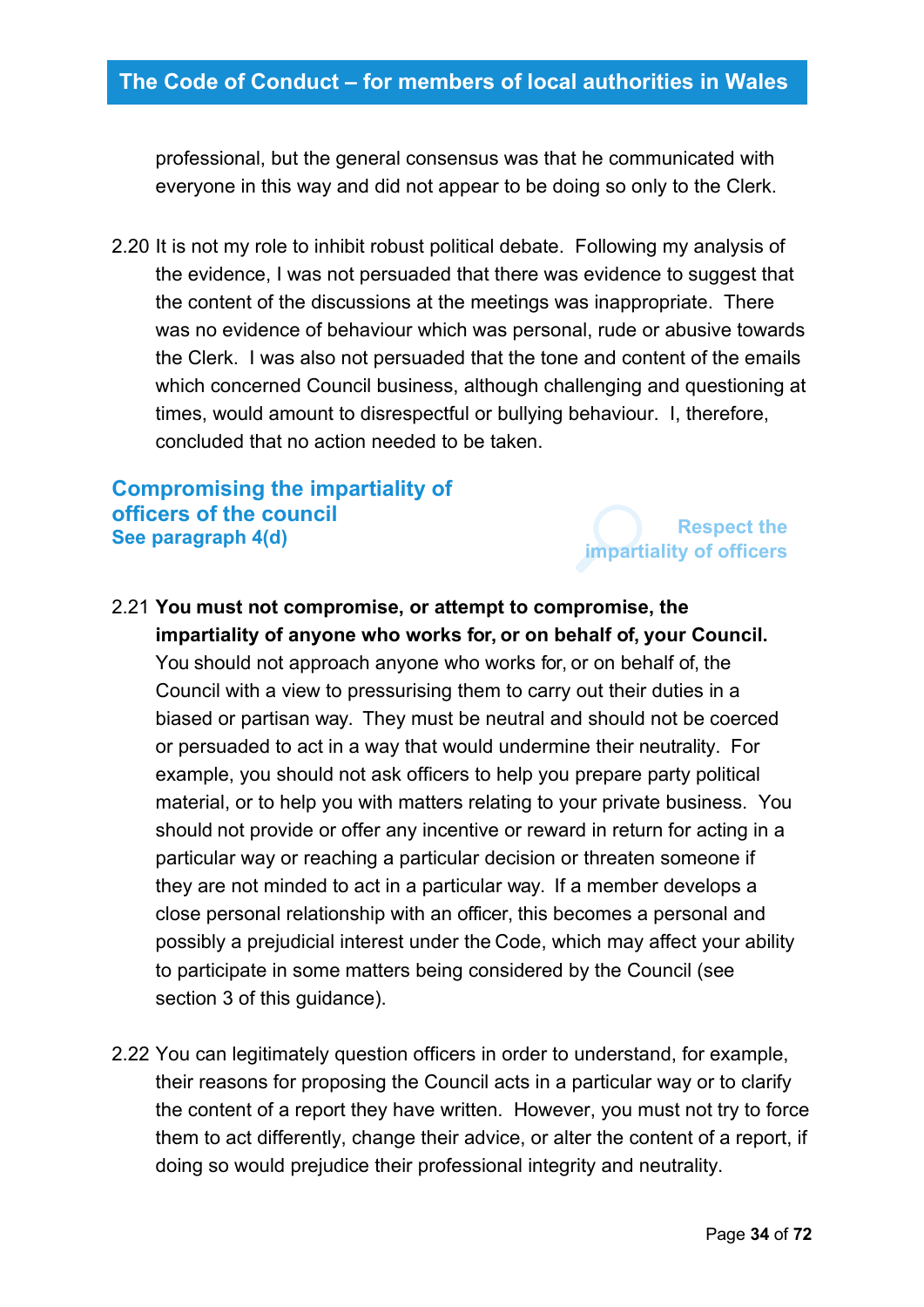#### **Hypothetical Scenario**

- 2.23 The Clerk is responsible for allocating allotments from a waiting list, the allotments are very popular and vacancies very rarely arise. The Clerk advised the Council that an allotment had become vacant and that they would consult the list and allocate the allotment to the person who had been waiting the longest in accordance with the Council's allotment allocation procedure. A Councillor's father had been waiting for an allotment for almost seven years.
- 2.24 The Councillor approached the Clerk after the meeting and asked to see the list. He noted that one person was ahead of his father by only one month. The Councillor asked the Clerk to give the vacant allotment to his father, he said that as so much time had elapsed since his father and the other person had applied, the other person was unlikely to question who was first and, in any event, it would not be difficult to retype the list. The Councillor suggested that in return for this favour he would encourage the Council to look favourably on the charity suggested by the Clerk when it came time to decide where to allocate funds raised at a fun day the following month. I would regard this as indicative of a breach of paragraph 4(d) of the Code.

#### **Example 14**

A member of a County Borough Council who had previously raised concerns with the Council's Chief Executive, telephoned his (the Chief Executive's) Personal Assistant and put her under pressure to persuade the Chief Executive to take a particular course of action. The member also pressed the Personal Assistant to access the Chief Executive's emails without his express instruction. The member told the Personal Assistant that if she did not do what he asked, the Local Education Authority might be "called in". The Adjudication Panel found that the member had gone beyond making a request to the Personal Assistant, due to the vehemence in which he had made his demands, combined with the veiled threat that if the Personal Assistant did not take the action that he required, the Local Education Authority would be "called in". The Panel found the member had attempted to compromise the impartiality of the Personal Assistant in breach of paragraph 4(d).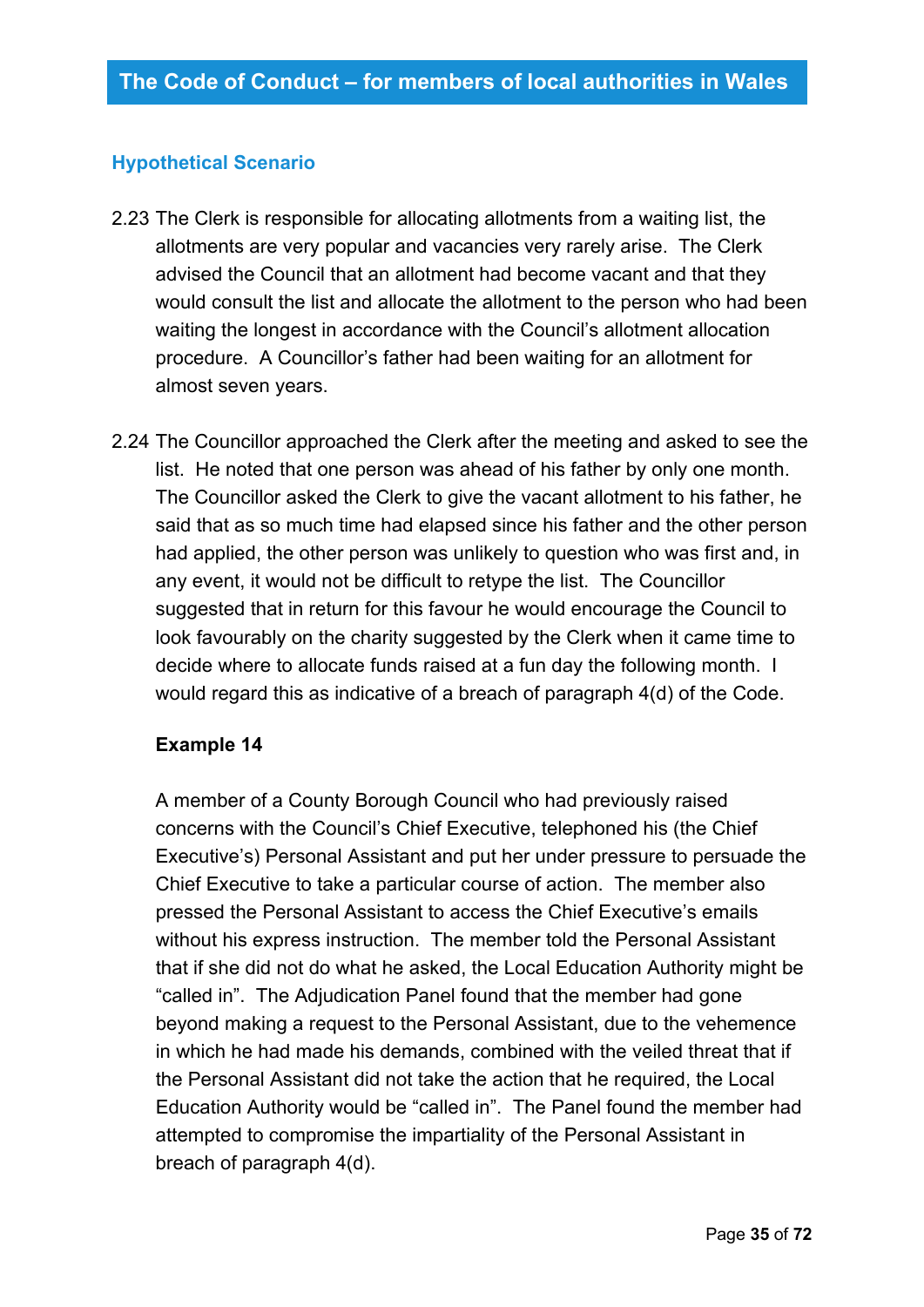## <span id="page-35-0"></span>**Disclosing confidential information See paragraph 5(a)**

# **Protect confidential information**

- 2.25 **You must not disclose confidential information, or information which should be reasonably regarded to be of a confidential nature, except in any of the following circumstances:**
	- **you have the consent of the person authorised to give it**
	- **you are required by law to do so.**
- 2.26 The Information Commissioner has issued helpful guidance on the Freedom of Information Act and Data Protection Act which is available on the Commissioner's website at [www.ico.org.uk](http://www.ico.org.uk/) or by calling 0303 123 1113. As a community councillor you may have sight of information of a confidential or sensitive nature, such as personal or commercially sensitive information. You must also be mindful that, as a councillor, you hold a position of trust and you may find that members of the public will provide you with information that should be regarded as confidential. You should always confirm (where possible obtain an agreement in writing) that you have the person's permission to disclose such information before doing so. As a general rule, you should treat items discussed in the confidential sections of meetings ('exempt' items) as confidential. Similarly, legal advice is almost always covered by legal privilege and should not be disclosed.

## **Example 15**

Community Councillor S received an email from another councillor regarding the employment of the caretaker, which was marked 'confidential'. Councillor S disclosed the email to the caretaker's wife and information in the email was subsequently used against the Council in a tribunal hearing relating to the caretaker's employment. I concluded that this was indicative of a breach of paragraph 5(a) of the Code by Councillor S.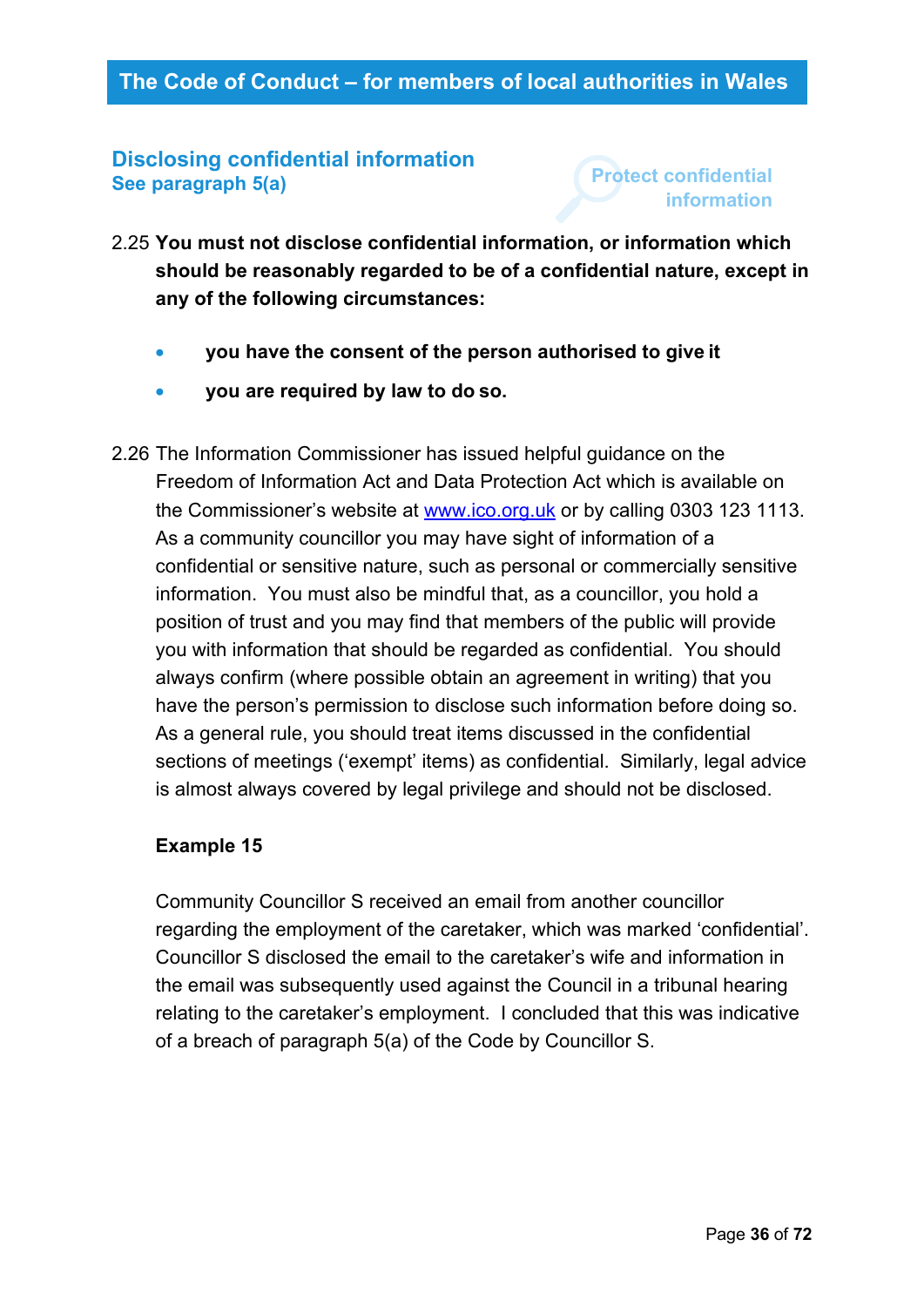#### **Example 16**

A member of a County Borough Council circulated information about an officer's medical condition to other members of the Council, a local headteacher and another person with whom he was acquainted. In the judgment of the Adjudication Panel, the member had disclosed information about the officer's health which should reasonably be regarded as being of a confidential nature and without the consent of the officer, in breach of paragraph 5(a).

2.27 I expect information provided to a member during the course of an investigation by my office to be treated in the strictest of confidence and it should not be disclosed to anyone other than the member's legal or other adviser. If the information is disclosed to other persons, I may consider this to be a breach of this paragraph of the Code. In addition, members should not discuss the complaint with any of the witnesses, whether directly or indirectly, as such contact may also be construed to be a breach of the Code.

#### **Preventing access to information See paragraph 5(b)**

#### **Comply with information disclosure requirements**

- 2.28 **You must not prevent any person from accessing information which they are entitled to by law.** This includes information under the Freedom of Information Act 2000 or those copies of minutes, agendas, reports and other documents of your Council which they have a right to access. To find out more about what types of information the public can access, contact the Information Commissioner's Office by visiting [www.ico.org.uk](http://www.ico.org.uk/) or by calling 0303 123 1113; or for specific queries, you should ask your Clerk.
- 2.29 Any information that you produce in your official capacity is liable to be subject to the disclosure requirements of the Freedom of Information Act, and your Council may be required to release it in response to a request. If you do not provide the information to the Clerk or other person dealing with the information request when asked, you will be in breach of the Code.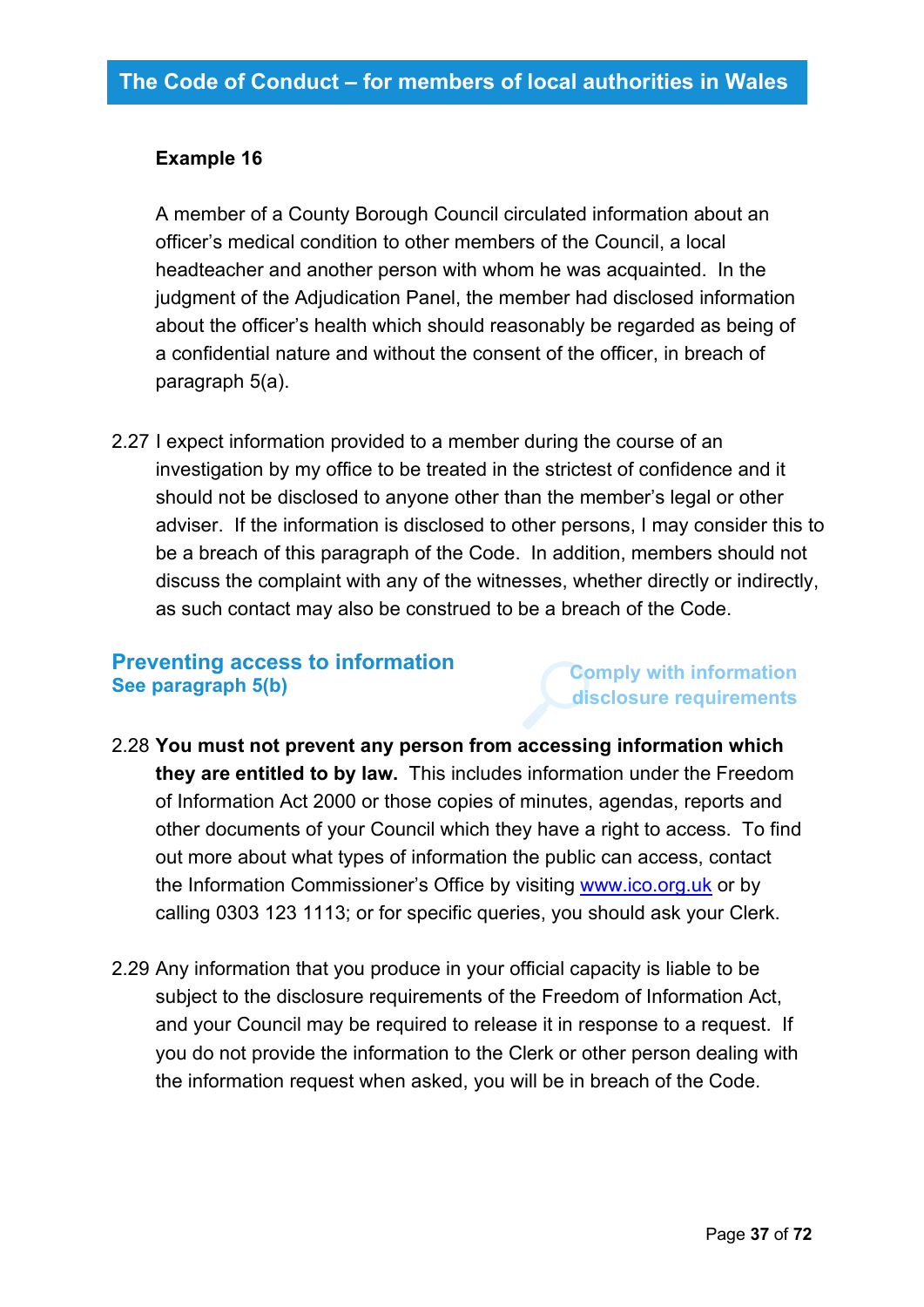2.30 Your Council needs to decide whether to disclose information or whether it may be covered by an exemption under the Freedom of Information Act. Even if you believe that information you hold is exempt, you must provide it to the person dealing with the information request to allow the Council to reach a decision. As well as being a breach of the Code, it is a criminal offence if information is destroyed after a Freedom of Information Act request has been received.

#### **Example 17**

The Leader of a County Council refused to give the Council's Information Officer a letter he had written to the then Wales Audit Office, on behalf of the Council's Executive. As a result, the Council could not respond appropriately to a Freedom of Information Act request which resulted in a complaint being made to the Information Commissioner's Office. The member continued to refuse to disclose the letter despite having received clear and unequivocal advice from the Information Officer. His refusal led to an adverse finding from the Information Commissioner's Office. The Adjudication Panel found that the member had breached paragraphs 5(b) and 6(1)(a) (disrepute) in respect of this matter and other related matters.

#### **Disrepute See paragraph 6(1)(a)**

### **Any conduct unbecoming of a member can constitute disrepute**

- 2.31 **You must not behave in a way which could reasonably be regarded as bringing your office or authority into disrepute at any time.** As a member, your actions and behaviour are subject to greater scrutiny than those of ordinary members of the public. You should be aware that your actions in both your public and private life might have an adverse impact on the public perception of your office as a member, or your Council as a whole.
- 2.32 When considering whether a member's conduct is indicative of bringing their office or their authority into disrepute, I will consider their actions from the viewpoint of a reasonable member of the public. It is likely that the actions of those members in more senior positions, such as the Chair of a Council, will attract higher public expectations and greater scrutiny than ordinary members. It is more likely, therefore, that inappropriate behaviour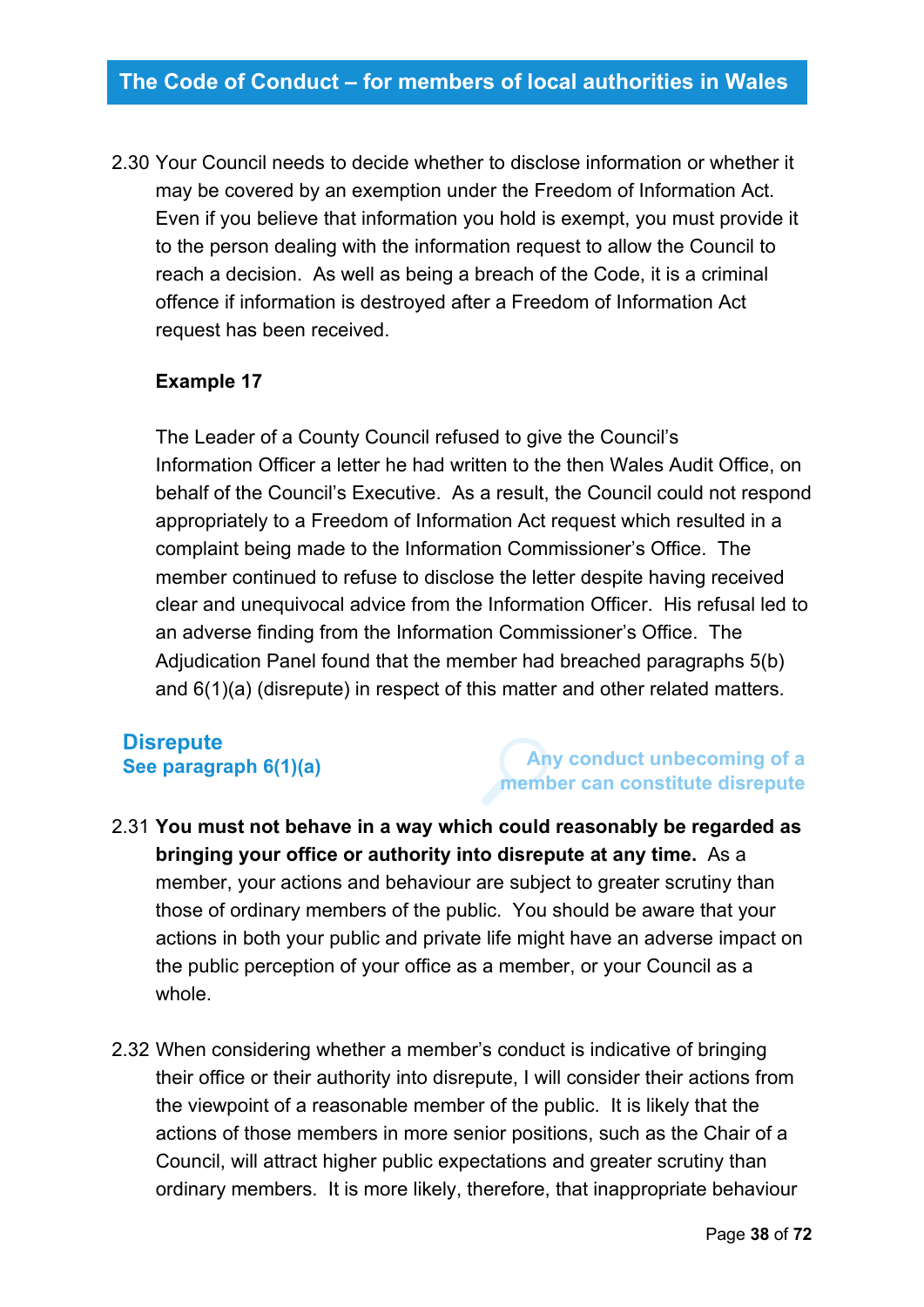by such members will damage public confidence and be seen as bringing both their office and their Council into disrepute. This does not mean that inappropriate behaviour by ordinary members can never bring their council into disrepute.

- 2.33 Dishonest and deceitful behaviour will bring your Council into disrepute, as may conduct which results in a criminal conviction, especially if it involves dishonest, threatening or violent behaviour, even if the behaviour happens in your private life.
- 2.34 Whilst you have the right to freedom of expression, making unfair or inaccurate criticism of your Council in a public arena might be regarded as bringing your Council into disrepute. Similarly, inappropriate emails to constituents or careless or irresponsible use of social media might bring the office of member into disrepute, bearing in mind the community leadership role of members. Cases considered by the Adjudication Panel have shown that such behaviour will often be viewed as a serious breach of the Code.

#### **Example 18**

A Community Councillor attempted to obtain a discount on a private purchase from a shop by saying it was being bought on behalf of the Community Council. When his request for a discount was refused, he was abusive to the proprietor and two members of her staff and made threats against the business. The Adjudication Panel found that the member attempted to gain an improper advantage for himself, by misrepresenting the purchase as being on behalf of the Council, and his abusive behaviour towards the staff had brought the office of member into disrepute.

#### **Example 19**

A member of a County Borough Council who regularly wrote an article for a local monthly publication referred in his article to a recent road traffic accident in which a 10 year-old boy was injured. The complainant was the mother of the boy who was with the injured child. After the article was published, she telephoned the Councillor who she said was abusive towards her during the call. In a subsequent email exchange, the Councillor told her that she had "[failed] to take ANY responsibility for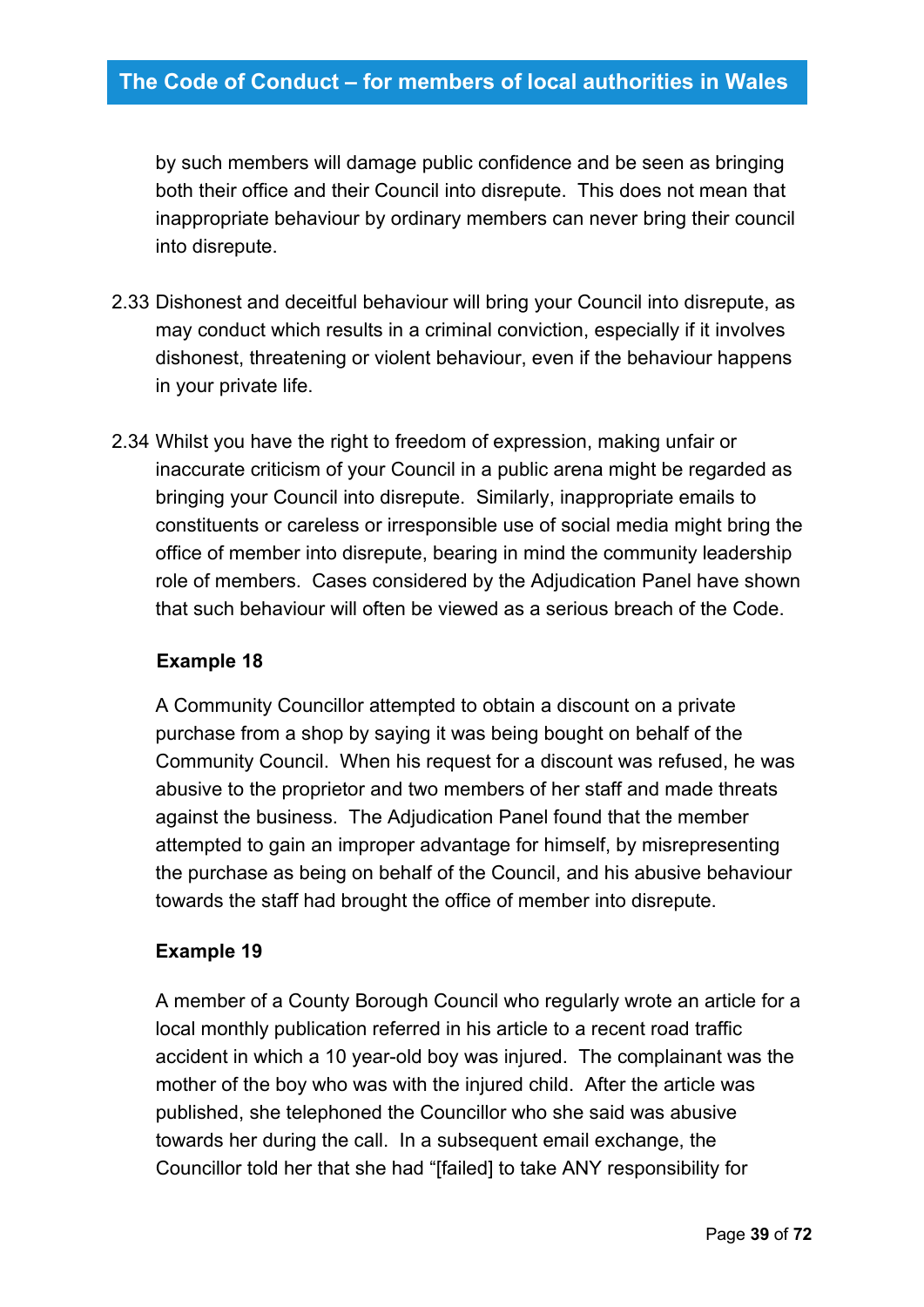allowing your 10yr old child out alone", that her "ill-educated in the highway code son" was to blame and said "don't you dare try and shift your inadequacies as a parent upon me".

The Adjudication Panel found the member had failed to show respect and consideration to the complainant through the use of inappropriate language and by making unfounded and serious allegations based his limited knowledge of the facts, in breach of paragraph 4(b). Through its aggressive tone, threatening nature and serious allegations contained in the email, the member has also brought the office of member into disrepute, in breach of paragraph 6(1)(a).

#### **Example 20**

Whilst acting in a private capacity, a member of a County Borough Council received a criminal conviction for common assault as a consequence of the unsolicited touching of the leg of a female, which caused her distress. The Adjudication Panel heard that the member accepted his behaviour was unacceptable and had pleaded guilty to the offence in the Courts. The Panel found that the conviction and negative publicity that surrounded the case had brought the member's office into disrepute, in breach of paragraph 6(1)(a) of the Code.

### **Reporting criminal behaviour See paragraph 6(1)(b)**

### **Report criminal conduct to the proper authority**

2.35 **The Code requires you to report any conduct by another member, an officer, or anyone who works on behalf of your Council (e.g. a contractor) which you reasonably believe involves or may involve criminal behaviour.** Such matters should be reported through your Council's confidential reporting procedure, or direct to the proper statutory authority. As with alleged breaches of the Code (see below), you should not make vexatious, malicious or frivolous allegations, which would themselves be capable of being a breach, by you, of paragraph 6(1)(d) of the Code. If in doubt, consult your Council's Clerk. The principal council's Monitoring Officer may also be able to provide advice.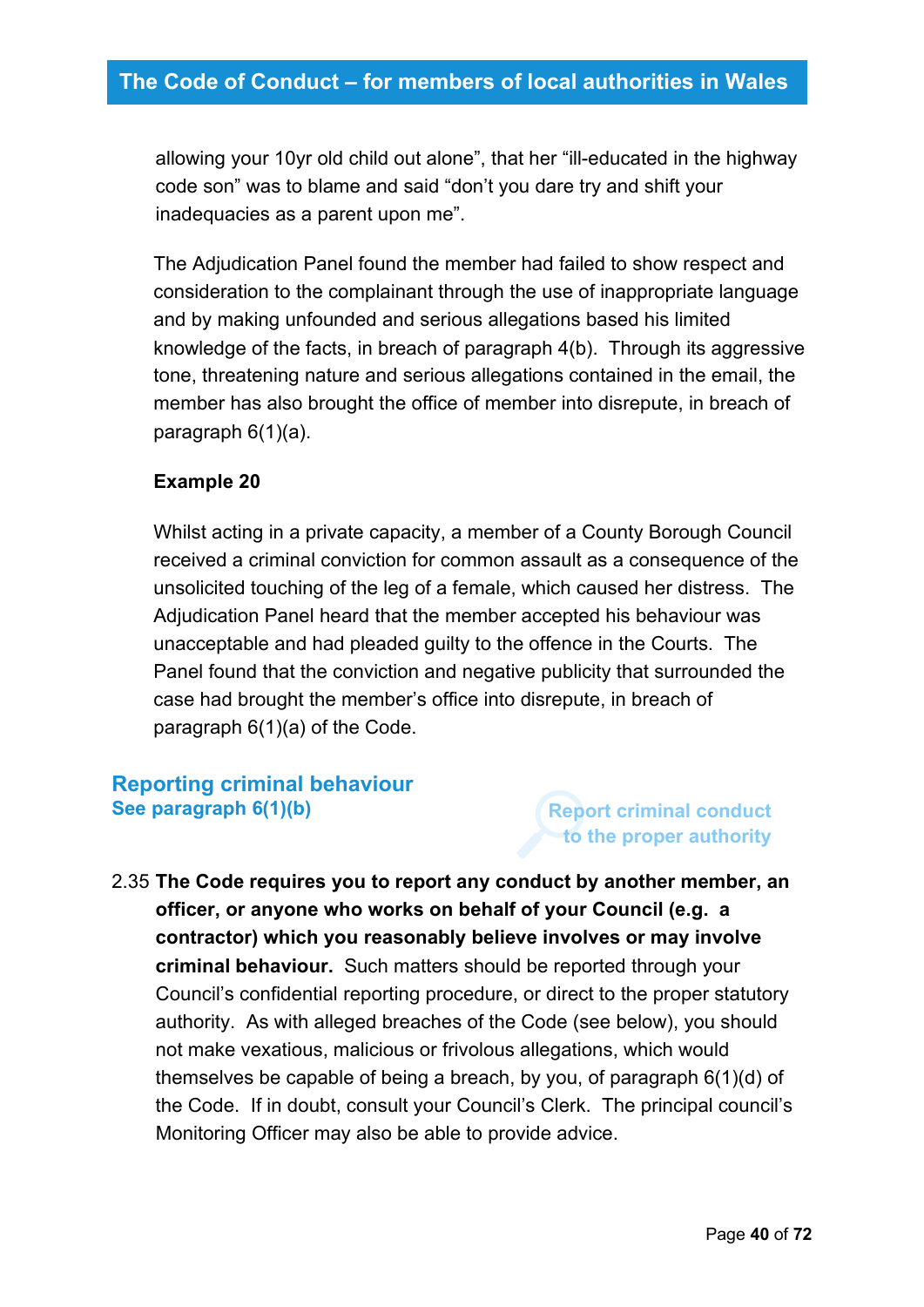#### **Reporting breaches of the Code See paragraph 6(1)(c)**

**Report breaches of the Code if you have direct evidence**

- 2.36 **If you reasonably believe that a breach of the Code has occurred, you must report it to the Monitoring Officer of the principal council.** There is no express requirement to report the matter to me, although allegations about serious breaches of the Code can and should be reported to my office.
- 2.37 In order to have a reasonable belief that a breach has occurred, you will need to have direct evidence (see below) which supports this. If you are in doubt as to whether a breach has occurred, you should seek the advice of your Clerk or consult the Monitoring Officer as soon as possible.
- 2.38 The Clerk or Monitoring Officer will be able to advise you whether the nature of the alleged breach warrants the matter being referred to me. Where the breach is a very minor or a technical one, or where there is no clear evidence that a breach occurred, your Clerk or Monitoring Officer may advise you of the likely threshold I will set in deciding whether an investigation is appropriate. In the most serious of cases the Clerk or Monitoring Officer may, as an exception, decide to refer matters to me directly or on your behalf. In most other cases, you will be advised to do so yourself.
- 2.39 If your Council has adopted the Model Local Resolution Protocol for low-level complaints, your Clerk or the Monitoring Officer may suggest that the matter would be more appropriately dealt with through that process. The decision as to whether to investigate a breach rests with me. The balance of any doubt should always favour reporting. It is helpful if you specify which aspect of the Code you believe has been breached.
- 2.40 In determining whether to investigate a complaint of a breach, I will use the two-stage test which I have outlined in the Introduction to this guidance. You should ensure that you provide any evidence you have available when you make a complaint including minutes of meetings, correspondence, contemporaneous notes or emails. If there are other individuals who have witnessed the alleged breach, you should let me know who they are. This latter point is especially important because, if I only have one person's word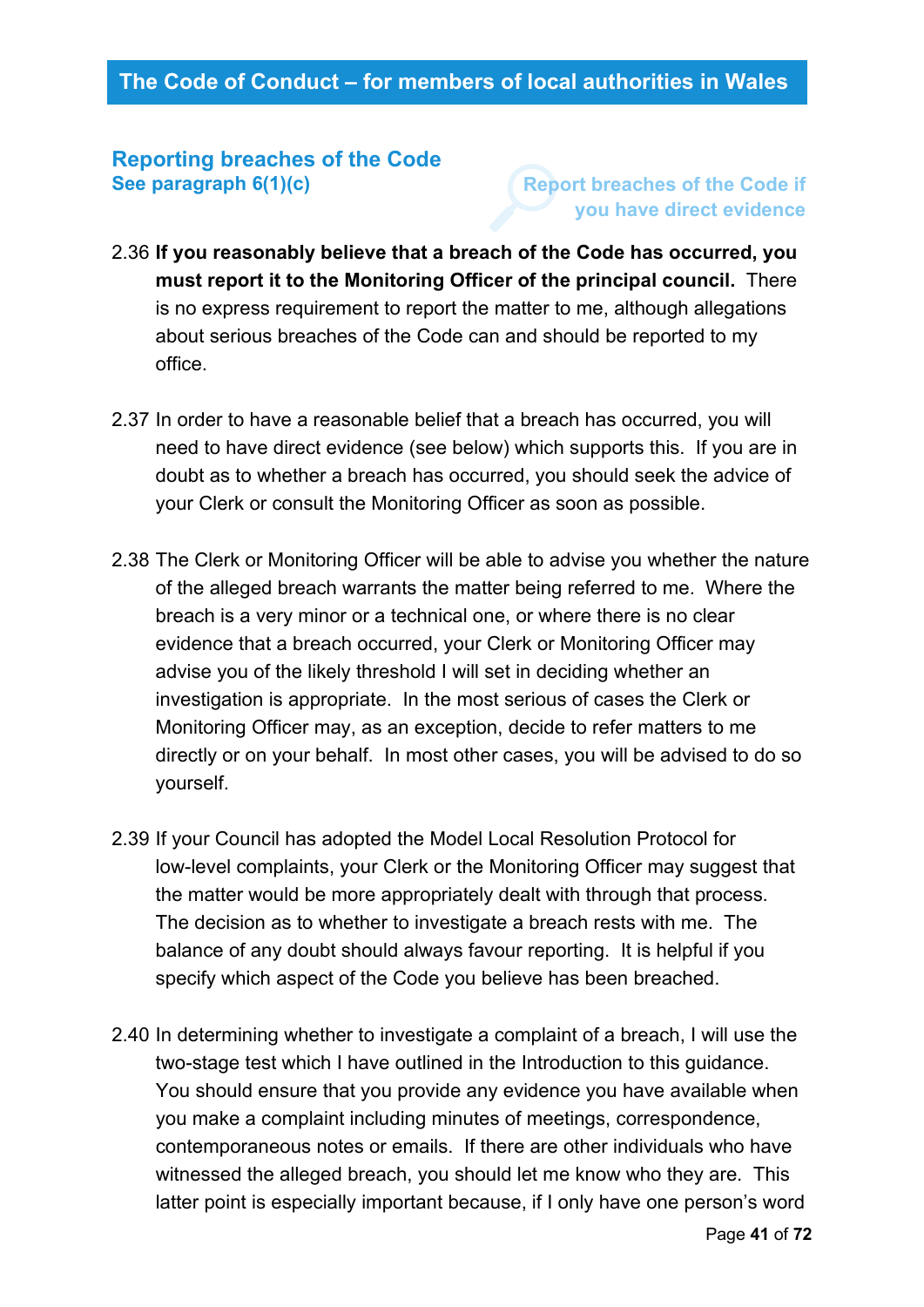against another's, I may not be able to conclude with sufficient certainty that there is enough evidence to warrant pursuing the matter.

2.41 To report a potential breach, you can contact my office by phone at 0300 790 0203, by email to  $a$ sk@ombudsman.wales or via the website at [www.ombudsman.wales](http://www.ombudsman.wales/) A special leaflet on making complaints about alleged breaches of the Code is available on request or on the website.

#### **Vexatious complaints See paragraph 6(1)(d)**

**Do not make complaints without substance**

### 2.42 **You must not make vexatious, malicious or frivolous complaints against other members or anyone who works for, or on behalf of, your Council.**

- 2.43 You must not make complaints against other members, your Council's officers or people working on behalf of your Council which are not founded in fact and which are motivated by malice (a desire to do them harm) or by political rivalry. Unfortunately, there have been instances where members have sought to bring complaints about rivals which are designed to disadvantage them, sometimes in the run-up to elections, and where the evidence of any breach is weak or non-existent. I consider that in the first instance such conduct should be considered under the Council's local resolution process, if there is one in place.
- 2.44 Where specific details of such complaints are passed to local press and media, this may prejudice an investigation and may also be a breach of the Code. You must report well-founded alleged breaches to the Monitoring Officer of the principal council - not to your local newspaper or radio station. The press will properly cover the business of any subsequent hearings and their outcomes, and members making allegations should not generate publicity in advance of these.
- 2.45 The Code should not be used by members to pursue their political or private differences. You should also avoid making complaints which have little or no substance (frivolous complaints) which are designed mainly to annoy the person complained about.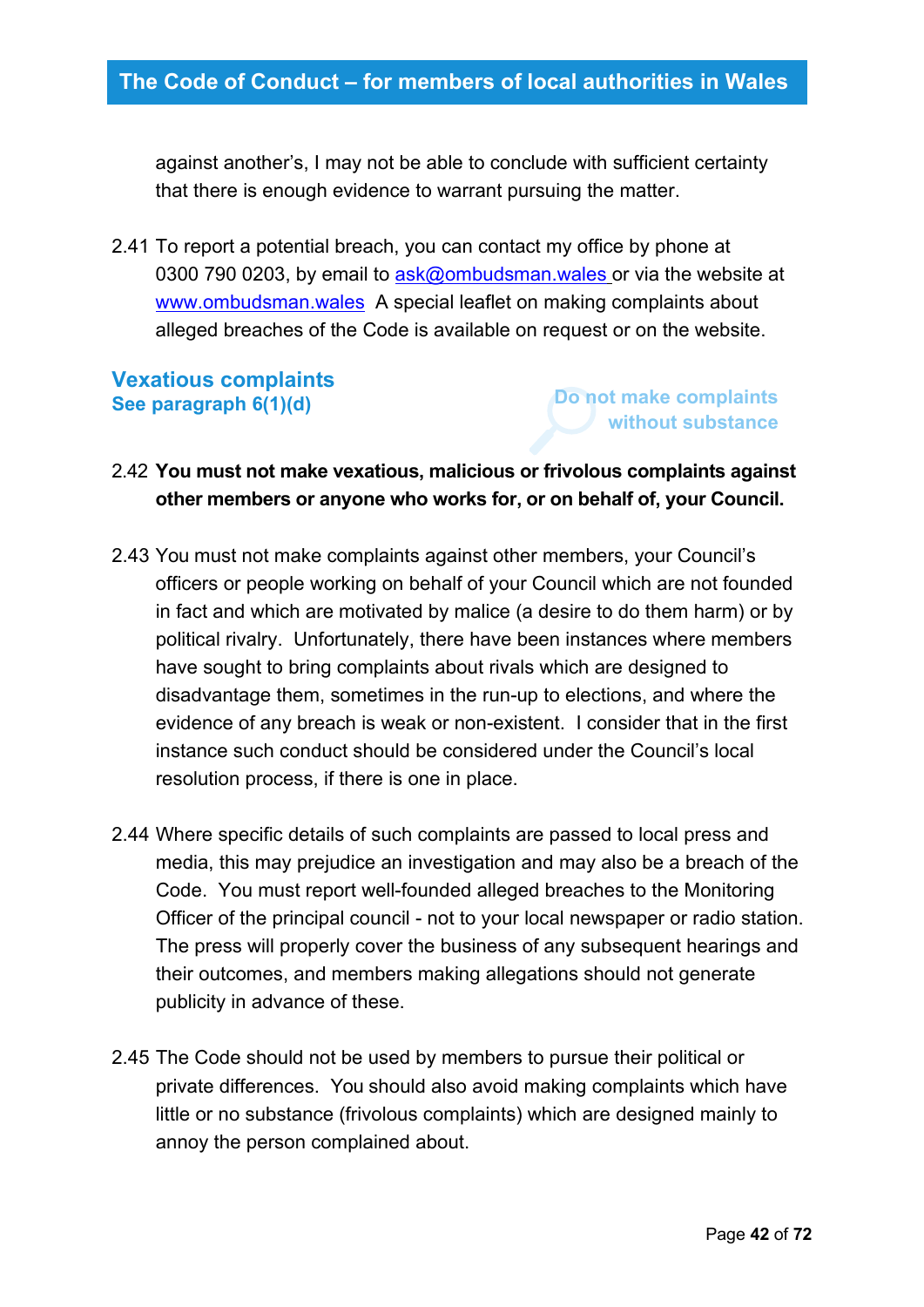#### **Example 21**

A member of a County Borough Council alleged that the Leader of the Council had offered to provide another councillor and his group of members with office facilities, if that other councillor supported the Leader's preferred candidate for the post of Chief Executive. The Adjudication Panel found that the allegation was without foundation and was designed to cause damage to the Leader of the Council. As such, it was both a vexatious and malicious complaint, contrary to paragraph 6(1)(d) of the Code. The Panel also concluded that the surrounding publicity had brought the Council into disrepute in breach of paragraph 6(1)(a).

- 2.46 This aspect of the Code has been a particular problem within community and town councils. In the past, it has been necessary for my predecessor to correspond with the Clerk of a council in relation to their mutual concerns about the number of complaints received in respect of its members. As previously stated, I too have had concerns about the number of low-level, tit-for-tat complaints that are still being received from community councillors in particular.
- 2.47 Although these complaints appear to be generated by a small number of members, they can create a negative impression of those members and their councils and, more generally, can harm public confidence in our elected members. At the extreme, they can also have such an adverse impact on relations within the Council as whole as to render it incapable of conducting its business effectively. Where it becomes apparent that repeated member against member complaints are being made to my office, I would urge those councils to reflect on the culture which has resulted in these complaints and consider how this behaviour might be changed to avoid such complaints.
- 2.48 Where I find evidence to suggest that a complaint has been made to my office which is not founded in fact and has been motivated by malice or political rivalry, I will consider this to be a serious matter and I may investigate whether you have failed to comply with the Code in submitting the complaint. **Making vexatious, malicious or frivolous complaints is not only a breach of this paragraph, but may also be contrary to your**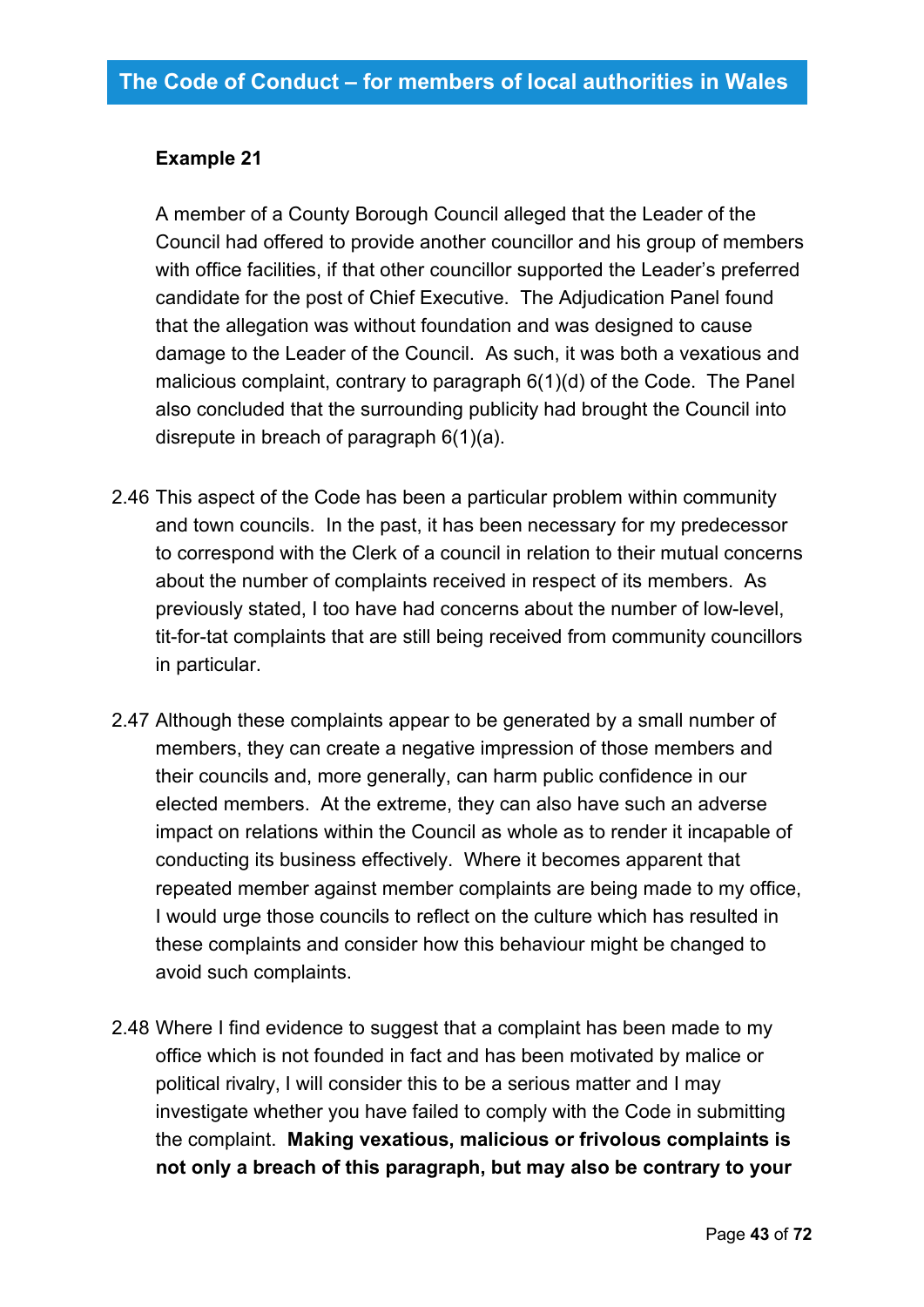**other obligations under the Code, such as the requirement not to bring your position as councillor into disrepute (paragraph 6(1)(a)) or not to use your position for an improper purpose (paragraph 7(a)).**

2.49 I appreciate that it can be frustrating if a member of the public makes repeated complaints against you which you consider to be vexatious or frivolous in nature. They are not subject to the Code and I am required to consider each complaint on its own merit. However, it is unlikely that such complaints would pass my two-stage test and be accepted for investigation.

#### **Co-operating with investigations See paragraph 6(2)**

**You must co-operate with investigations**

- 2.50 **You must co-operate with an investigation when it is being conducted by me or by the Monitoring Officer of the principal council for the area using our statutory powers**. Not to do so is itself a breach of the Code. This means that you should reply promptly to all correspondence and telephone calls, make yourself available for interview if required and make available copies of any requested documents, including electronic communications such as emails and texts. It would be helpful if you could identify any concerns that you may have during the course of the investigation so that these can be promptly resolved. My office and the Monitoring Officer will make reasonable allowances for urgent pressures you face and arrangements previously made, for example, for holidays. However, they will expect you to give priority to their investigations, to avoid matters being needlessly drawn out. The requirement to co-operate with an investigation applies whether you are a witness or the subject of the investigation.
- 2.51 I am aware of instances where members accused of breaches of the Code have sought to put pressure on the individuals making the complaint or on other witnesses. I regard such behaviour as entirely unacceptable. You must not intimidate or attempt to intimidate any person who is, or is likely to be a complainant, a witness, or involved in the administration of any investigation or proceedings relating to a failure to comply with the Code. In one case I investigated, the Adjudication Panel found that the member's actions in threatening the complainant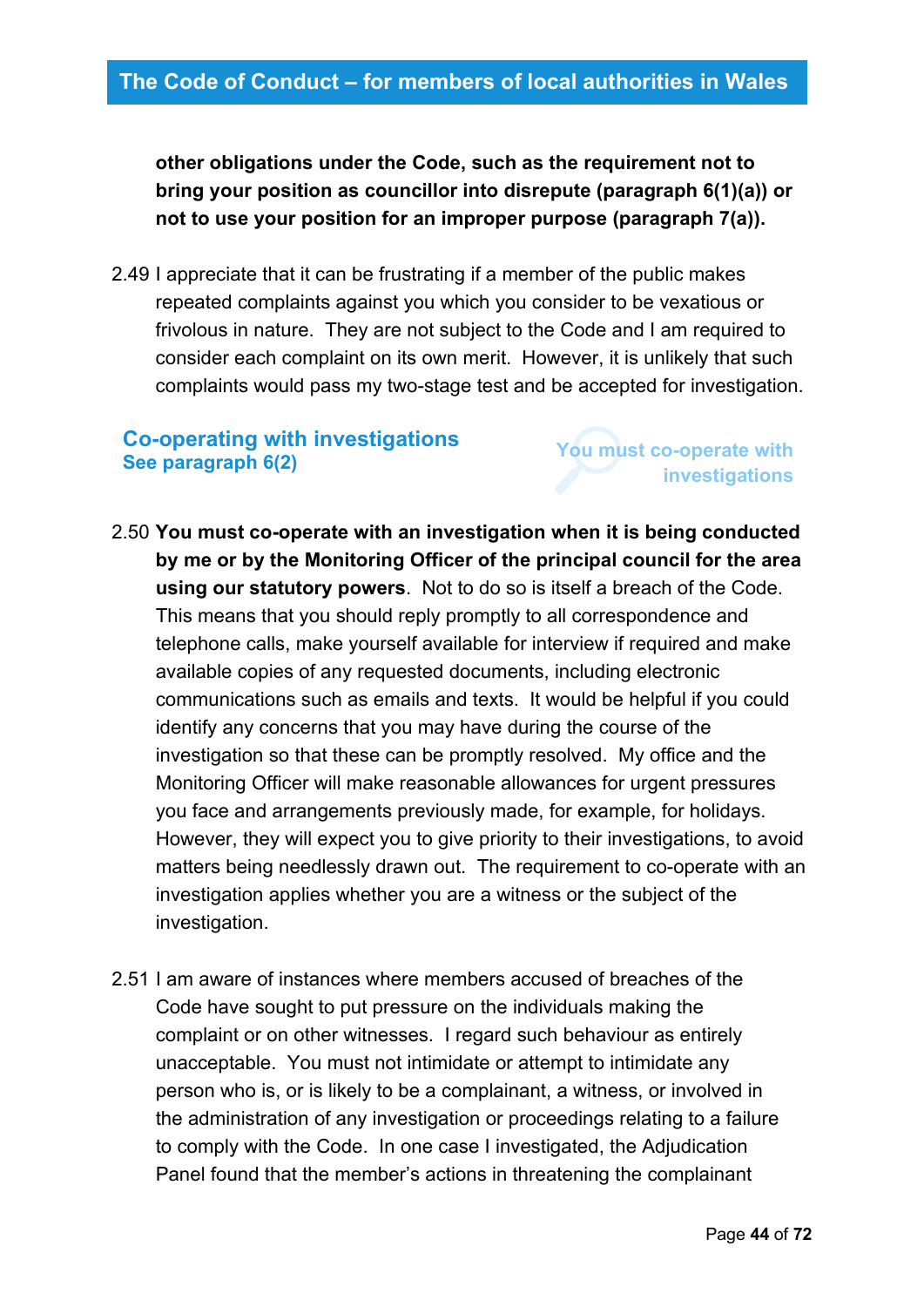could be described as akin to blackmail. As such, the Panel considered this to be more serious than the complaint which had led to my investigation in the first place.

- 2.52 However much you may be concerned about allegations that you or a fellow councillor failed to comply with the Code, it is always wrong to bully, intimidate or attempt to intimidate any person involved in the investigation or hearing. Even though you may not have breached the Code, you will have your say during any independent investigation or hearing, and you should let these processes follow their natural course.
- 2.53 If you intimidate a witness in an investigation about your conduct you may, for example, find yourself subject to another complaint that you have breached paragraph 4(c) of the Code with regard to bullying or harassment, or paragraph 6(1)(a) in respect of bringing the office of member into disrepute.

#### **Example 22**

My office investigated a number of separate serious allegations that a member of a Community Council had failed to comply with his Council's Code of Conduct, following which three reports were referred to the Adjudication Panel for Wales. During the course of the investigation the member refused to engage properly with the process, was obstructive in that he refused to accept the delivery of papers, and he made a number of threats, including legal action, against the investigating officer and other members of the Council. The Adjudication Panel found that the member's failure to provide a proper and substantive response to requests made by my office during the investigation was a breach of paragraph 6(2) of the Code.

#### **Example 23**

During the course of an investigation into alleged inappropriate messages posted on Facebook by a Community Councillor, the member concerned failed to provide information to my office about historic changes made to the privacy settings on his account. He claimed to not know how to do so, and did not respond when sent advice by my office on how to access his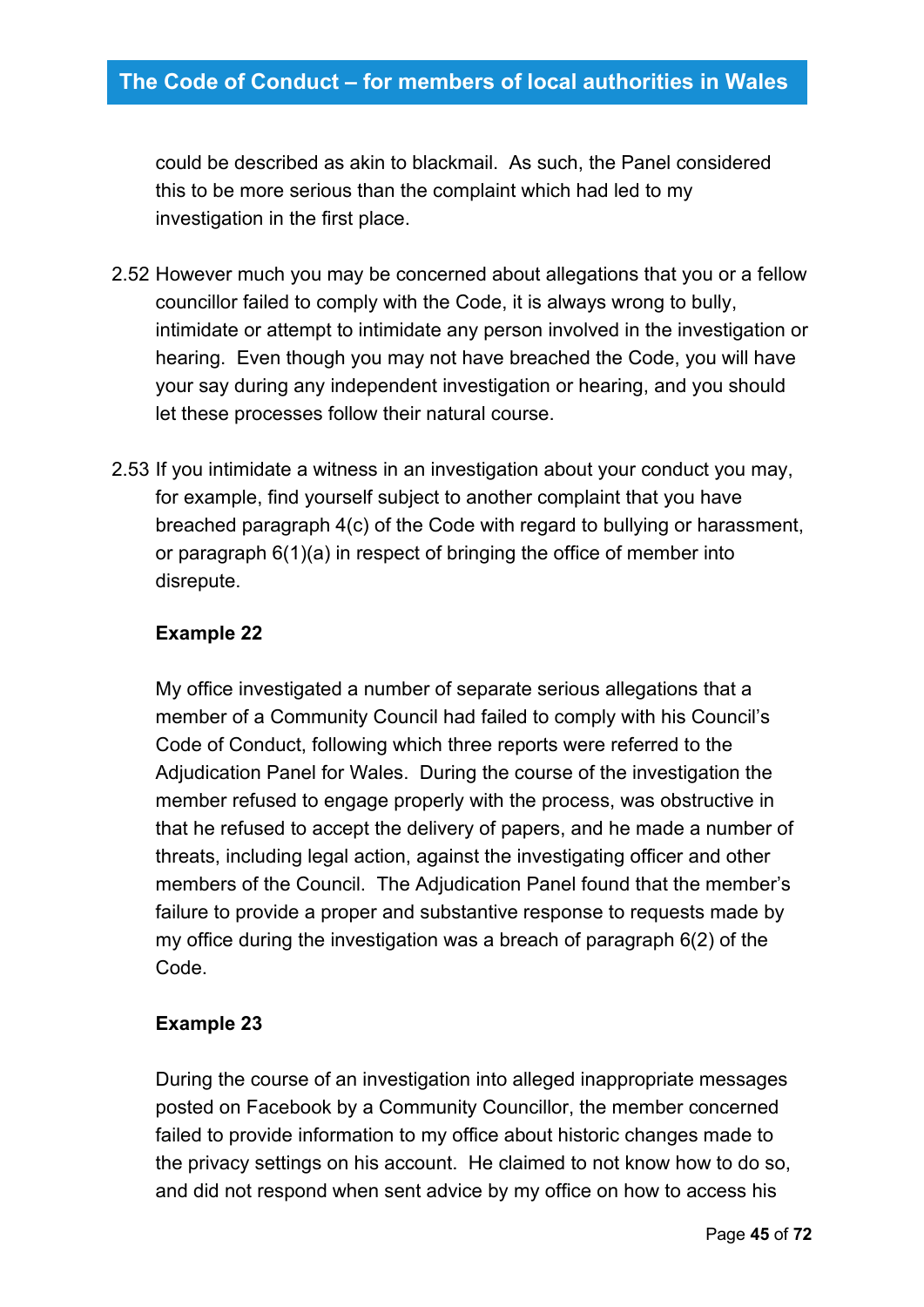activity log. The Adjudication Panel found the member had been less than candid about his ability to check any change of settings on his account, when he was clearly an experienced user of Facebook. The Panel found the Councillor had deliberately avoided providing information and full and franks responses to the reasonable requests of my office, in breach of paragraph 6(2) of the Code.

#### **Using your position improperly See paragraph 7(a)**

### **Do not use your public office for personal gain**

- 2.54 **You must not use, or attempt to use, your position as a member improperly to the advantage or disadvantage of yourself or any other person.[9](#page-45-0) This paragraph applies at all times** and not just when you are carrying out your duties as a member. You should not use, or attempt to use, your public office either for your or anybody else's personal gain or loss. For example, your behaviour would be improper if you sought to further your own private interests through your position as a member. This also applies if you use your office to improve your wellbeing at the expense of others.
- 2.55 Members who own land, or whose close personal associates own land, need to be particularly cautious where planning matters are concerned. If you are in any doubt, you should take advice. This applies equally to members of community and town councils when your Council is consulted on planning matters. Similarly, while it is reasonable to expect members to help constituents apply to the Council, for example, for housing, it is quite inappropriate to seek to influence the decision to be taken by the officers.
- 2.56 The provisions of the Bribery Act 2010 apply to members carrying out their public functions. Should a member be convicted of a criminal offence under this Act, then it is likely that they will also have used their position improperly (in breach of paragraph 7(a)) and be likely to have brought the office of member or their authority into disrepute in breach of paragraph 6(1)(a). If any complaint which is made to me concerns conduct which may amount to a criminal offence then I am likely to refer the matter to the police.

<span id="page-45-0"></span> $9$  In legislation, the use of 'person' includes a body of persons corporate or unincorporated – see Schedule 1, Interpretation Act 1978; and Schedule 1, Legislation (Wales) Act 2019 (for Welsh legislation made on or after 1 January 2020).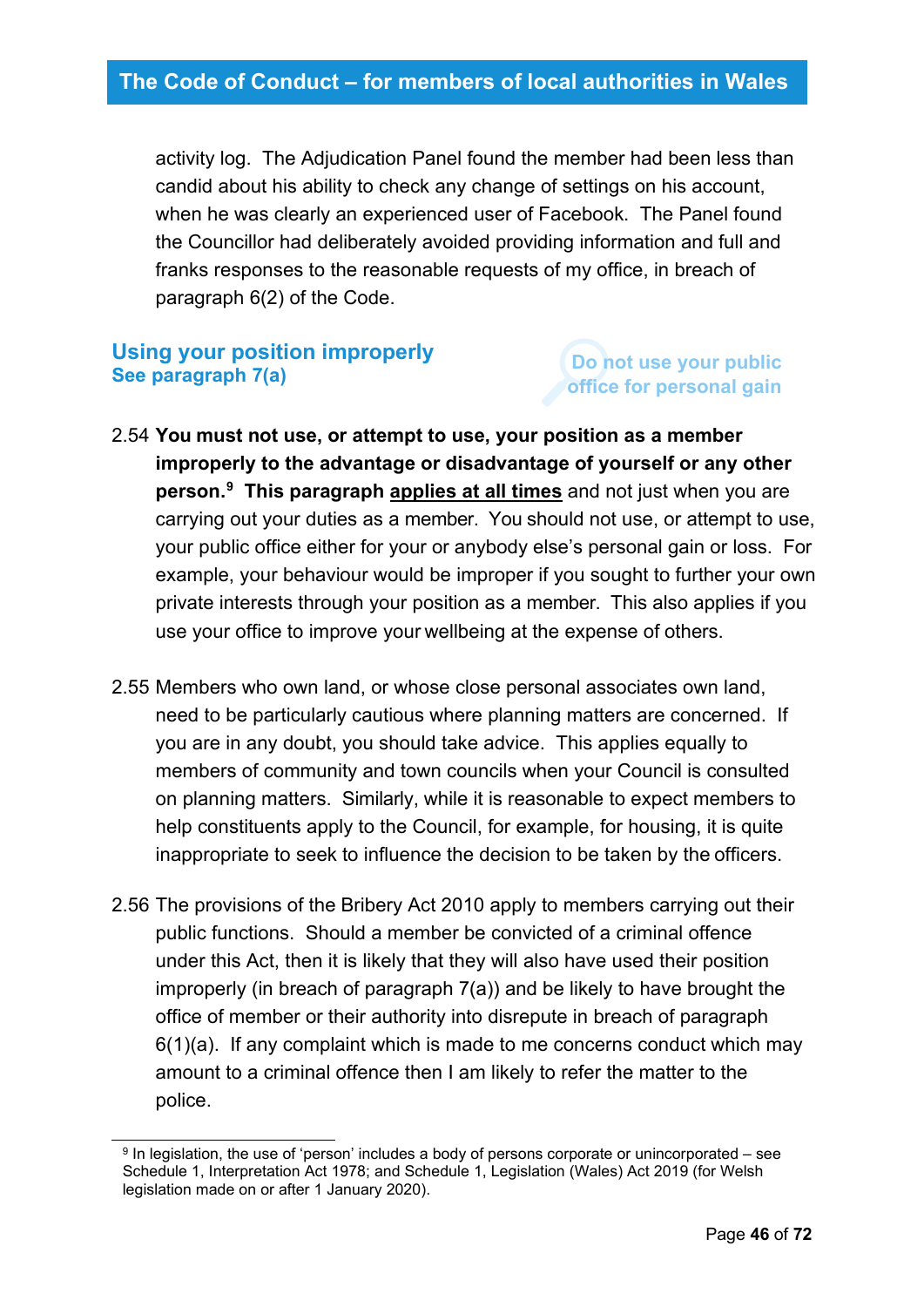#### **Example 24**

A Councillor was a 'joint co-ordinator' of a community group. The Councillor did not notify the Council of her position in this group. She took part in the consideration of, and voted on, the decision to negotiate a new lease in respect of a workshop used by the community group. A Standards Committee found that she had used her position on the Council improperly as the decision on which she voted benefited a group in which she clearly had an interest which she had not disclosed to the Council. She was found in breach of paragraph 7(a) of the Code.

#### **Example 25**

A member of a National Park Authority being investigated by my office for alleged inappropriate behaviour towards another member, spoke with the Chair of the Authority in an attempt to have the matter dealt with through a roundtable discussion of the parties involved. The member threatened to disclose information publicly about the complainant if the complaint to my office was pursued and went against him. The Adjudication Panel found that this amounted to an attempt by the member to use his position improperly in order to avoid a potential disadvantage, as well as breaches of paragraphs 4(b) (respect and consideration) and 6(1)(a) (disrepute) of the Code.

#### **Example 26**

A member of a Town Council wrote to the Welsh Government indicating that an application for a loan in respect of a 'Community Hub' project, supported by the Council, should not go ahead as the matter was subject to further discussion. The correspondence was signed by the member using the title Deputy Mayor of the Council. As a consequence, the Welsh Government made further enquiries of the Council and required it to submit a further loan application, which resulted in further work and expense for the Council.

During the course of my investigation the member claimed the correspondence was sent in a personal capacity. It was an accepted fact that the Community Hub would include facilities which would be in direct competition with the business interests of the member. In my view, the Welsh Government was unlikely to have acted upon the member's communication had it not been under the impression that the author was representing the Council.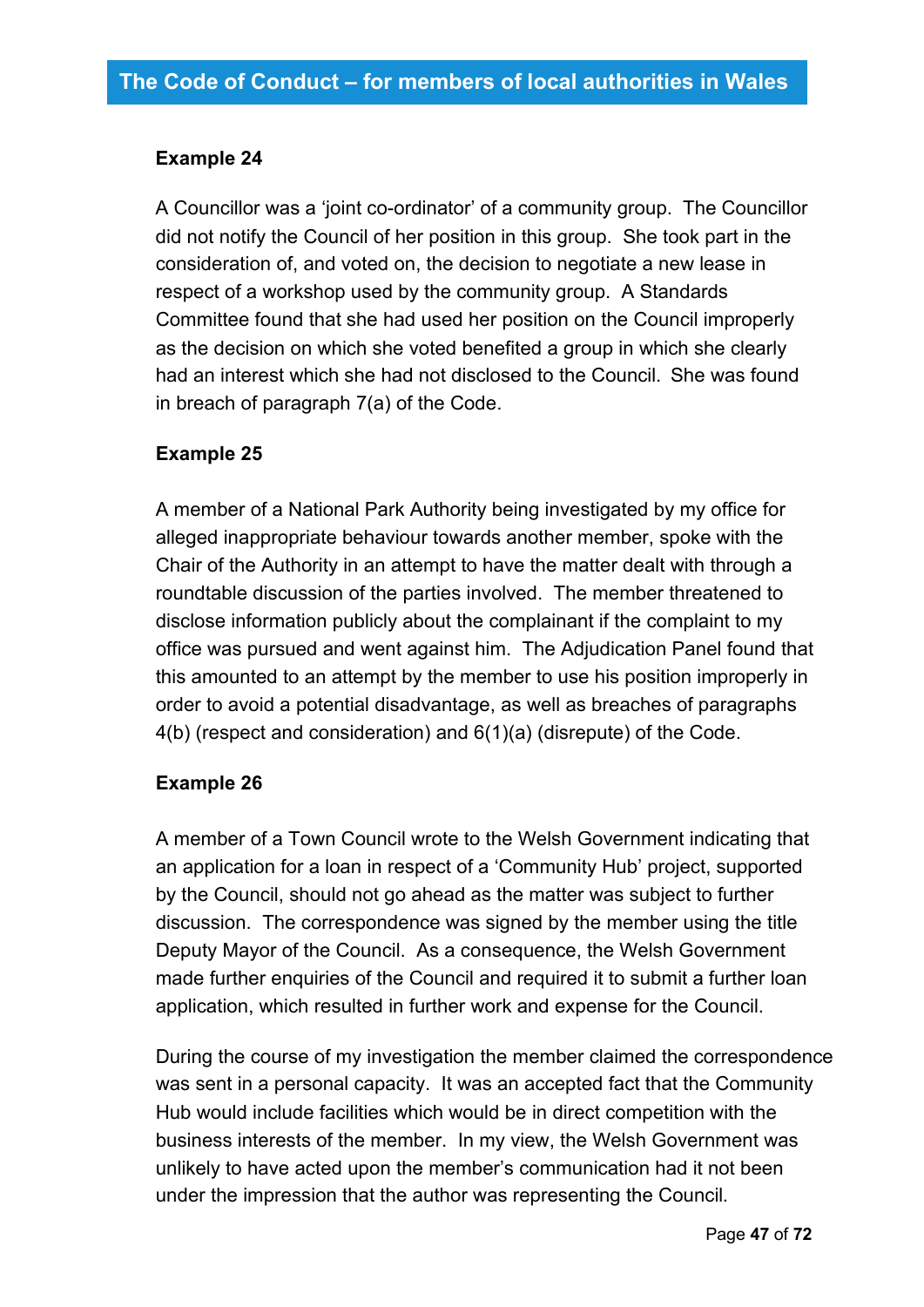A Standards Committee considered that the communication was designed to have an impact on the project. Whereas some of the motivation may have been to protect the public interest, the Committee considered the member had gone about it in an inappropriate manner which gave the impression that he was acting in his own business interests. The Committee concluded that the member had attempted to use his position improperly to gain an advantage in breach of paragraph 7(a) of the Code.

### **Using the Council's resources See sub-paragraphs 7(b)(i) – (iv)**

#### **Only use resources for lawful and permitted purposes**

- 2.57 **You must only use or authorise the use of the resources of the Council in accordance with its requirements and the law. These sub-paragraphs also apply at all times.** If your Council provides you with access to resources (for example telephone, computer and other IT facilities), you mustonly use these resources for carrying out your Council business and any other activity which your Council has authorised you to use them for.
- 2.58 You must be familiar with the rules made by your Council applying to the use of these resources. Failure to comply with your Council's rules is likely to amount to a breach of the Code. If you authorise someone (for example a member of your family) to use your Council's resources, you must take care to ensure that this is allowed by your Council's rules.

#### **Using resources for proper purposes only See sub-paragraphs 7(b)(v) and (vi)**

**Do not use resources for private or political purposes**

2.59 **You must make sure you use the Council's resources for proper purposes only. These sub-paragraphs apply at all times.** It is not appropriate to use, or authorise others to use, the resources for private or political purposes, including party political purposes. When using the Council's resources, you must have regard, if applicable, to any guidance issued by your Council, for example, your Council's Information Security Policy.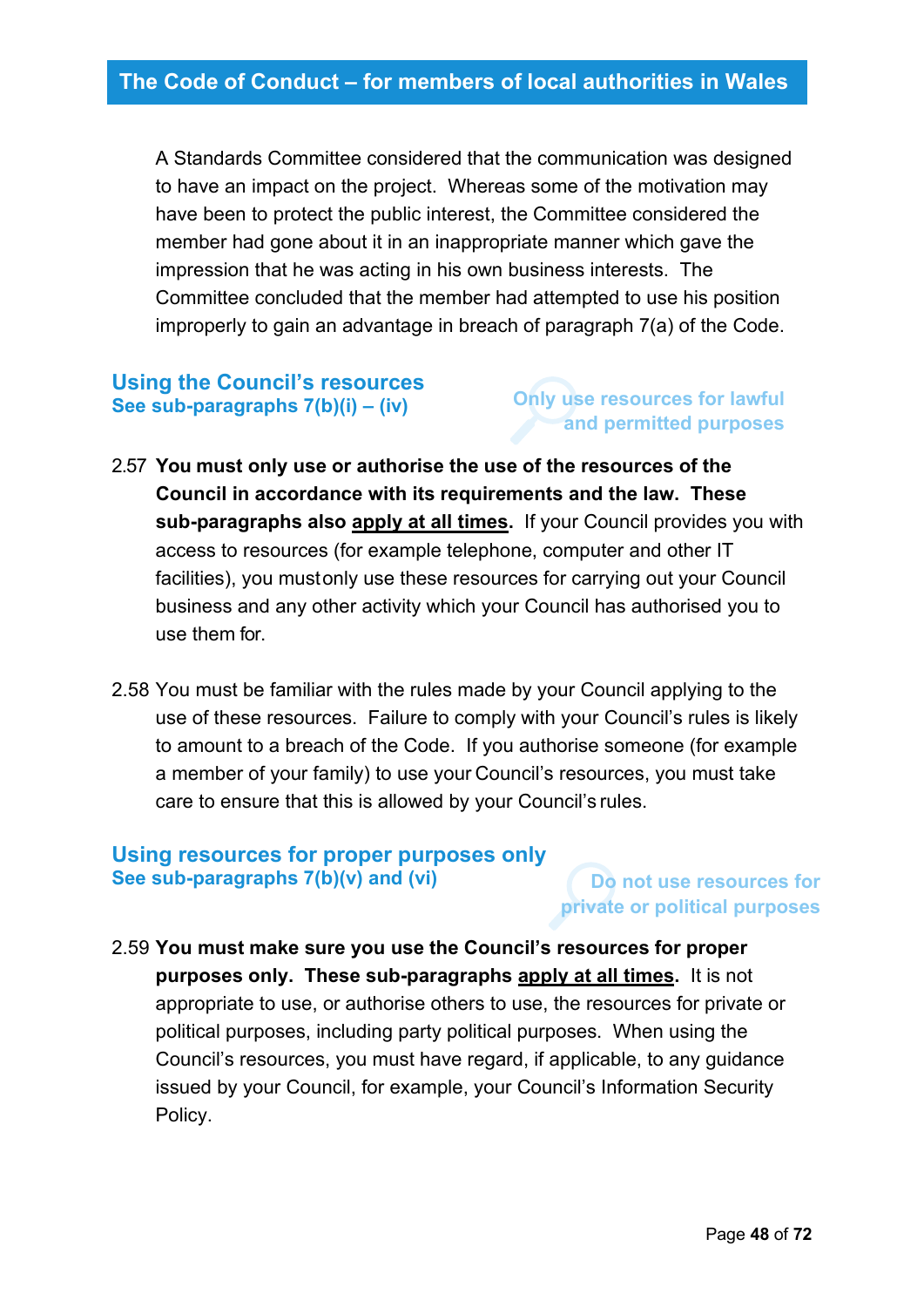#### **Example 27**

A member of a County Council was found in breach of the Code for making improper use of his council-owned computer equipment for private purposes by downloading adult pornographic images and sending a number of letters to a local newspaper, which he falsely represented as being from members of the public. The Adjudication Panel found that the member had misused the Council equipment in breach of the Code and had brought the office of member into disrepute.

### **Reaching decisions objectively See paragraph 8(a)**

**Act objectively and in the public interest**

2.60 **When taking part in meetings of your Council, or when arriving at decisions relating to the Council's business, you must do so with an open mind and consider the issues objectively.** During the decision-making process, you must act fairly and take proper account of the public interest.

- 2.61 Most decisions taken by a community or town council relate to local matters and funding of local projects. Although the amounts of money being spent are smaller than at county level, all decisions must be taken on the basis of the facts in front of you. You must not have made your mind up in advance to such an extent that you are entirely unprepared to consider all of the evidence and advice you receive. Having a completely closed mindis known as **pre-determination**. You are entitled to hold a preliminary view about a particular matter in advance of a meeting (**pre-disposition**) as long as you keep an open mind and are prepared to consider the merits of all the arguments and points made about the matter under consideration before reaching your decision.
- 2.62 **Pre-determination**, on the other hand, would be where you have clearly decided on a course of action in advance of a meeting and are totally unwilling to consider the evidence and arguments presented on that matter during the meeting. Pre-determination could not only invalidate the decision, it would also amount to a breach of the Code.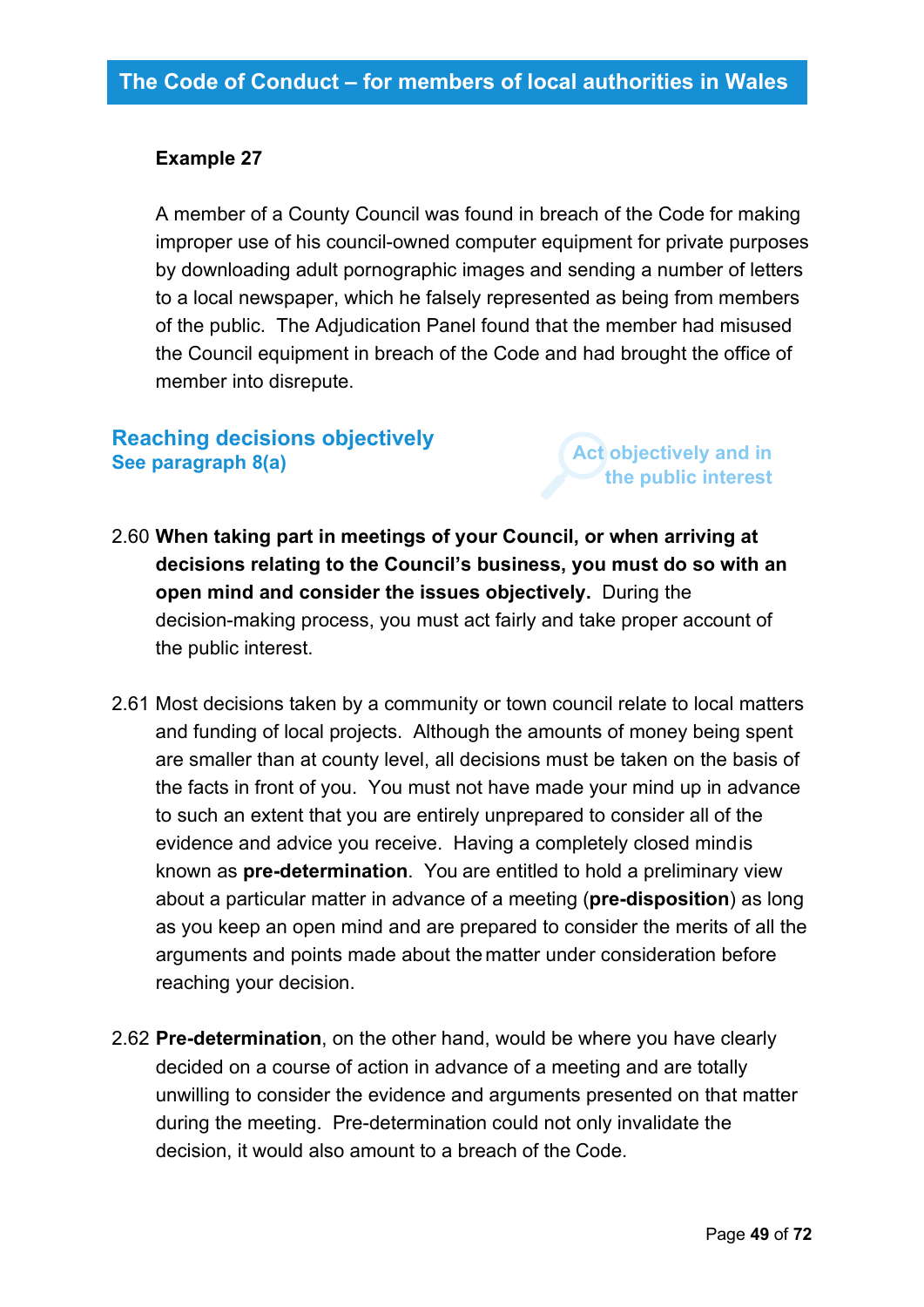#### **Considering advice provided to you and giving reasons See paragraph 8(b)**

**Give proper consideration to officers' advice**

- 2.63 **You must give reasons for all decisions in accordance with any legal requirements and any additional requirements imposed by your Council.** You must have regard to all of the advice you receive from your Clerk or other officers of the Council. The Clerk is usually also the 'Proper Officer<sup>'[10](#page-49-0)</sup> and it is part of their role to research the policy, guidelines and legislation relevant to advice given when taking decisions.
- 2.64 It is always helpful, if you can, to seek and obtain advice as early as possible. If you can, ask for advice in good time before a meeting, rather than at the meeting or immediately before it starts. Make sure you give the Clerk all of the information they need to take into account when giving you advice.
- 2.65 If you seek advice, or advice is offered to you, for example, on whether you should register a personal interest, you should have regard to this advice before you make up your mind. Failure to do so may be a breach of the Code.
- 2.66 As a matter of good practice, where you disagree with the Clerk's recommendations in making a decision, you should give clear reasons for your decision. If you decide to vote against their advice, you should ensure that your reasons for doing so are recorded in the relevant minutes.

#### **Expenses See paragraph 9(a)**

#### **Abide by the rules when claiming expenses**

2.67 **You need to follow the law and your Council's requirements in claiming expenses and allowances.** If you are in any doubt about your entitlements, or the proper way to claim, you should ask your Clerk for advice. You need to keep proper records of expenditure, supported by receipts where appropriate, so that you can properly evidence your claims. Even if a particular scheme does not require you to submit receipts, you are stronglyadvised to keep these so that you can prove how much you have actually spent on the items you are claiming for.

<span id="page-49-0"></span><sup>&</sup>lt;sup>10</sup> The 'proper officer' is an officer appointed by the Council to exercise particular functions (ref: Section 270(3), Local Government Act 1972).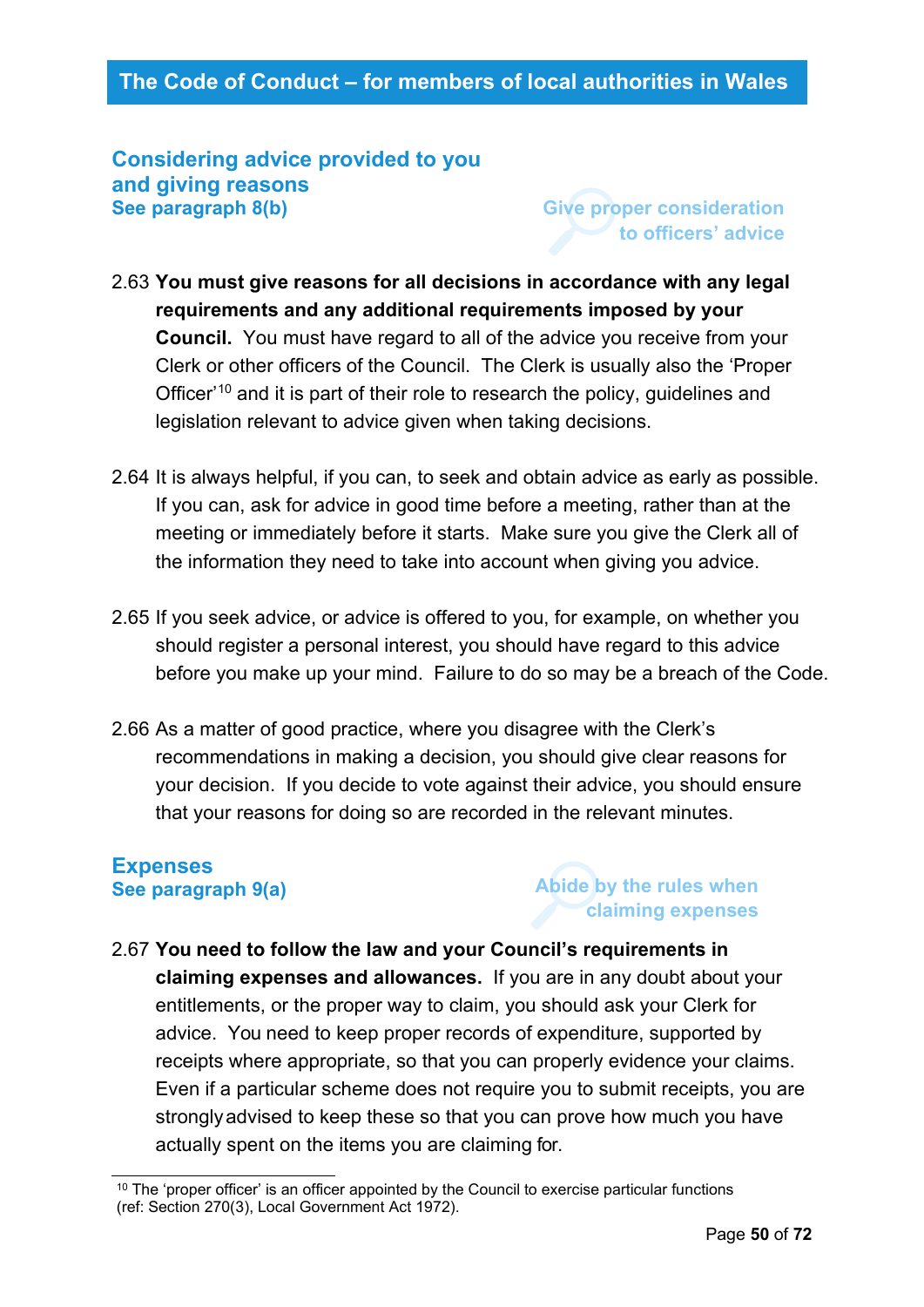#### **Gifts and hospitality See paragraph 9(b)**

**Think carefully before accepting a gift or hospitality**

2.68 **It is important that you do not accept any gifts or hospitality for yourself, or on behalf of others, which would place you under obligation or appear to do so.** Accepting such gifts or hospitality could be regarded as compromising your objectivity when you make decisions or carry out the work of your Council. This is also true of any services or gifts in kind. This does not prevent you from attending official events such as a civic reception or working lunch where these are authorised by your Council. (See also the section of this guidance on registering gifts and hospitality under paragraph 17 of the Code).

### **3 Personal and prejudicial interests**

- 3.1 The elements of the Code which cover personal and prejudicial interests give rise to many questions from members. They are designed to safeguard the principles of selflessness and objectivity. They are intended to give members of the public confidence that decisions are being taken in their best interests, and not in the best interests of members of authorities or their close personal associates.
- 3.2 Personal interests relate to issues where you or a close personal associate may have some link to a matter under discussion. These interests become prejudicial where an informed independent observer could reasonably conclude that the interest is likely to influence your vote, or your decision.
- 3.3 In my experience, it is the distinction between personal and prejudicial interests, and what action a member should take depending on the nature of their interest, that causes the most difficulty for members. The paragraphs below are designed to offer guidance in this area. I would strongly recommend that if you are in any doubt about whether you have a personal or prejudicial interest, and, if so, what you need to do, you should consult your Clerk, who may be able to offer advice. The principal council's Monitoring Officer may be able to assist with more complex matters. However, their resources are limited and advice should be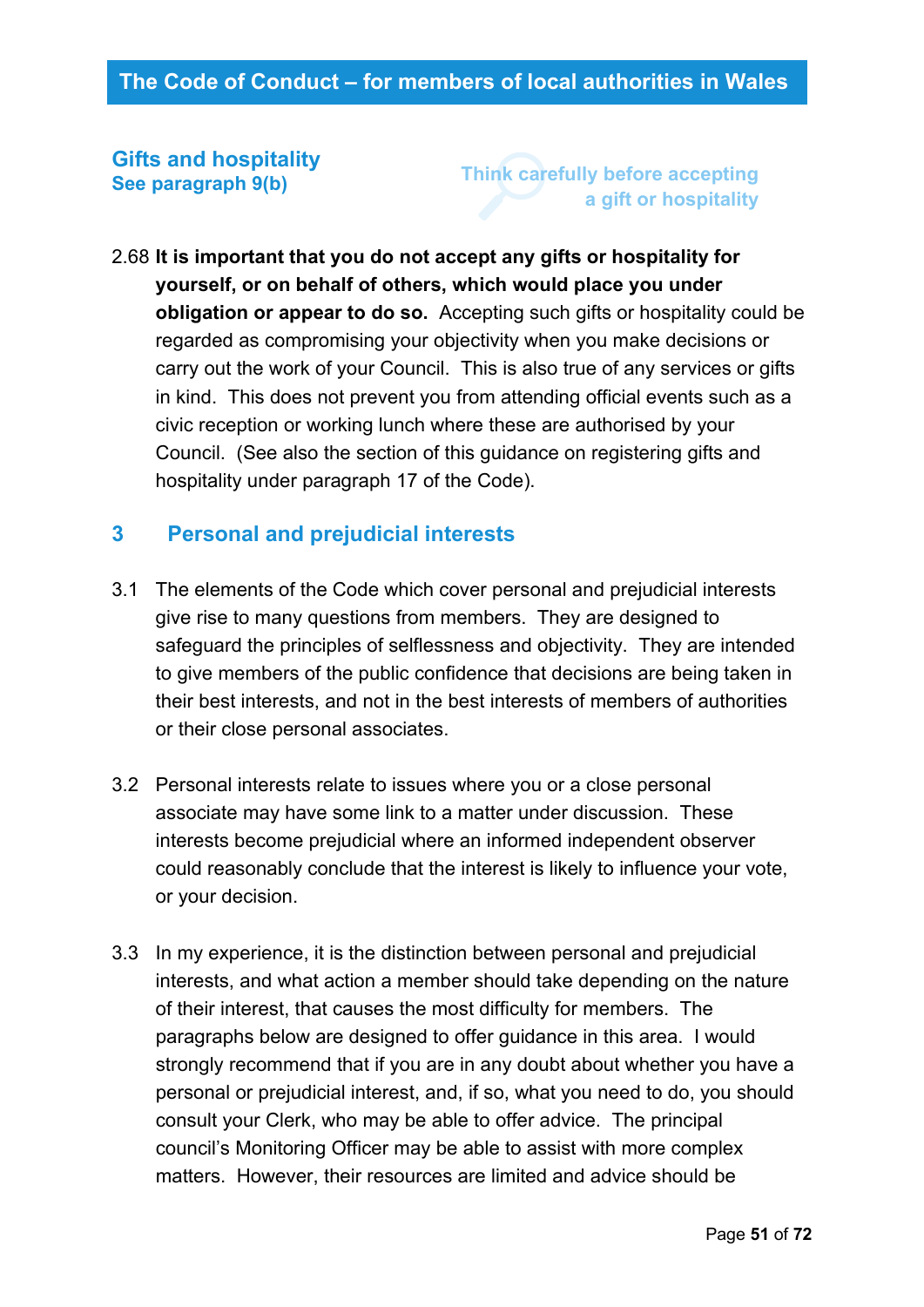sought in good time prior to a meeting at which the related business is to be considered. Ultimately, however, the decision on what course of action should be taken remains with you.

- 3.4 To provide some further assistance, I have attached a flowchart to this guidance at Appendix 2, based on a document prepared by Rhondda Cynon Taf County Borough Council, which is designed to take you through the questions that you should ask when deciding whether you have an interest. It is for illustration purposes only and is not definitive.
- 3.5 Guidance on registering interests is at Section 4.

#### **Personal Interests See paragraph 10**

**Do you have a link or the close connection to the item to be considered?**

- 3.6 **While you are carrying out your duties, you must consider whether you have a personal interest and, if so, whether you need to disclose it.** Most members know that you need to disclose personal interests at meetings, but as you will read below, there are other occasions, such as when speaking to the Clerk about the matter concerned, when you may also need to do so.
- 3.7 Listed below are some questions that you should ask yourself when deciding if you have an interest:

#### **Do I have a personal interest?**

- 3.8 You have a personal interest in any business of your Council, including when making a decision, where it relates to or is likely to affect:
	- 1. your job or your business
	- 2. your employer, or any firm in which you are a partner or paid director
	- 3. any person who has paid towards the cost of your election or your expenses as a member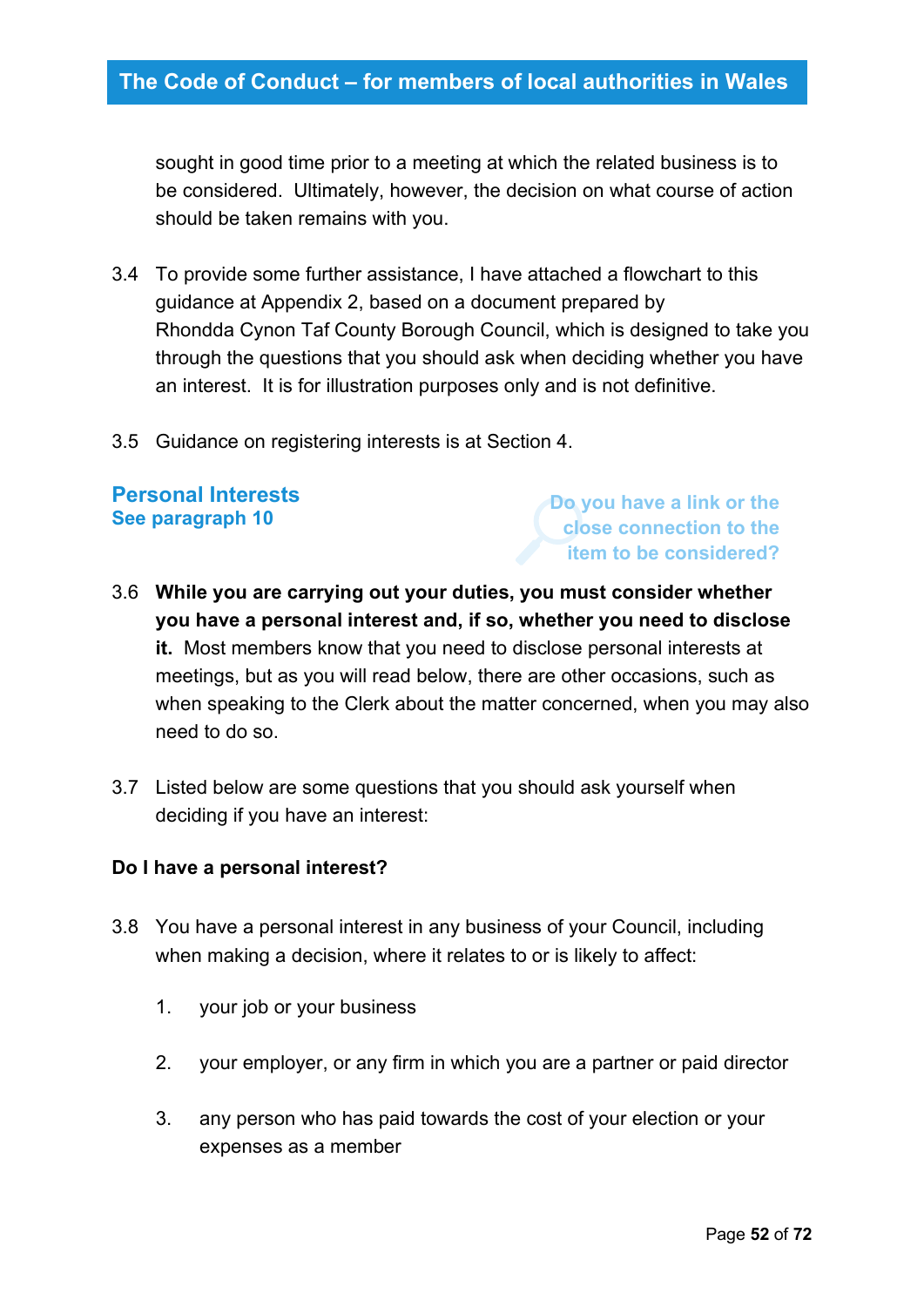- 4. any company in which you hold shares with a nominal value of more than £25,000 or where your holding is more than 1% of the total issued share capital, which has premises or land in your Council's area
- 5. any contract that your Council makes with a firm in which you are a partner, paid director or hold shares in (as described in 4, above)
- 6. any land in which you have an interest and which is in your Council's area (this is especially important in all planning matters including strategic plans)
- 7. any land let by your Council to a firm in which you're a partner, paid director or a body (as set out in 4, above)
- 8. any body to which you've been elected, appointed or nominated by your Council
- 9. any of the following in which you have membership or hold a position of general control or management:
	- public authority or body exercising functions of a public nature
	- company, industrial and provident society, charity or body directed to charitable purposes
	- body whose main role is influencing public opinion or policy
	- trade union or professional association
	- private club, society or association operating in your Council's area
- 10. any land in your Council's area which you have a license to occupy for at least 28 days
- 11. Any person with whom you have a close personal association.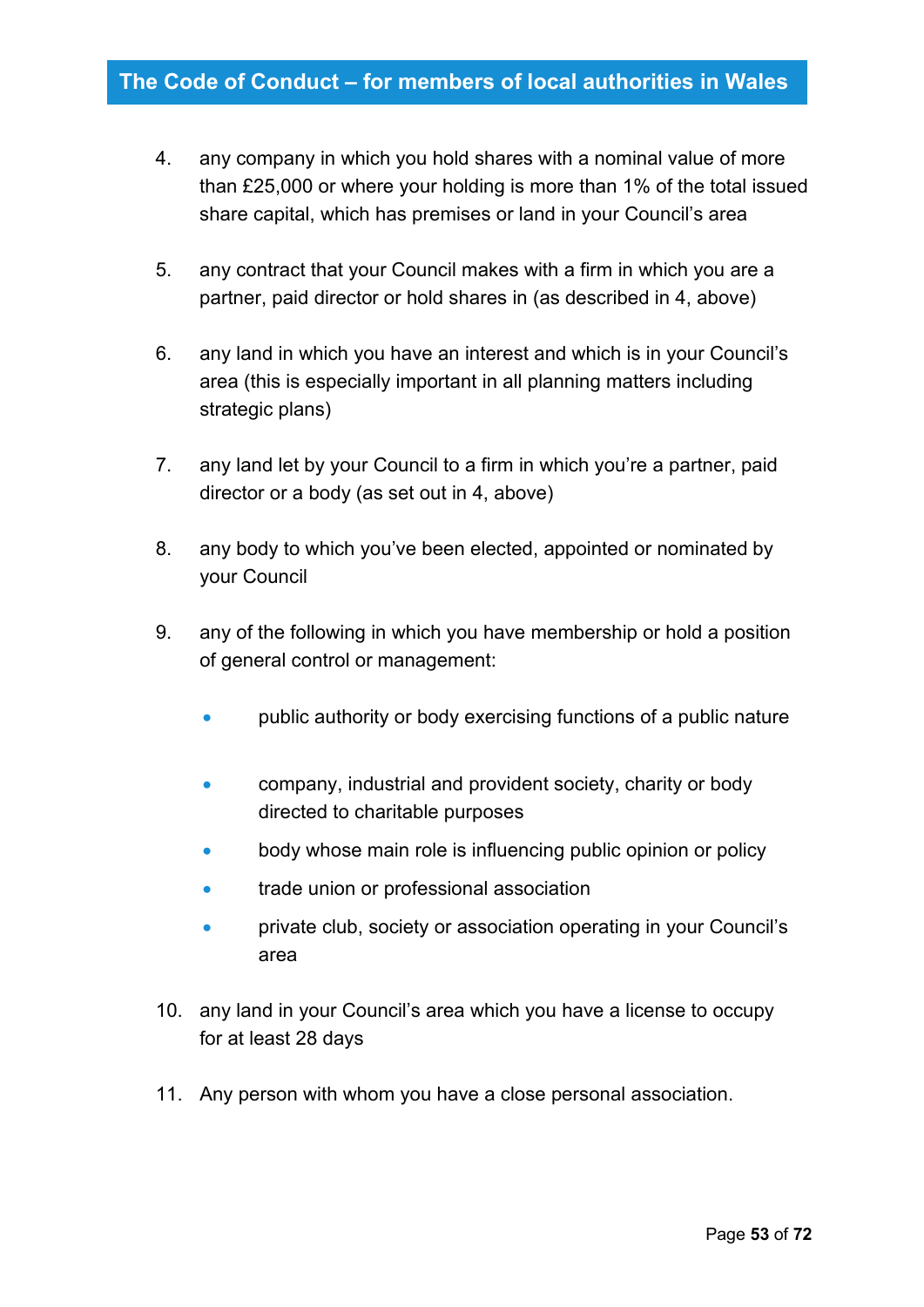3.9 It is always safer to declare an interest. However, if in doubt, consult your Clerk or the Monitoring Officer of the principal council for the area, who may be able to offer advice subject to resource constraints.

### **Matters affecting your well-being or financial position**

**Will your well-being or that of a close associate be effected?**

- 3.10 If a decision might be seen as affecting your well-being or financial position or the well-being or financial position of any person who lives with you or with whom you have a **close personal association** to a greater extent than other people in your ward, or the Council's area if it does not have multiple wards, you have a personal interest.
- 3.11 Examples of decisions of this kind include obvious issues like contracts being awarded to your partner's company, but also issues about the location of developments, where it might make a big difference to where you or your close personal associates live. Examples have included the location of playgrounds, where elected members have opposed them near their houses because of issues about noise.

### **What is "a body exercising functions of a public nature"?**

**Does the body carry out a public service?**

- 3.12 The phrase "a body exercising functions of a public nature" has been subject to broad interpretation by the courts for a variety of different purposes. Although it is not possible to produce a definitive list of such bodies, here are some of the criteria to consider when deciding whether or not a body meets that definition:
	- Does that body carry out a public service?
	- Is the function exercised under legislation or according to some statutory power?
	- Can the body be judicially reviewed?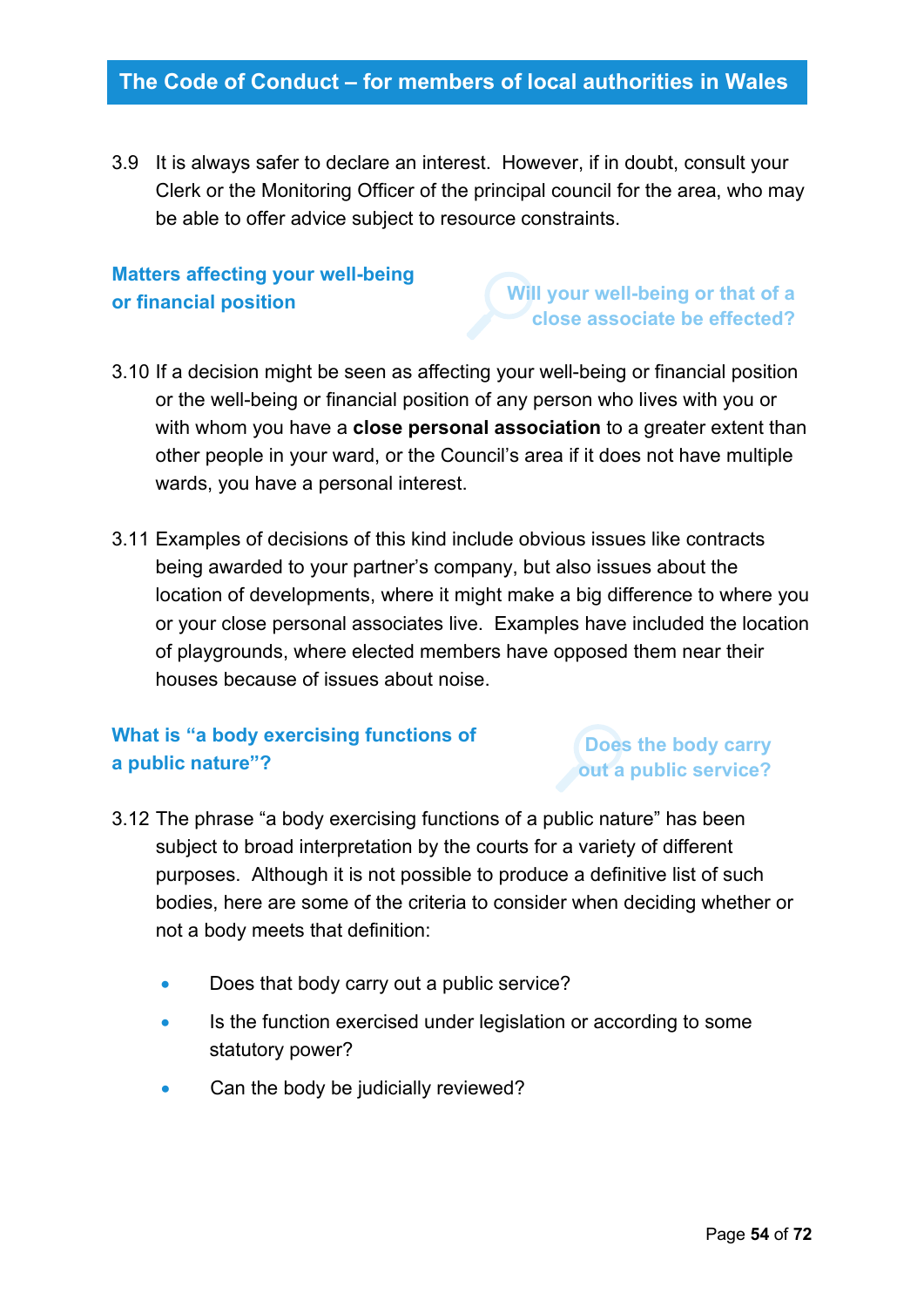3.13 When conducting community or town council business, it is likely that you will be acting on a body which is exercising functions of a public nature. You may also be doing this if you have been appointed to act on behalf of the Council on a community project or interest group.

### **What does "affecting well-being or financial position" mean?**

### **Is your quality of life affected?**

3.14 The term 'well-being' can be described as a condition of contentedness and happiness. Anything that could affect your quality of life, either positively or negatively, is likely to affect your well-being. A personal interest can affect you or your close personal associates positively and negatively. So, if you or they have the potential to gain or lose from a matter under consideration, you need to declare a personal interest in both situations.

### **Who is a close personal associate?**

**Close personal associates include friends, relatives, business associates and those with whom you have been in dispute** 

- 3.15 Close personal associates include people such as close friends, colleagues with whom you have particularly strong connections, business associates and close relatives. It does not include casual acquaintances, distant relatives or people you simply come in contact with through your role as a member or your work in the local community. It also does not include a person, such as a close relative, with whom you have become estranged and it would be unreasonable for you to have knowledge of their business or other interests, or the potential impact on their well-being of a matter considered by your authority.
- 3.16 Close personal associates can also include someone with whom you have been in dispute, or whom you may be regarded as having an interest in disadvantaging. For example, being a member of the same golf club as another person would not of itself constitute a close personal association, but having that person as a weekly golf partner might well do. If you are in doubt, you should ask your Clerk or the Monitoring Officer of the principal council.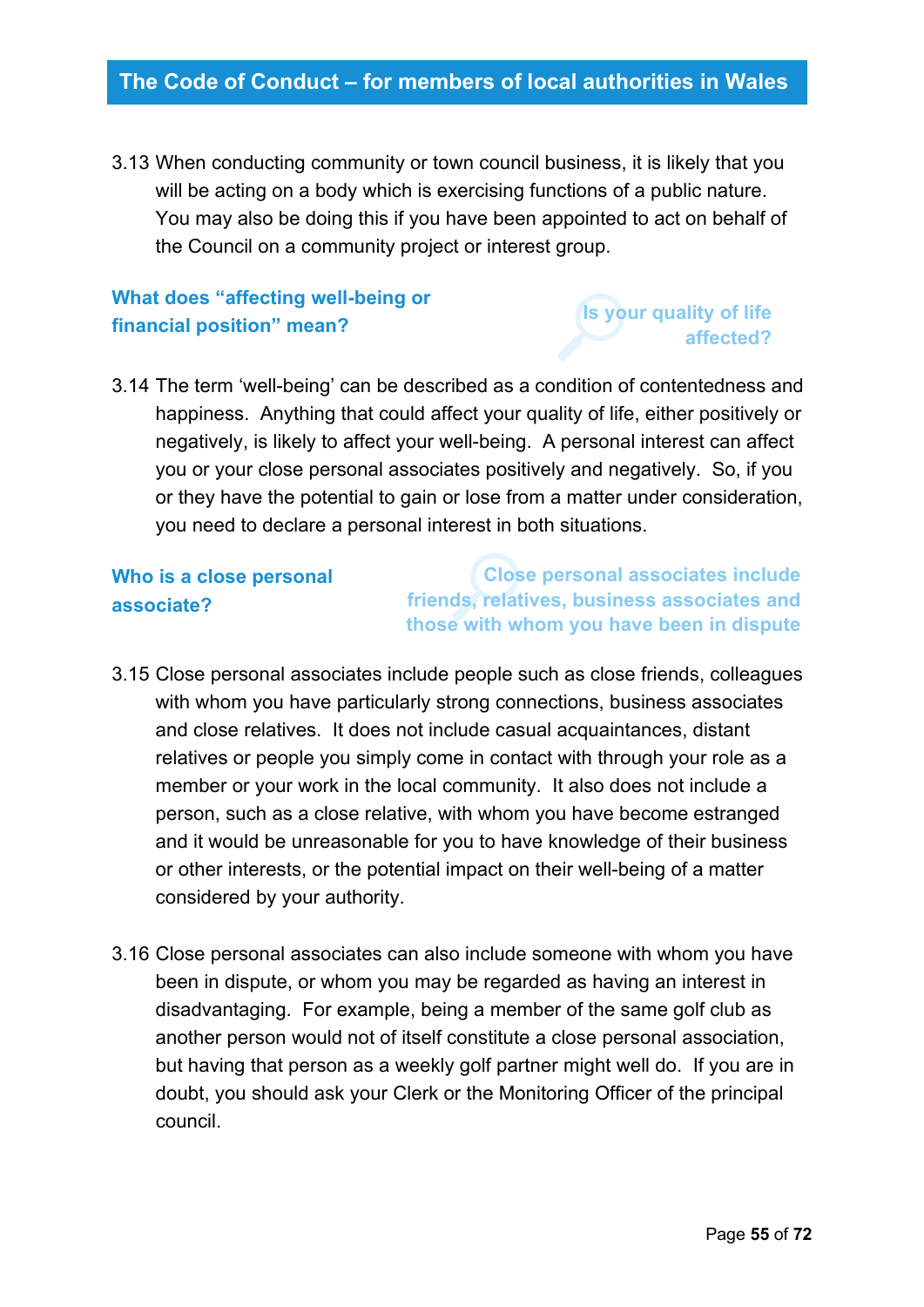#### **"Twin hatted" members**

### **Keep an open mind when exercising dual roles**

- 3.17 If you are a member of both a community or town council and a county or county borough council, you are not prevented from discussing the same matters at both. You may, for example, take part in a discussion about a planning application about which your Community or Town Council has been consulted and still go on to participate in a decision about the application if you sit on the Planning Committee of your County Council.
- 3.18 If you do so, you would be well advised to state at the Community or Town Council meeting that you would be looking at the matter afresh when you consider it at the Planning Committee meeting, and that you would take into account all of the information and advice provided to you. At the Planning Committee, you should make it clear that you are not bound by the views of the Community or Town Council. The advice about objective decision making in respect of paragraph 8 of the Code is also relevant here.
- 3.19 Obviously, if the planning application was one submitted by the Community or Town Council, then you would have both a personal and a prejudicial interest, and you would be required to declare it and withdraw in line with the guidance on "what to do if you have a prejudicial interest" below.

#### **Example 28**

A member of a Community Council was found in breach of the Code for failing to declare a personal and prejudicial interest at a meeting which considered the Clerk's remuneration package. The member and the Clerk were in a relationship and engaged to be married at the time. The Adjudication Panel found that the member should have declared a personal interest in the item of business by virtue of his close personal association with the Clerk. It considered also that the nature of the member's relationship with the Clerk was one that gave rise to a prejudicial interest, as it concerned a significant benefit for the future spouse. The Adjudication Panel considered that the interest was one that would affect public perception of the members' ability to make a decision in the public interest. The Adjudication Panel reiterated that the test was not whether the member took the decision without prejudice, but whether he would have been seen as doing so.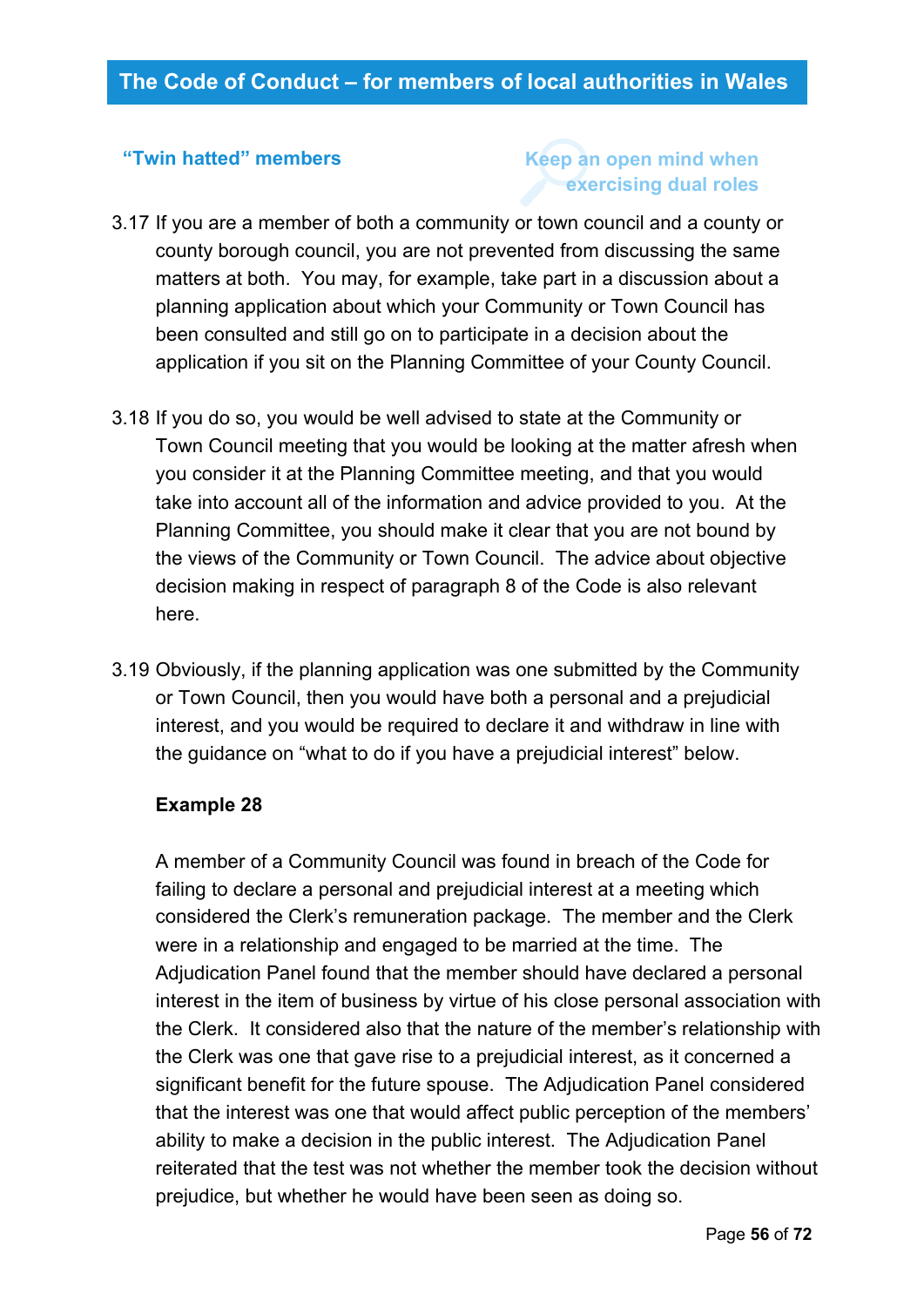#### **What if I am not aware of my personal interest?**

**Disclose what you know**

3.20 Your obligation to disclose a personal interest to a meeting only applies when you are aware of **or reasonably ought to be aware** of the existence of the personal interest. Clearly, you cannot be expected to declare something of which you are unaware. It would be impractical to expect you to research into the employment, business interests and other activities of all your close associates and relatives. However, you should not ignore the existence of interests which, from the point of view of a reasonable and objective observer, you should have been aware.

#### **What to do when you have a personal interest See paragraph 11**

**Once disclosed you can stay and participate if your interest is not prejudicial**

- 3.21 When you have a personal interest in any business of your Council, you **must** disclose the existence and nature of the interest before participating (unless it is also a prejudicial interest) in any business to which it relates. How you do this will depend on the circumstances in which the business is being transacted.
- 3.22 If you are attending a **meeting**, [11](#page-56-0) you must disclose the interest orally to that meeting before or at the commencement of the consideration of the relevant business at the meeting, or at the point the interest becomes apparent. If this is the first time you have disclosed the interest during your current term of office, you must confirm it in writing before or immediately after the close of the meeting, in accordance with arrangements set out by your Council's Clerk. As a minimum, you need to say in writing what the interest is, what business considered by the meeting it relates to and you need to sign it.
- 3.23 If you are making **written representations** (including by email, text etc) to a member or officer of your Council regarding any matter in which you have a personal interest, you should include details of the interest in that correspondence.

<span id="page-56-0"></span><sup>11</sup> The definition of 'meeting' in paragraph 1(1) of the Code is very broad and includes any meeting where members or officers are present, not just formal meetings of the council. For example, it can include an informal meeting of a member and officer.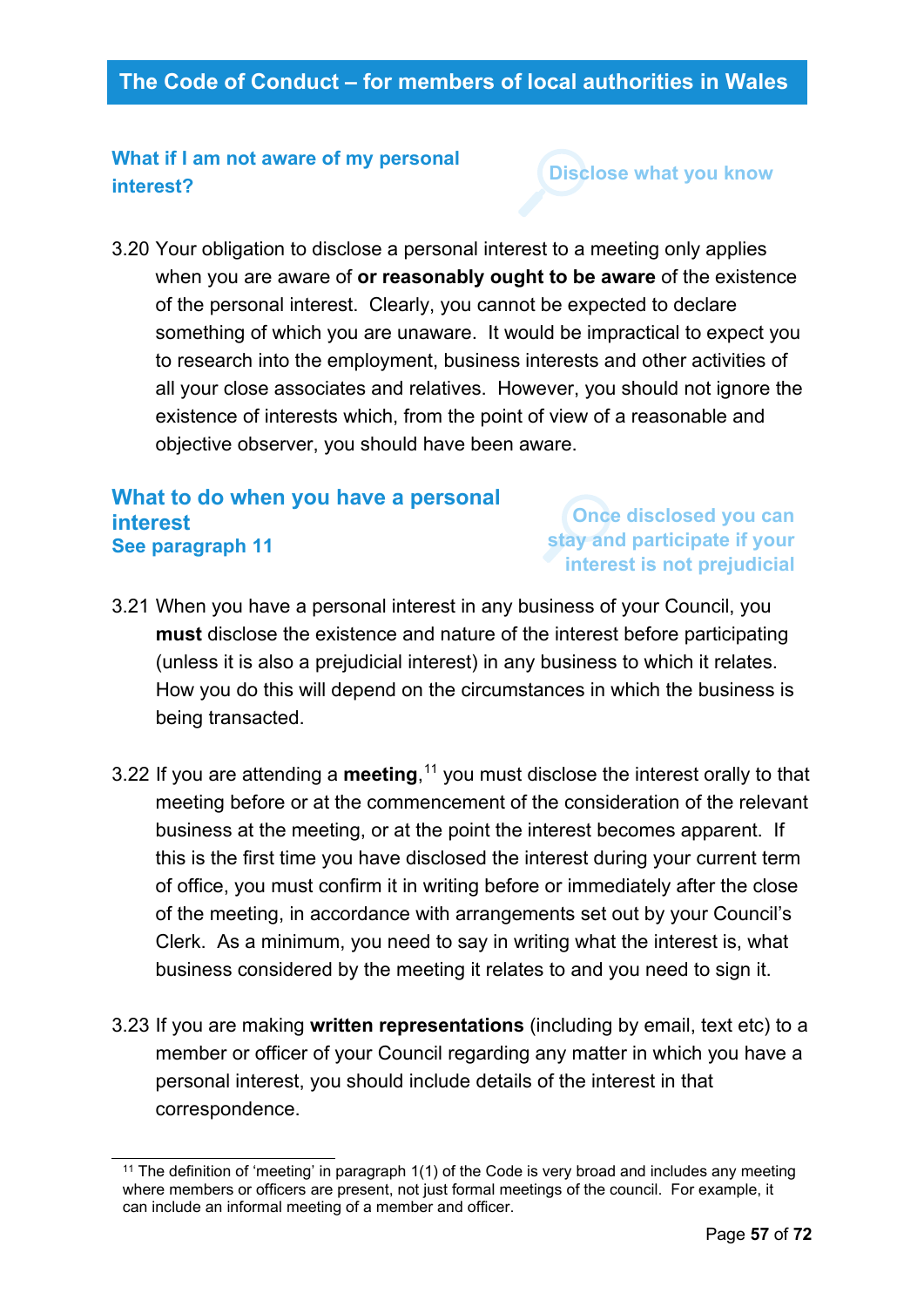- 3.24 Similarly, if you are making **oral representations** (whether in person, by telephone or video-conference etc) you should disclose the interest at the commencement of those representations, or when the interest becomes apparent. I would generally expect officers to make a record of any conversation in which a member has disclosed an interest and attach it to the appropriate file. However, it remains your responsibility under the Code (paragraph 11(2)(b)) to confirm the oral representations and details of the personal interest disclosed by you in writing within 14 days.
- 3.25 **Key point:** You must disclose the existence and nature of a personal interest in the way set out above on every occasion before you participate in the business to which it relates, regardless of whether you have previously registered the interest. This ensures that everyone present, including members of the public or other observers are aware of your interest.
- 3.26 If the Monitoring Officer of the principal council for the area has agreed that the information about your personal interest is **sensitive information**, then you should disclose the existence of a personal interest (but not its nature), and confirm that the Monitoring Officer has agreed that the information about it is sensitive. More information about this is included in the separate section on paragraph 16 of the Code below.
- 3.27 If you declare a personal interest, you can remain in the meeting, speak and vote on the matter, **unless your personal interest is also a prejudicial interest**. What constitutes a prejudicial interest is outlined in the following section.

#### **Example 29**

I investigated a complaint that a member of a Town Council attempted to use his position to derail a 'Community Hub' project because, within the Hub, there would be a social club serving food and drink and this would affect the member's business – a nearby pub/restaurant. The member had also previously been in a business relationship with one of the parties to the Community Hub project, which had ended acrimoniously. Historic minutes of the Council's meetings showed that the member had disclosed a personal interest in the project and had not attended meetings due this being a prejudicial interest. However, at a later meeting of the Council the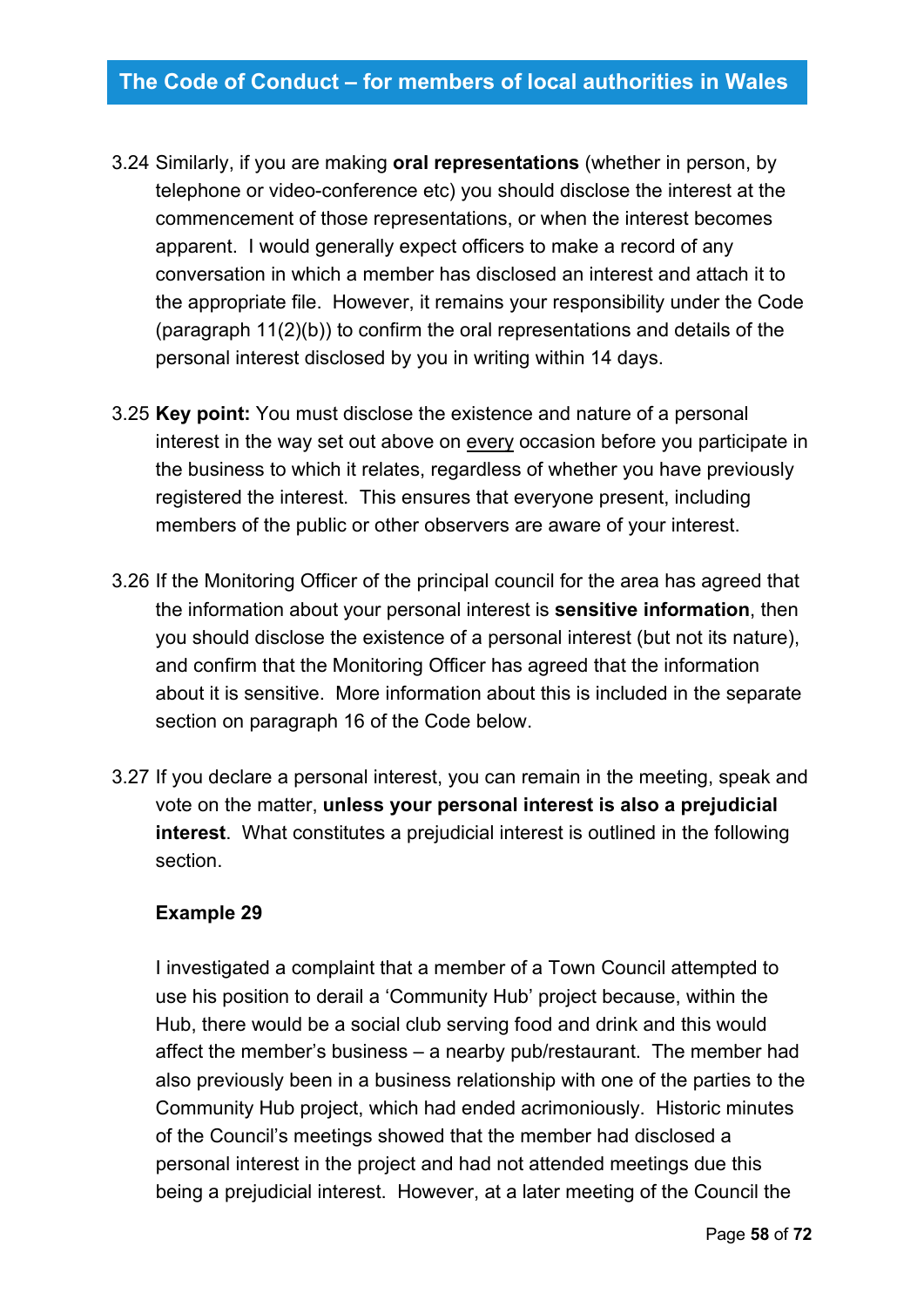member did not disclose the existence and nature of his interest and did not withdraw from consideration of the project when it was discussed. This was despite the Clerk's advice that it was likely he had an interest in the matter under discussion. A Standards Committee found that the member had failed to disclose the existence and nature of a personal interest, in breach of paragraph 11(1) of the Code. The Committee further found that the interest was a prejudicial interest and, as the member had failed to withdraw from the meeting, he had also breached paragraph 14(1).

#### **Prejudicial Interests See paragraph 12**

#### **Do I have a prejudicial interest?**

#### **Do not be swayed by what you think – consider what a reasonable member of the public would think**

3.28 Your personal interest will also be a prejudicial interest in a matter if a member of the public, who knows the relevant facts, would reasonably think your personal interest is so significant that it is likely to prejudice your judgement of the public interest. There are exemptions to this which are contained in paragraph 12(2) of the Code, although many of them are unlikely to apply to business undertaken by a community or town council.

## **What is so significant that it is likely to prejudice your judgement?**

#### **Would a reasonable member of the public consider you impartial?**

- 3.29 If a reasonable member of the public with knowledge of all the relevant facts would think that your judgement of the public interest might be prejudiced, then you have a prejudicial interest. This is **an objective test**. You must decide not whether you would take the decision without prejudice, but whether you would be seen as doing so.
- 3.30 You must ask yourself whether **a member of the public**, if he or she knew all the relevant facts, would think that your personal interest was so significant that it would be likely to prejudice your judgement. In other words, the interest must be perceived as likely to harm or impair your ability to judge the public interest.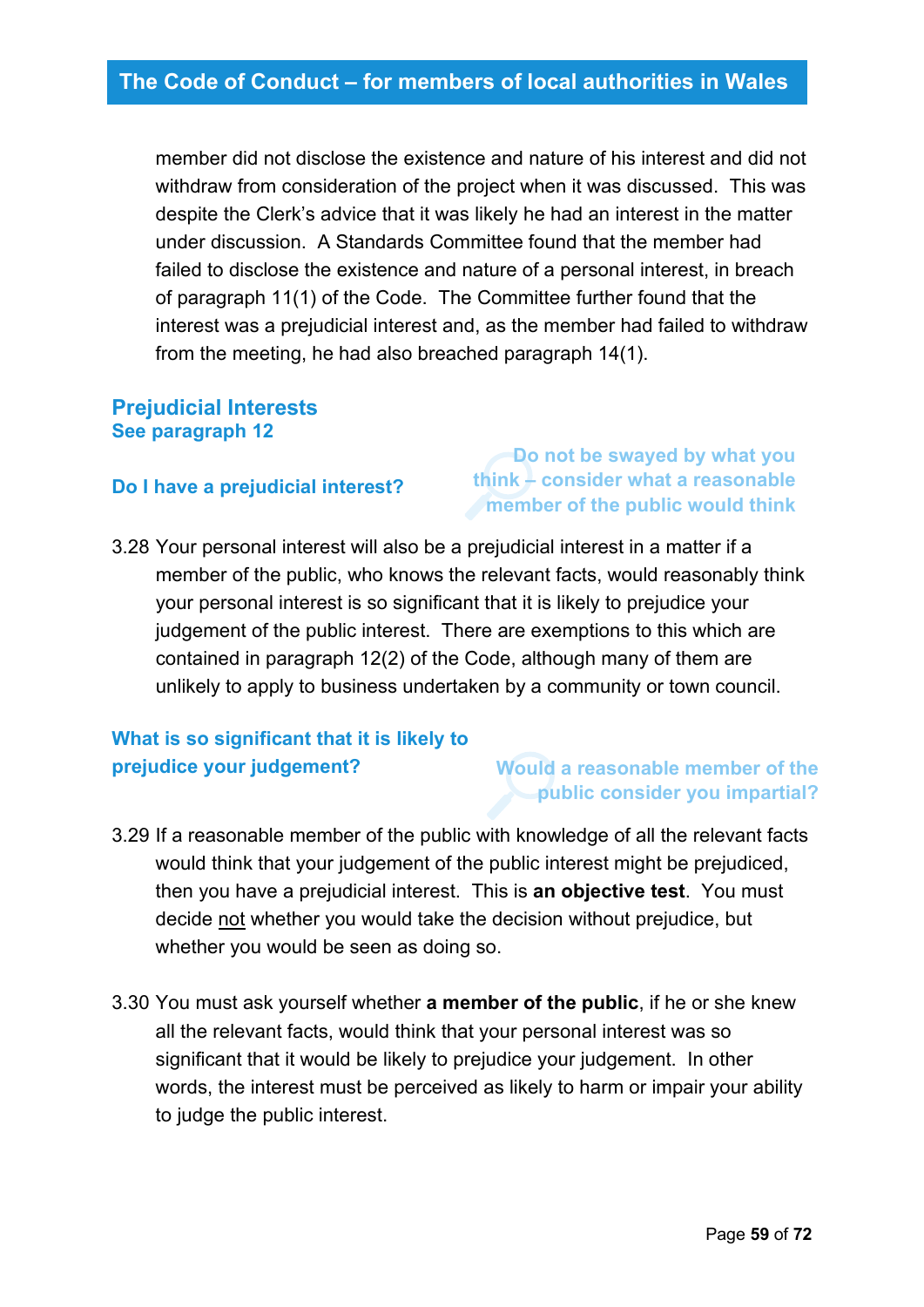- 3.31 The mere existence of local knowledge, or connections within the local community, will not normally be sufficient to meet the test. There must be some factor that might positively harm your ability to judge the public interest objectively. The nature of the matter is also important, including whether a large number of people are equally affected by it or whether you or a smaller group are particularly affected.
- 3.32 Some general principles must be remembered when applying this test. You should clearly act in the public interest and not in the interests of any close personal associates. You are a custodian of the public purse and the public interest and your behaviour and decisions should reflect this responsibility.
- 3.33 You would have a prejudicial interest in the consideration and decision on whether to support a planning application proposal if a close personal associate of yours (for example your son or a good friend) lives next to the proposed site. This is because your close personal associate would be likely to be affected by the application to a greater extent than the majority of the inhabitants of your ward or Council area (if your Council does not have wards) and this gives you a personal interest in the issue. The close personal association means a reasonable member of the public might think that it would prejudice your view of the public interest when considering the planning application. **It does not matter whether it actually would or not.**
- 3.34 In other cases, where there has been a dispute between you and an individual who could be disadvantaged by a decision, an informed reasonable member of the public might conclude that you would be influenced by this when voting, whether this is the case or not.
- 3.35 **Community councillors do not have a prejudicial interest in decisions made by their Council in respect of grants, loans or other financial assistance to community groups or voluntary organisations where the value does not exceed £500**. Furthermore, community councillors who have been appointed to the community group or voluntary organisation concerned by their Community Council, for example, to the board of a community hall, will not have a prejudicial interest in decisions made by their Council in respect of any grants, loans orother financial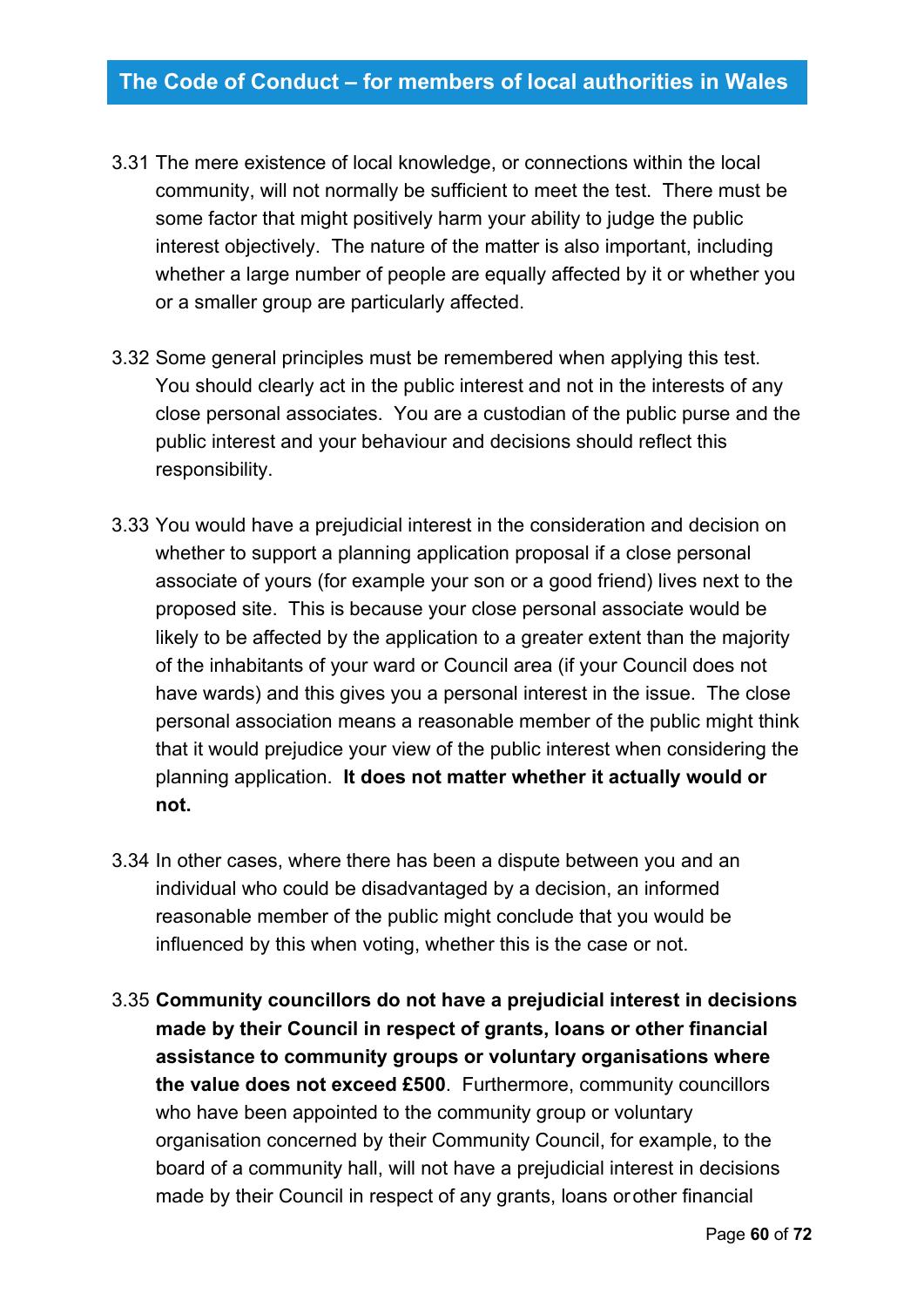assistance in relation to that body. If, on the other hand, you are on such a board in another capacity and have not been appointed by your Council, then you will have a prejudicial interest.

#### **What to do when you have a prejudicial interest See paragraph 14**

#### **You must declare your interest and withdraw from the room**

- 3.36 If you have a prejudicial interest in any aspect your Council's business you must not take part in the consideration of that business, or make representations about it, except in the circumstances described below.
- 3.37 Nevertheless, even where you have a prejudicial interest, the Code supports your role as a community advocate and enables you in certain circumstances to represent your community and to speak on issues important to them and to you.
- 3.38 **Key point**: If you have a **prejudicial interest** in a matter being discussed at a meeting, you must, having declared your personal interest in the matter, leave the room, chamber or place where the meeting is being held (including, for example, the location of a site meeting).
- 3.39 **This is unless you have obtained a dispensation from the relevant standards committee, or when members of the public are allowed to make representations, give evidence or answer questions about the matter**, by statutory right or otherwise. If that the latter is the case, you can also attend the meeting for that purpose, or you may submit written representations to the public meeting in accordance with any procedure adopted by your Council for this purpose. However, where you attend a meeting you must immediately leave the room or chamber once the period for considering representations has finished, and before any discussion on the item begins, even if members of the public are allowed to remain. You cannot, for example, remain in the public gallery to observe the discussion or vote on the matter as your very presence could influence the decision, or be perceived by a reasonable member of the public as doing so.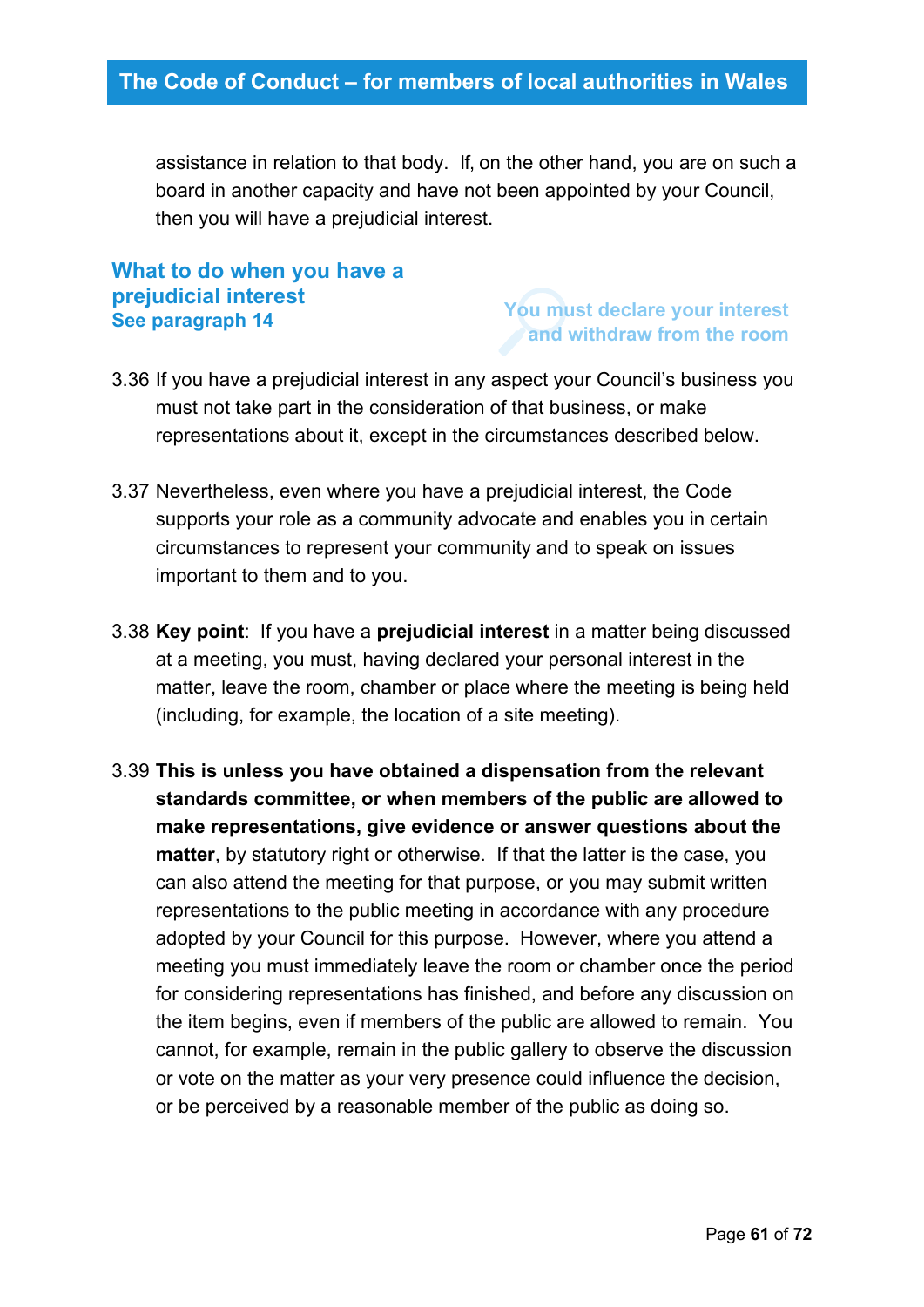# 3.40 In addition, **you must not seek to influence a decision in which you**

**have a prejudicial interest**. This rule is similar to your general obligation not to use your position as a member improperly to your or someone else's advantage or disadvantage. This means that, as well as leaving meetings where the item is discussed, you must also not write or make any oral representations about the matter, except in the circumstances above relating to representations by the public.

#### **Example 30**

A member of a Community Council who owned a property next to a caravan and camping park attended a meeting of the Council when a planning application by the owner of the park was considered. The member had previously raised concerns with the relevant planning authority about a number of alleged breaches of planning permission by the owner of the park over a number of years. The member declared a personal interest and spoke at the Community Council meeting, setting out the background to the application, details of alleged previous breaches and commenting on the application itself; and voted against the application.

The Adjudication Panel found that the member's interest in the planning application was also a prejudicial interest and she should have withdrawn from the meeting. The close proximity of the member's home to the caravan and camping park, combined with the numerous concerns raised by the member regarding alleged breaches of planning controls, were facts that a member of the public could reasonably regard as so significant that they were likely to prejudice the member's judgement of the public interest. The Adjudication Panel found the member had sought to influence a decision regarding a matter in which she had a prejudicial interest in breach of paragraphs  $14(1)(a)$ , (c) and (e).

### **Do I have a statutory right to speak to the meeting?**

**You have the same rights as a member of the public**

3.41 The Code does not provide you with a general right to speak to a meeting where you have a prejudicial interest. The Code aims to provide members with the same rights as ordinary members of the public to speak on certain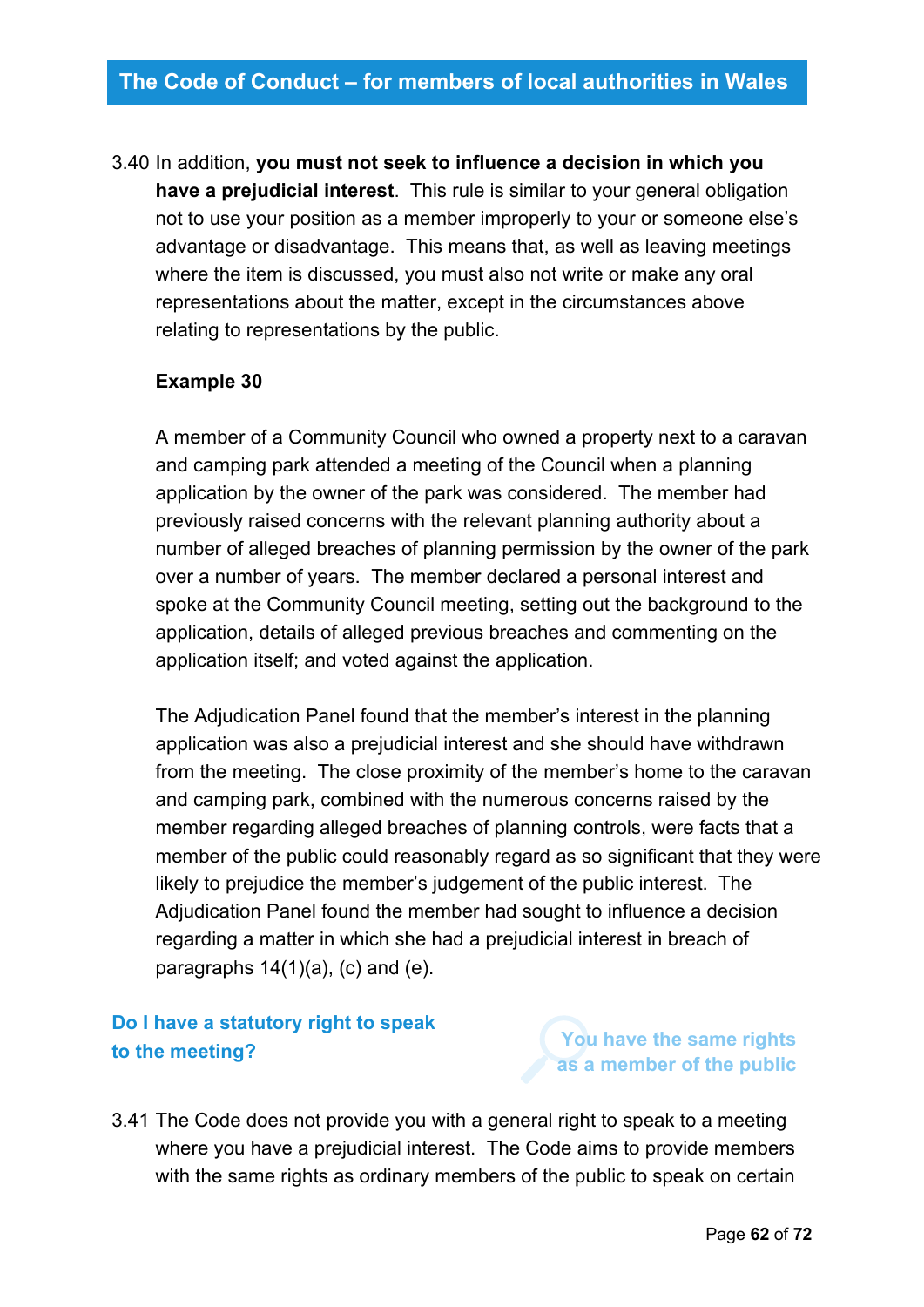matters in meetings, despite having a prejudicial interest. These rights are usually governed by your Council's constitution, procedure rules or standing orders, and may be subject to conditions including time limits or the fact that representations can only be made in writing.

3.42 If an ordinary member of the public would be allowed to speak to a meeting about an item, you should be provided with the same opportunity. You will be able to make representations, answer questions or give evidence, even if you have a prejudicial interest in the item. The Code also provides the right to submit written representations to the public meeting in these circumstances. You may not, however, take part in the discussion or observe the vote.

### **When must I leave the place where the meeting is held?**

**You must withdraw at the earliest opportunity, unless permitted to make representations**

- 3.43 You must withdraw from a meeting before, or as soon as it becomes apparent that, business in which you have a prejudicial interest is being considered.
- 3.44 If you are attending a meeting to make representations in the same way as an ordinary member of the public, you must leave immediately after the time for making representations, giving evidence or answering questions is finished, and before any debate starts.

#### **What does influencing a decision mean?**

#### **You may influence other members simply by being present**

3.45 You must not make any representations or have any involvement with decisions in which you have a prejudicial interest, except where you are entitled to speak as described above. Your presence itself could be perceived to be capable of influencing the decision-making process. You should also take the advice of your Clerk before asking another member to speak about a matter for which you have a prejudicial interest. Dependent upon the circumstances, this could be viewed as seeking inappropriately to influence a decision in breach of the Code.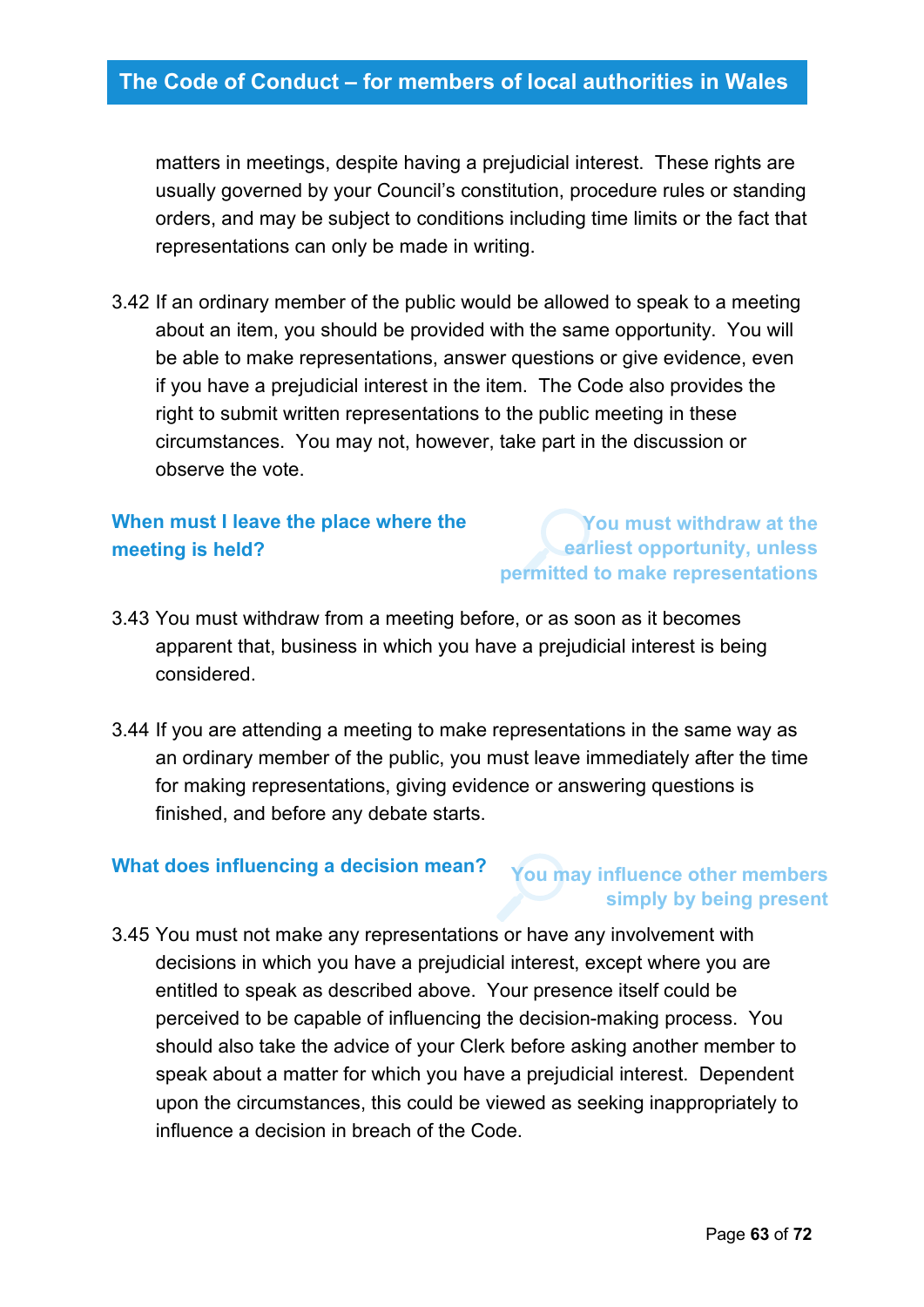#### **Example 31**

A member of a County Borough Council made representations on behalf of, and sought preferential treatment for, a close personal associate who was being threatened with removal as a local authority governor on a school governing body due to improper conduct. In so doing, the member did not avail himself of the normal complaints process, but undertook a course of conduct which involved making allegations against officers of the Council, disclosing confidential information and making a series of representations on behalf of his associate. In addition to breaches of other paragraphs of the Code, the Adjudication Panel found that the member had sought to influence decisions on a matter in which he had a prejudicial interest when he made written and oral representations to officers of the Council, in breach of paragraphs 14(1)(c) and (d).

#### **Example 32**

A Standards Committee found that a member of a Town Council with a personal and prejudicial interest sought to influence a decision about a project being considered by the Council, when he participated in a discussion at a Council meeting, in breach of paragraphs 14(1)(a) and (c) of the Code. It also found that the member's participation in the discussion constituted oral representations in breach of paragraph 14(1)(d); and he had made written representations to the Clerk and the Welsh Government in an attempt to derail the project, in breach of paragraph 14(1)(e).

### **What if the public are not allowed to speak to the meeting on the matter?**

### **You can only make representations if the public can do so**

3.46 If an ordinary member of the public is not allowed to speak on the matter, you cannot do so or submit written representations if you have a prejudicial interest. You must leave the place where the debate is being held and not seek to influence the debate in any way.

3.47 This may be the case, for example, where your Council is discussing a confidential matter in closed session or does not have procedure rules or standing orders in place that allow members of the public to speak at a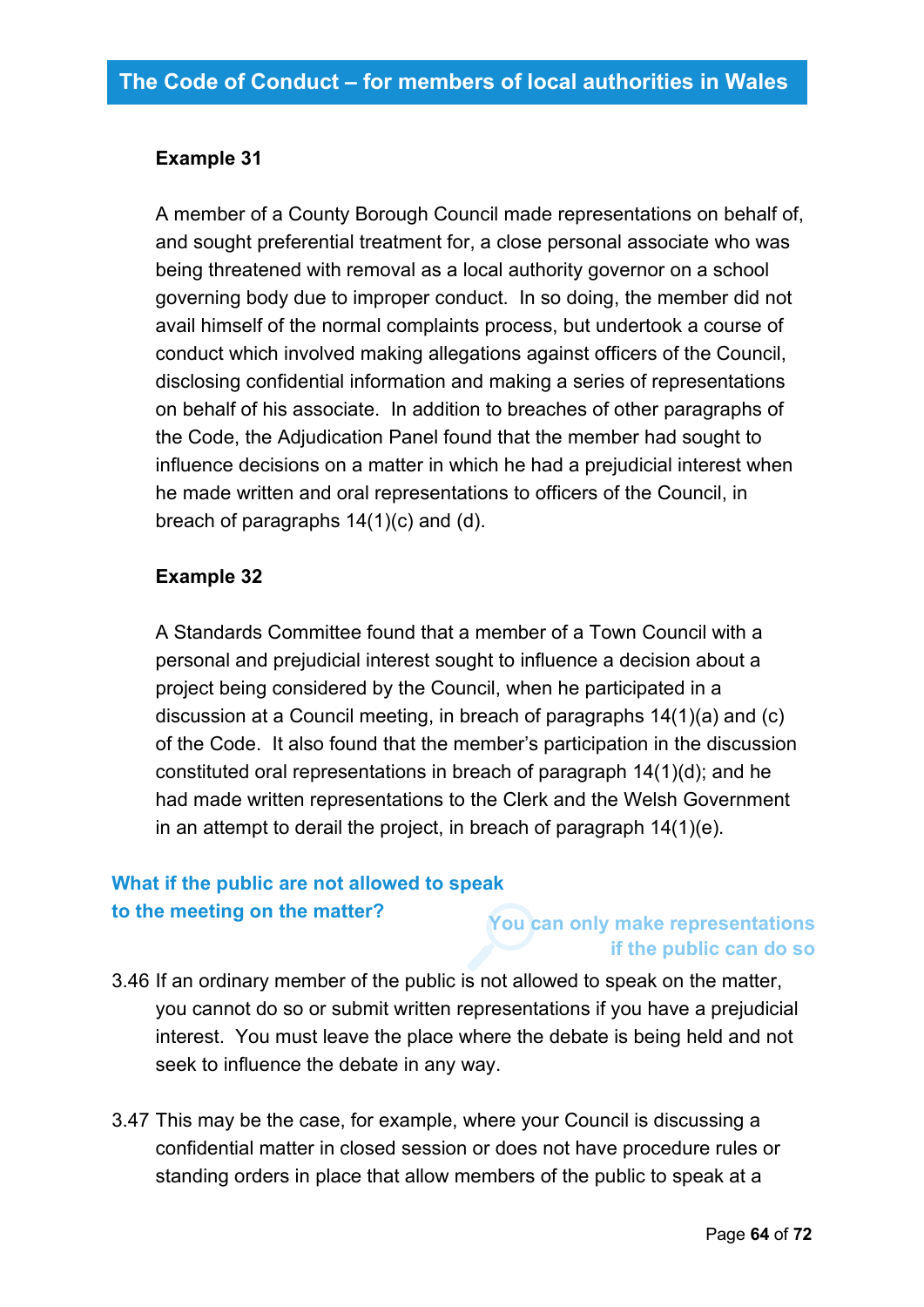meeting of your Council. Like the public, you are not allowed to participate if you have a prejudicial interest. However, whereas the public may be allowed to sit in the public gallery to observe the meeting, **you must leave the room during the debate and vote**.

#### **Example 33**

A member of a Community Council was found in breach of the Code for failing to declare a personal and prejudicial interest at a meeting which considered a planning application for a wind farm on land adjacent to a farm owned by her. The member had entered into a Lease of Rights agreement over her land to facilitate access to the proposed development. The member initially relied on the fact that this agreement contained a confidentiality clause to explain her actions. Nonetheless, the member participated in a secret ballot held in order to decide whether the Community Council would support or oppose the application.

Immediately prior to the hearing before the Adjudication Panel the member accepted that she had a personal interest in the item and later that it was prejudicial in nature. The Adjudication Panel found that the member had failed to comply with paragraphs 11(1) (disclosure of interest) and 14(1) (participation in relation to a disclosed interest) of the Code. It considered that she had allowed her personal interests to prevail and to keep those private conflicted with her duties and responsibilities as an elected member.

### **Dispensations**

### **If I have a prejudicial interest, can I obtain a dispensation to allow me to take part in the meeting?**

**You could be granted a dispensation to speak and / or vote on a matter**

3.48 Standards committees have powers under regulations<sup>[12](#page-64-0)</sup> made by the National Assembly for Wales (as it was known at the time) to grant dispensations to members with prejudicial interests, enabling them to speak and / or vote on a matter, in certain circumstances.

<span id="page-64-0"></span><sup>12</sup> Standards Committees (Grant of Dispensations) (Wales) Regulations 2001, SI 2001 No. 2279 (W.169)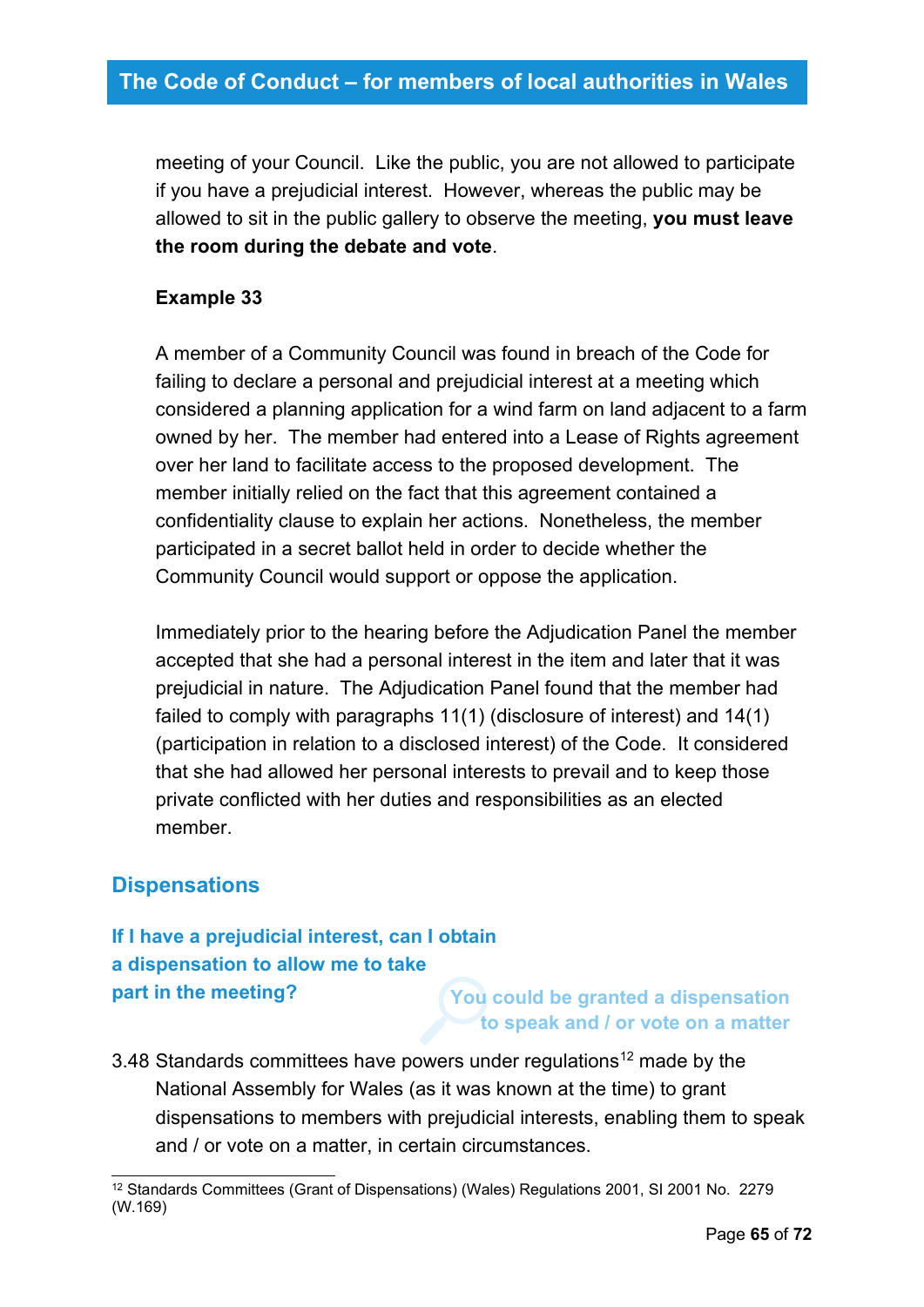- 3.49 You can apply in writing to the principal council's Standards Committee for a dispensation on one or more of the following grounds:
	- at least 50 per cent of the Council or Committee members would be prevented from taking a full part in a meeting because of prejudicial interests
	- the nature of your interest is such that your participation would not harm public confidence
	- your interest is common to a significant proportion of the general public
	- you have a particular role or expertise which would justify your participation
	- the business relates to the finances or property of a voluntary organisation and you sit on its board or committee in your own right and you do not have any other interest, although in this instance, any dispensation will not let you vote on the matter
	- the Committee believes that your participation would be in the interests of the people in your Council's area
	- the Committee considers it otherwise appropriate in all the circumstances. When introducing this last category in 2016, the Welsh Government suggested, for example, that where it was not otherwise possible to make reasonable adjustments to accommodate a person's disability, a dispensation under this category may enable the member to remain present in a meeting without participating in the business. This does not though limit the scope of this category of dispensation.
- 3.50 You can apply for a dispensation individually and, in certain circumstances, you can make joint applications where a number of members want to obtain a dispensation to speak or vote on the same matter. If the Standards Committee approves your application, it must grant the dispensation in writing and before the meeting is held. If you need a dispensation, you should apply for one as soon as is reasonably possible.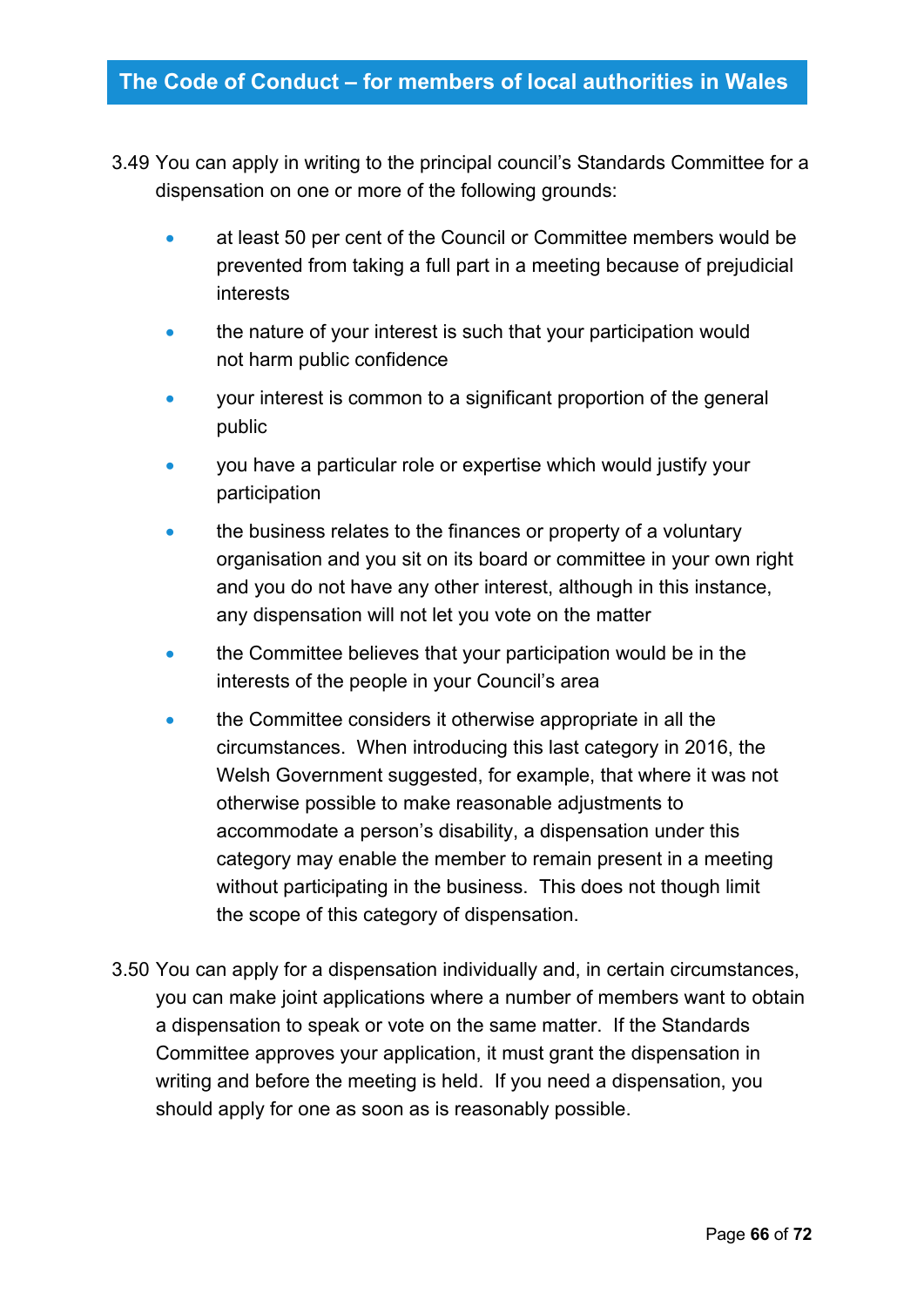- 3.51 Only the Standards Committee can grant the dispensation and will do so at its discretion. The Standards Committee will need to balance the public interest in preventing members with prejudicial interests from taking part in decisions, against the public interest in decisions being taken by a reasonably representative group of members of the Council. If failure to grant a dispensation will result in a council or committee not achieving a quorum, this may well constitute grounds for granting a dispensation.
- 3.52 Where you hold a dispensation, you can also make written representations but you must provide details of the dispensation in any correspondence. If you make oral representations, whether in person or by phone, you must refer to the dispensation and confirm this in writing within 14 days.

#### **4 Registration of Personal Interests See paragraph 15 Key points You must register a personal interest that you disclose for the first time at a meeting or when making representations**

- 4.1 Community and town councils are required to maintain and publish electronically a record of its members' interests in a public register of interests. It must also be available for public inspection at reasonable hours. This record is maintained by the 'Proper Officer', usually your Clerk.
- 4.2 Unlike members of principal councils and other relevant authorities, as a community councillor you do not need to register pecuniary and other interests set out in paragraph 10(2)(a) of the Code upon taking up office. However, you may find that your Council has adopted this requirement as a matter of good practice.
- 4.3 You must, however, register any personal interest which you disclose for the first time under paragraph 11 of the Code, for example at a meeting or in written or oral representations, by giving written notice to your Council's Clerk. As indicated in the guidance on paragraph 11 of the Code, your Clerk will have arrangements in place for this. **Even when you have registered a personal interest, you must still disclose the existence and nature of the interest each and every time before you participate in any business to which it relates**.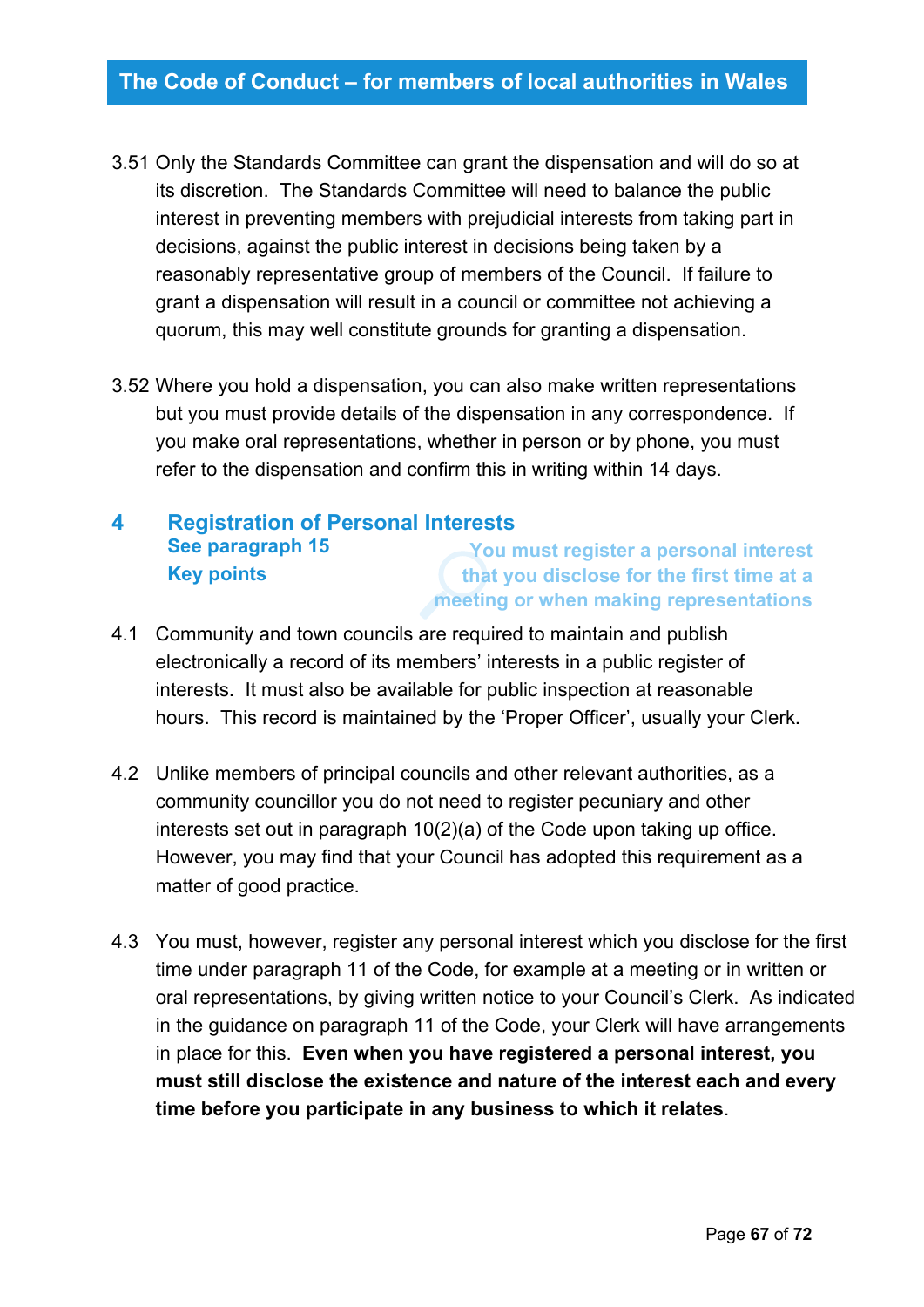- 4.4 Where you become aware of a change to a registered personal interest, you must register that change by providing written notice to your Clerk within 28 days.
- 4.5 The register is a document that can be consulted when (or before) an issue arises, and so allows others to know what interests you have, and whether they might give rise to a possible conflict of interest.
- 4.6 The register also protects you. You are responsible for deciding whether you should declare an interest in a meeting, but it can be helpful for you to know early on if others think that a potential conflict might arise. It is also important that the public know about any interest that might have to be declared by you or other members, so that decision making is seen by the public as open and honest. This helps to ensure that public confidence in the integrity of local governance is maintained.

#### **Sensitive information See Paragraph 16**

#### **Key points**

**Discuss 'sensitive' information with the principal council's Monitoring Officer**

- 4.7 You may be exempt from having to disclose and register certain information in your Council's register of interests if the Monitoring Officer of the principal council for the area agrees that it is 'sensitive information'.
- 4.8 'Sensitive information' is information the disclose of which is likely to create a serious risk of violence or intimidation against you or someone who lives with you, should it become public knowledge. This may include, for example, details of your employment (such as certain scientific research or the Special Forces).
- 4.9 You should provide this information to the Monitoring Officer and explain your concerns regarding the disclosure of the sensitive information; including why it is likely to create a serious risk that you or a person who lives with you will be subjected to violence or intimidation. If the Monitoring Officer has agreed your personal interest in a matter under discussion at a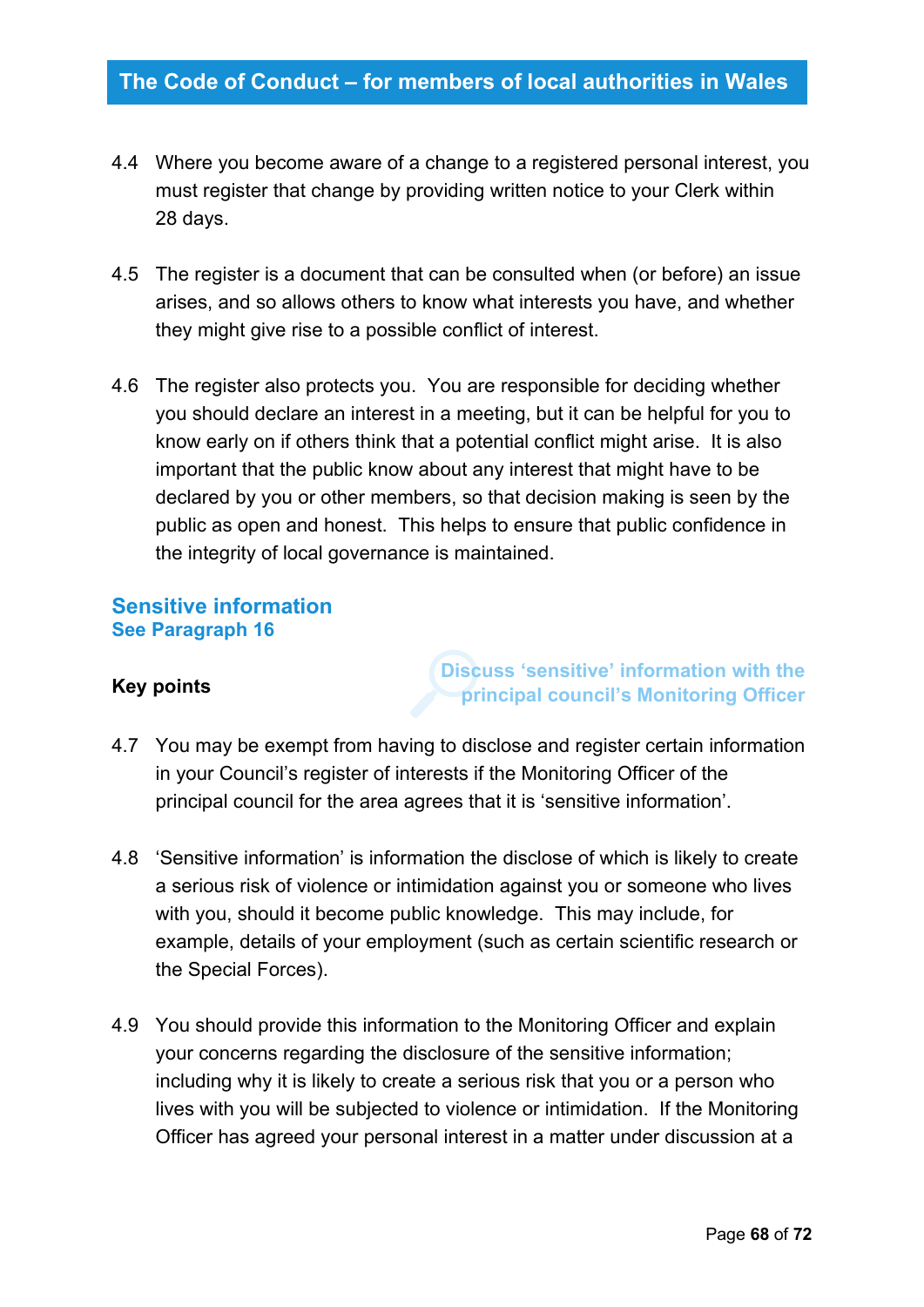meeting is sensitive information, you will need to declare that you have a personal interest, but you will not have to give any details about the nature of that interest.

4.10 If, following a change of circumstances, the information excluded from the register of interests ceases to be sensitive information, you must notify your Council's Clerk within 28 days asking them to include the information in the register.

#### **Gifts and hospitality See Paragraph 17**

#### **Key points**

### **You must register gifts and hospitality**

- 4.11 You must notify your Clerk of any gifts or hospitality worth more than the amount specified by your Council that you receive in connection with your official duties as a member, and the source of the gift or hospitality, within 28 days.
- 4.12 Like other interests in your register of interests, you may have a personal interest in a matter under consideration if it is likely to affect a person who gave you a gift or hospitality that is registered. If that is the case, you must declare the existence and nature of the gift or hospitality, the person who gave it to you, how the business under consideration relates to that person, and then decide whether that interest is also a prejudicial interest. It is also good practice to provide a note of any offers of gifts or hospitality which you have declined and this may be a requirement of your Council's gifts and hospitality policy.

### **Is the gift or hospitality connected to my official duties as a member?**

### **Check your Council's rules about registering**

4.13 You should ask yourself, "would I have been given this if I was not on the Council?" If you are in doubt as to the motive behind a gift or hospitality, I recommend that you register it or speak to your Clerk.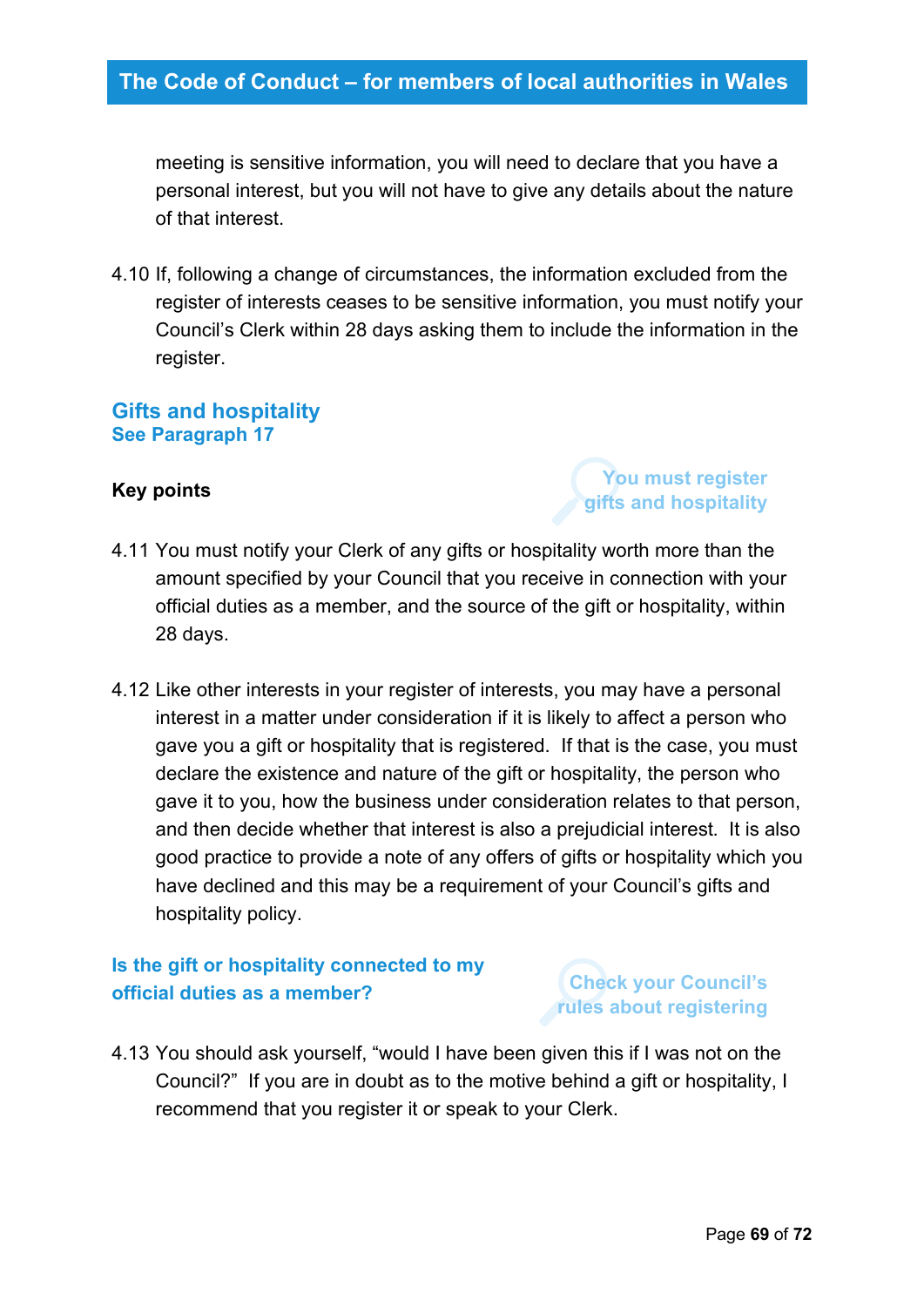4.14 You do not need to notify your Clerk of gifts and hospitality which are not related to your role as a member, such as Christmas gifts from your friends and family, or gifts which you do not accept (unless required to do so by your Council). However, you should always notify your Clerk of any gift or hospitality if it could be perceived as something given to you because of your position or if your Council requires you to do so.

### **What if I do not know the value of a gift or hospitality?**

### **Make a reasonable estimate, if in doubt, register it**

- 4.15 The general rule is, if in doubt as to the value of a gift or hospitality, you should notify your Clerk of it, as a matter of good practice and in accordance with the principles of openness and accountability in public life.
- 4.16 You may have to estimate how much a gift or hospitality is worth. Also, an accumulation of small gifts you receive from the same source over a short period that add up to the value specified by your Council or over should be registered.
- 4.17 The Code also refers to material benefit or advantage. The measure of this would be if an informed independent observer could conclude that you might be perceived to be better off as a consequence.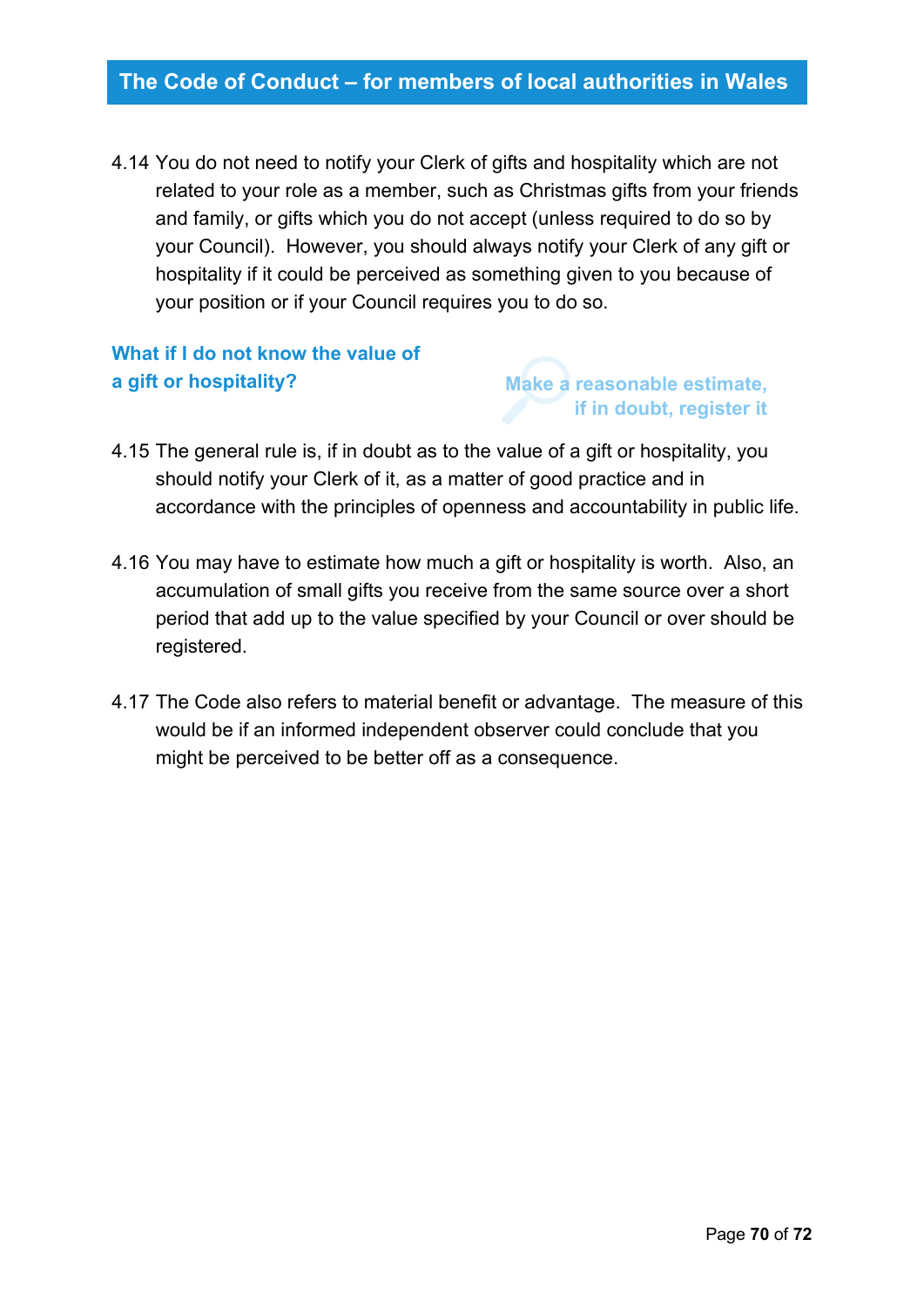







\* Note: an officer considering a complaint should take advice from the Council's Monitoring Officer / Clerk about the relevance of the Council's member / officer relations policy, or local resolution policy, before exercising their right to complain to the Public Services Ombudsman for Wales.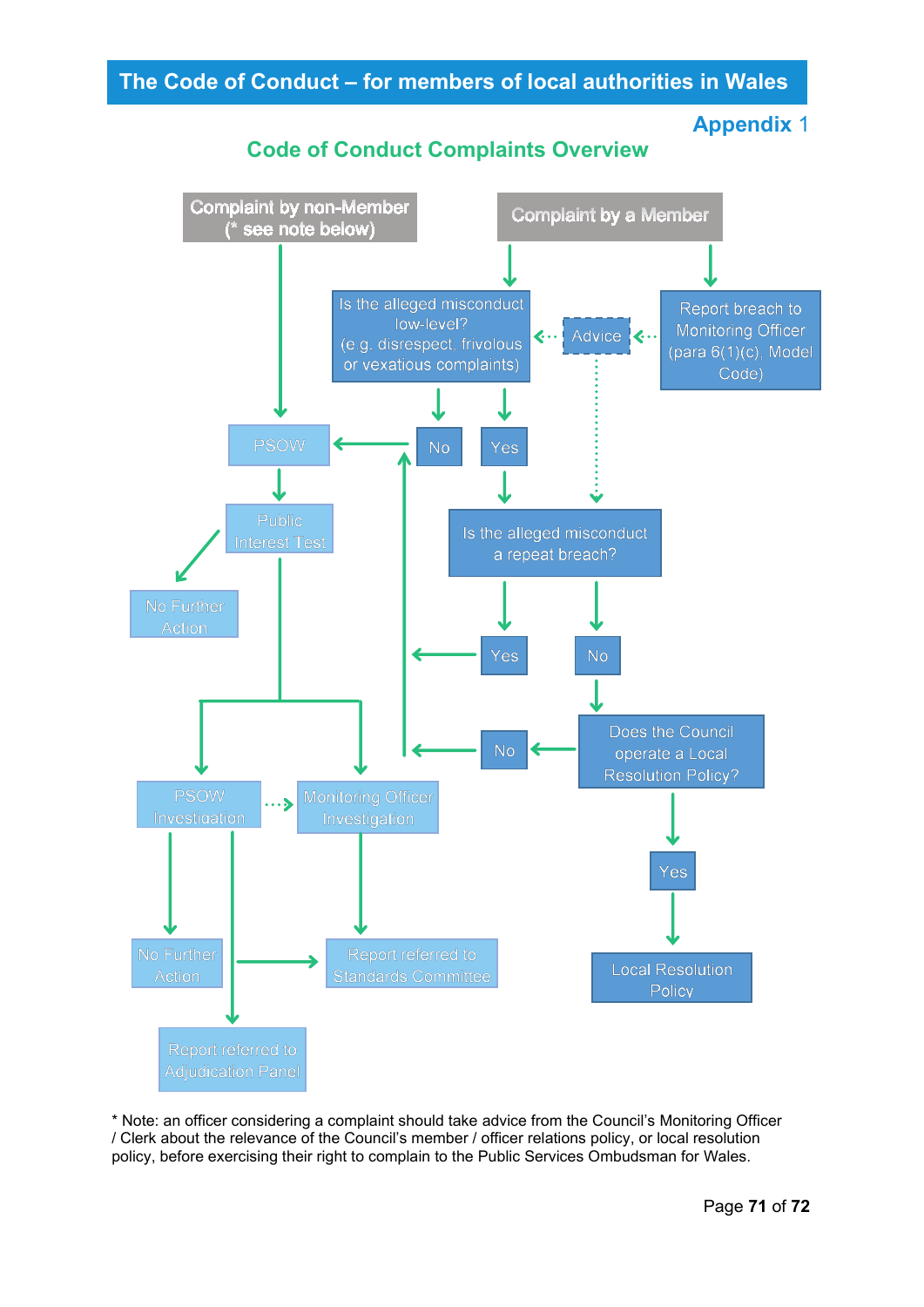### **Appendix 2**

### **Declaration of personal and prejudicial interests**

**Questions to ask yourself. If in doubt you should ask your Clerk or your Monitoring Officer.**